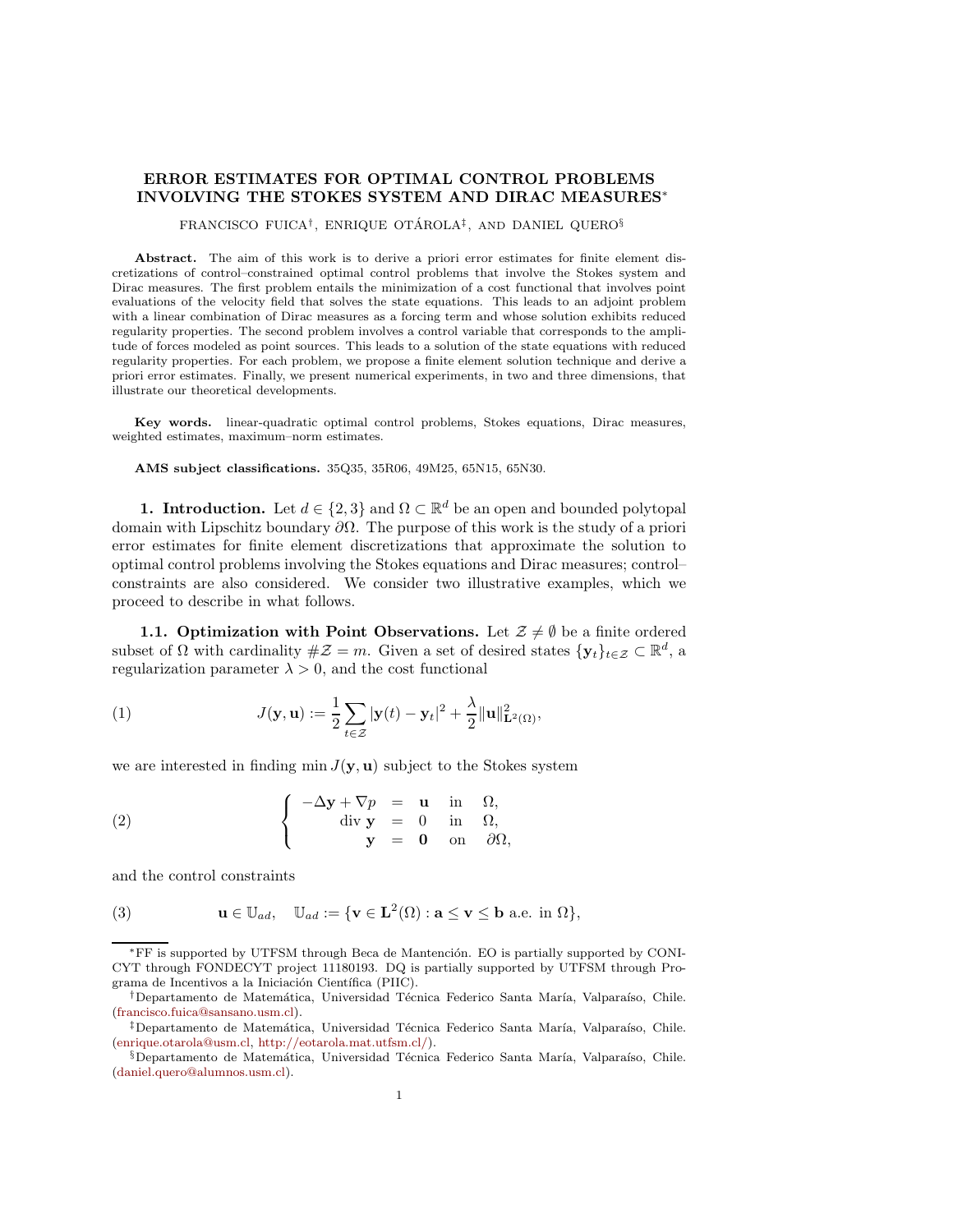with  $\mathbf{a}, \mathbf{b} \in \mathbb{R}^d$  satisfying  $-\infty < \mathbf{a} < \mathbf{b} < \infty$ . We immediately comment that, throughout this work, vector inequalities must be understood componentwise and that  $|\cdot|$  will denote the Euclidean norm in  $\mathbb{R}^d$ .

In contrast to standard PDE–constrained optimization problems, the cost functional [\(1\)](#page-0-0) involves point evaluations of the state velocity field. This leads to a subtle formulation of the adjoint problem:

<span id="page-1-1"></span>(4) 
$$
\begin{cases}\n-\Delta \mathbf{z} - \nabla r = \sum_{t \in \mathcal{Z}} (\mathbf{y}(t) - \mathbf{y}_t) \delta_t & \text{in } \Omega, \\
\text{div } \mathbf{z} = 0 & \text{in } \Omega, \\
\mathbf{z} = \mathbf{0} & \text{on } \partial \Omega.\n\end{cases}
$$

Here,  $\delta_t$  corresponds to the Dirac delta supported at the interior point  $t.$ 

The optimal control problem  $(1)-(3)$  $(1)-(3)$  finds relevance in some applications where the observations are carried out at specific locations of the domain. For instance, in the active control of sound  $[27, 10]$  $[27, 10]$  and in the active control of vibrations  $[31, 41]$  $[31, 41]$ ; see also [\[13,](#page-25-1) [15\]](#page-26-3) for other applications. We immediately comment that, since the domain  $\Omega$  is Lipschitz and  $\mathbb{U}_{ad} \subset \mathbf{L}^{\infty}(\Omega)$ , the point observations  $\mathbf{y}(t)$ , with  $t \in \mathcal{Z}$ , are well–defined; see [\[14,](#page-25-2) Theorem 2.9] and [\[21,](#page-26-4) Lemma 12]. These point observations tend to enforce the state velocity field  $y$  to have the fixed vector value  $y_t$  at the point  $t \in \mathcal{Z}$ . Consequently, problem [\(1\)](#page-0-0)–[\(3\)](#page-0-1) can be understood as a penalty version of a PDE–constrained optimization problem where the velocity field that solves the state equation is constrained at a collection of points.

There are several works that provide a priori error estimates for the optimal control problem  $(1)$ – $(3)$  but when the state equations are a Poisson problem. Under the fact that the associated adjoint variable belongs to  $W_0^{1,r}(\Omega)$ , for  $r \in (1, d/(d-1)),$ the authors of [\[15\]](#page-26-3) obtain, for  $d \in \{2,3\}$ , a priori and a posteriori error estimates for the so-called variational discretization scheme when applied for discretizing the underlying optimal control problem; the state and adjoint equations are discretized on the basis of standard piecewise linear finite element functions. The derived a priori error estimates for the control, the state, and adjoint state variables are optimal in terms of regularity; see [\[15,](#page-26-3) Theorem 3.2]. Later, the authors of [\[13\]](#page-25-1) propose and analyze a fully discrete scheme that discretizes the optimal state, adjoint, and control variables with piecewise linear functions. For this scheme, the authors provide error estimates when  $d = 2 \; [13, \; \text{Theorem 5.1}];$  $d = 2 \; [13, \; \text{Theorem 5.1}];$  $d = 2 \; [13, \; \text{Theorem 5.1}];$  the control and the state are discretized using meshes of size  $\mathcal{O}(h^2)$  and  $\mathcal{O}(h)$ , respectively. The authors of [\[13\]](#page-25-1) also analyze the variational discretization scheme and derive an optimal error estimate, in terms of regularity, for the control variable [\[13,](#page-25-1) Theorem 5.2]. In [\[7\]](#page-25-3), the authors invoke the theory of Muckenhoupt weights and Muckenhoupt–weighted Sobolev spaces to provide error estimates for a numerical scheme that discretizes the control variable with piecewise constant functions; the state and adjoint equations are discretized with piecewise linear finite elements. To be precise, the authors derive a priori error estimates for the error approximation of the optimal control variable when  $d \in \{2,3\}$ ; the one for  $d = 2$  being nearly–optimal in terms of approximation [\[7,](#page-25-3) Theorem 4.3]. However, the estimate for  $d = 3$  is suboptimal in terms of approximation; it behaves as  $\mathcal{O}(h^{1/2}|\log h|)$ . This has been recently improved in [\[9,](#page-25-4) Theorem 6.6].

<span id="page-1-2"></span>1.2. Optimization with Singular Sources. Let  $\mathcal{D} \neq \emptyset$  be a finite ordered subset of  $\Omega$  with cardinality  $\#\mathcal{D} = l$ . Given a desired state  $\mathbf{y}_{\Omega} \in \mathbf{L}^{2}(\Omega)$ , a regularization parameter  $\lambda > 0$ , and the cost functional

<span id="page-1-0"></span>(5) 
$$
\mathfrak{J}(\mathbf{y},\mathcal{U}):=\frac{1}{2}\|\mathbf{y}-\mathbf{y}_{\Omega}\|_{\mathbf{L}^2(\Omega)}^2+\frac{\lambda}{2}\sum_{t\in\mathcal{D}}|\mathbf{u}_t|^2, \quad \mathcal{U}=(\mathbf{u}_1,\ldots,\mathbf{u}_l),
$$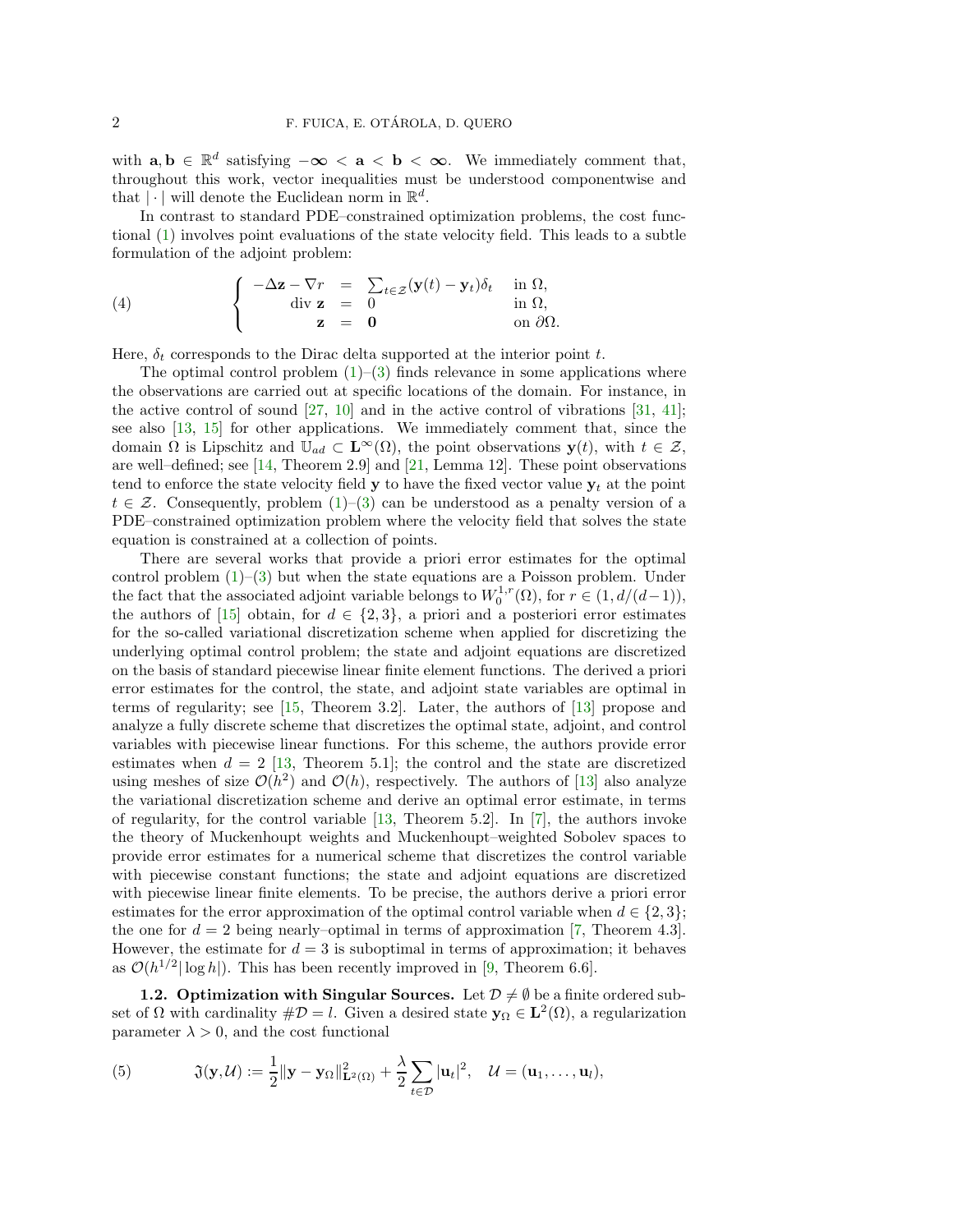the problem under consideration reads as follows: Find  $\min \mathfrak{J}(y, \mathcal{U})$  subject to

<span id="page-2-1"></span>(6) 
$$
-\Delta \mathbf{y} + \nabla p = \sum_{t \in \mathcal{D}} \mathbf{u}_t \delta_t \text{ in } \Omega, \text{ div } \mathbf{y} = 0 \text{ in } \Omega, \mathbf{y} = \mathbf{0} \text{ on } \partial \Omega,
$$

and the control constraints  $\mathcal{U} = (\mathbf{u}_1, \dots, \mathbf{u}_l) \in \mathfrak{U}_{ad}$ , where

<span id="page-2-0"></span>(7) 
$$
\mathfrak{U}_{ad} := \{ \mathcal{V} = (\mathbf{v}_1, \dots, \mathbf{v}_l) \in [\mathbb{R}^d]^l : \mathbf{a}_t \leq \mathbf{v}_t \leq \mathbf{b}_t \text{ for all } t \in \mathcal{D} \},
$$

with  $\mathbf{a}_t, \mathbf{b}_t \in \mathbb{R}^d$  satisfying  $\mathbf{a}_t < \mathbf{b}_t$  for all  $t \in \mathcal{D}$ .

The optimization problem  $(5)$ – $(7)$  is of relevance in applications where it can be specified a control at finitely many prespecified points. We observe that, in view of the particular structure of the control variable  $\mathcal{U}$ , the state equation [\(6\)](#page-2-1) corresponds to a Stokes system that has a linear combination of Dirac measures on the right–hand side of the momentum equation.

There are a few works that consider the numerical approximation of problem  $(5)$ [\(7\)](#page-2-0) when the Stokes equations are replaced by a Poisson problem. In [\[35\]](#page-26-5), the authors use the variational discretization concept to derive a priori error estimates. Their technique is based on the fact that the state belongs to  $W_0^{1,r}(\Omega)$  for  $r \in (1, d/(d-1))$ . An approach involving weighted estimates has also been considered in [\[7\]](#page-25-3), where the authors obtain the following rates of convergence for the error approximation of the control variable:  $\mathcal{O}(h^{2-\epsilon})$  in two dimensions and  $\mathcal{O}(h^{1-\epsilon})$  in three dimensions, where  $\epsilon > 0$ .

Since the Stokes system with a linear combination of Dirac measures in the momentum equation appears as the adjoint system  $(4)$  of problem  $(1)$ – $(3)$  and as the state equation of problem  $(5)-(7)$  $(5)-(7)$ , it is of importance to understand the regularity properties of the involved solution and the development of numerical techniques to approximate it. The main difficulty in the study of the aforementioned problem is that it does not admit a solution in the classical Hilbert space  $\mathbf{H}_0^1(\Omega) \times L^2(\Omega)/\mathbb{R}$ . In spite of this fact, there are a few works that consider the numerical approximation of this system. In [\[49\]](#page-27-0) the author presents a numerical method in two and three–dimensional bounded domains. However, convergence properties are not investigated. Later, the authors of [\[11\]](#page-25-5) derive quasi-optimal local convergence results in  $\mathbf{H}^1 \times L^2$ ; the error is analyzed on a subdomain which does not contain the singularity of the solution. The authors operate in two dimensions and consider the mini element and Taylor–Hood schemes. On the other hand, on the basis of the fact that the solution to the Stokes system with singular sources can be seen as an element of a weighted space, a priori and a posteriori error estimates, for classical low–order inf–sup stable finite element approximations, have been developed in [\[26\]](#page-26-6) and [\[4\]](#page-25-6), respectively. The a priori error estimates derived in [\[26,](#page-26-6) Corollary 5.4] have been recently improved in [\[57\]](#page-27-1).

In spite of these advances and to the best of our knowledge, this is the first work that provides a priori error estimates for the optimal control problems  $(1)$ – $(3)$ and  $(5)-(7)$  $(5)-(7)$ . We discretize the adjoint and state equations with classical low–order inf–sup stable finite element schemes and the control variable with piecewise constant functions. We derive error estimates for problem  $(1)-(3)$  $(1)-(3)$ , in two and three–dimensions, and problem  $(5)-(7)$  $(5)-(7)$ , in two–dimensions. In particular, in two–dimensions, and for both problems, the derived error estimates for the discretization of the optimal control variable are nearly–optimal in terms of approximation. In three–dimensions, and for problem  $(1)$ – $(3)$ , the obtained error estimate for the control variable is suboptimal in terms of approximation. However, numerical experiments seem to indicate that such an estimate is attained in practice.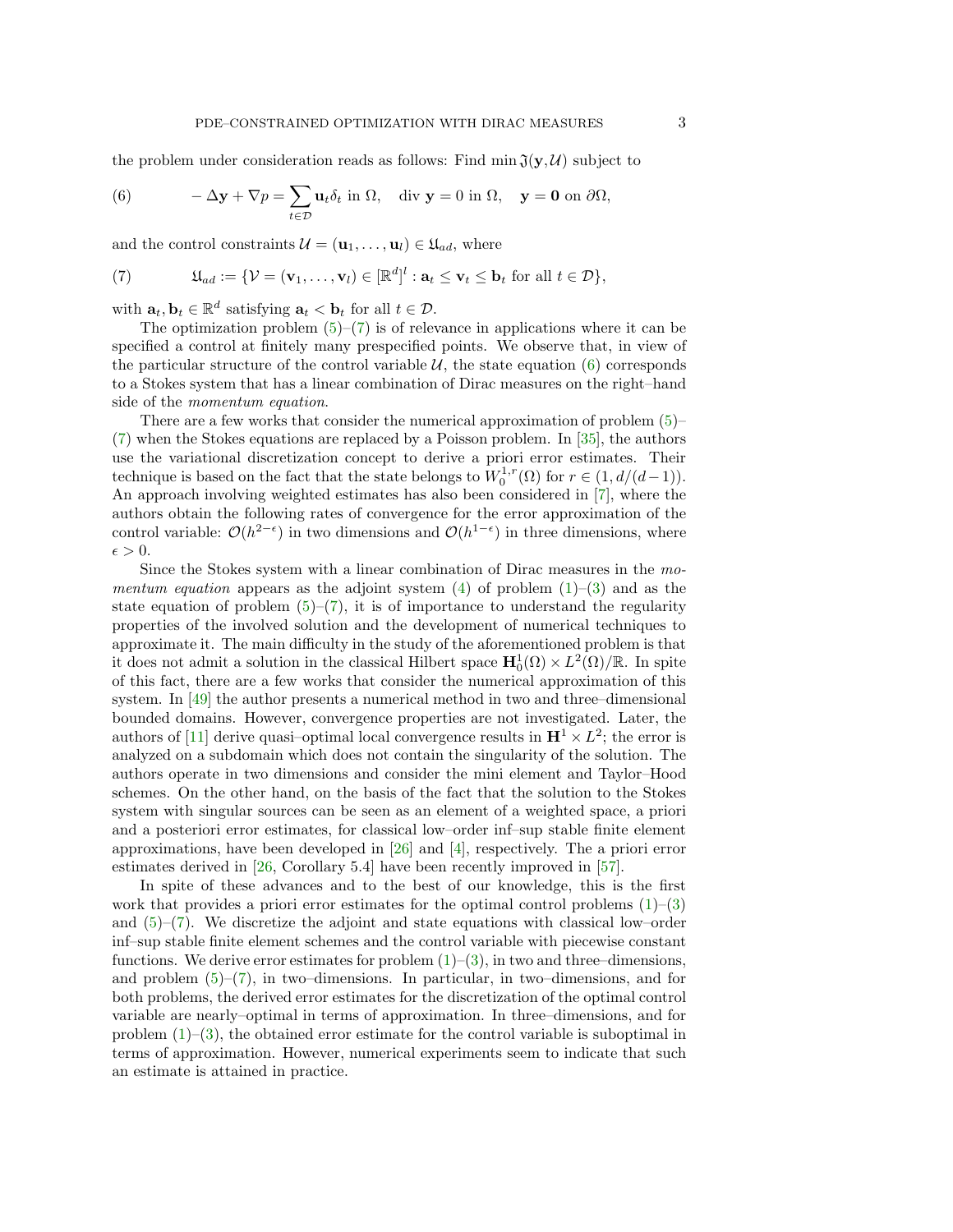The rest of the paper is organized as follows. In Section [2](#page-3-0) we introduce the notation and functional framework we shall work with. We also briefly review, in Section [2.3,](#page-4-0) the well–posedness of the Stokes system with singular sources. Section [3](#page-6-0) contains the numerical analysis for problem  $(1)-(3)$  $(1)-(3)$ . In Section [4](#page-16-0) we derive error estimates for the optimal control problem  $(5)-(7)$  $(5)-(7)$ . We conclude, in Section [5,](#page-23-0) with a series of numerical examples that illustrate the developed theory.

<span id="page-3-0"></span>2. Notation and Preliminaries. Let us fix the notation and conventions in which we will operate.

**2.1. Notation.** Throughout this work  $d \in \{2,3\}$  and  $\Omega \subset \mathbb{R}^d$  is an open, bounded, and convex polytopal domain. If  $\mathcal X$  and  $\mathcal Y$  are normed vector spaces, we write  $\mathcal{X} \hookrightarrow \mathcal{Y}$  to denote that  $\mathcal{X}$  is continuously embedded in  $\mathcal{Y}$ . We denote by  $\mathcal{X}'$  and  $\|\cdot\|_{\mathcal{X}}$  the dual and the norm of X, respectively. Given a Lebesgue measurable subset  $A$  of  $\mathbb{R}^d$ , we denote by |A| its Lebesgue measure.

To denote vector-valued functions we shall use lower–case bold letters, whereas to denote function spaces we shall use upper-case bold letters. For a bounded domain  $G \subset \mathbb{R}^d$ , if  $X(G)$  corresponds to a function space over G, we shall denote  $\mathbf{X}(G)$  =  $[X(G)]^d$ . In particular, we denote  $\mathbf{L}^2(G) = [L^2(G)]^d$ , which is equipped with the following inner product and norm, respectively:

$$
(\mathbf{w}, \mathbf{v})_{\mathbf{L}^2(G)} = \int_G \mathbf{w} \cdot \mathbf{v}, \qquad \|\mathbf{v}\|_{\mathbf{L}^2(G)} = (\mathbf{v}, \mathbf{v})_{\mathbf{L}^2(G)}^{\frac{1}{2}} \qquad \forall \mathbf{w}, \mathbf{v} \in \mathbf{L}^2(G).
$$

Finally, the relation  $a \leq b$  indicates that  $a \leq Cb$ , with a positive constant that does not depend on  $a, b$  nor the discretization parameter. The value of  $C$  might change at each occurrence.

2.2. Weighted Sobolev Spaces. We start this section with a notion which will be fundamental for further discussions, that of a weight. A weight is a nonnegative locally integrable function on  $\mathbb{R}^d$  that takes values in  $(0, \infty)$  almost everywhere. We will be particularly interested in the weights belonging to the so-called Muckenhoupt class  $A_2(\mathbb{R}^d)$  [\[23,](#page-26-7) [29,](#page-26-8) [55,](#page-27-2) [61\]](#page-27-3).

DEFINITION 1 (Muckenhoupt class  $A_2(\mathbb{R}^d)$ ). Let  $\omega$  be a weight. We say that  $\omega \in A_2(\mathbb{R}^d)$ , or that  $\omega$  is an  $A_2(\mathbb{R}^d)$ -weight, if there exists a positive constant  $C_{\omega}$ such that

$$
C_{\omega}=\sup_{B}\left(\frac{1}{|B|}\int_B\omega\right)\left(\frac{1}{|B|}\int_B\omega^{-1}\right)<\infty,
$$

where the supremum is taken over all balls  $B$  in  $\mathbb{R}^d$ .

Let  $\omega \in A_2(\mathbb{R}^d)$  and  $G \subset \mathbb{R}^d$  be an open and bounded domain. We define the weighted Lebesgue space  $L^2(\omega, G)$  as the space of square–integrable functions with respect to the measure  $\omega dx$ . We also define the weighted Sobolev space  $H^1(\omega, G) :=$  $\{v \in L^2(\omega, G) : |\nabla v| \in L^2(\omega, G)\},\$  which we equip with the norm

$$
||v||_{H^1(\omega,G)} := \left( ||v||^2_{L^2(\omega,G)} + ||\nabla v||^2_{L^2(\omega,G)} \right)^{\frac{1}{2}}
$$

.

It is remarkable that most of the properties of classical Sobolev spaces have a weighted counterpart. This is not because of the specific form of the weight but rather due to the fact that the weight  $\omega \in A_2(\mathbb{R}^d)$ . In particular,  $L^2(\omega, G)$  and  $H^1(\omega, G)$  are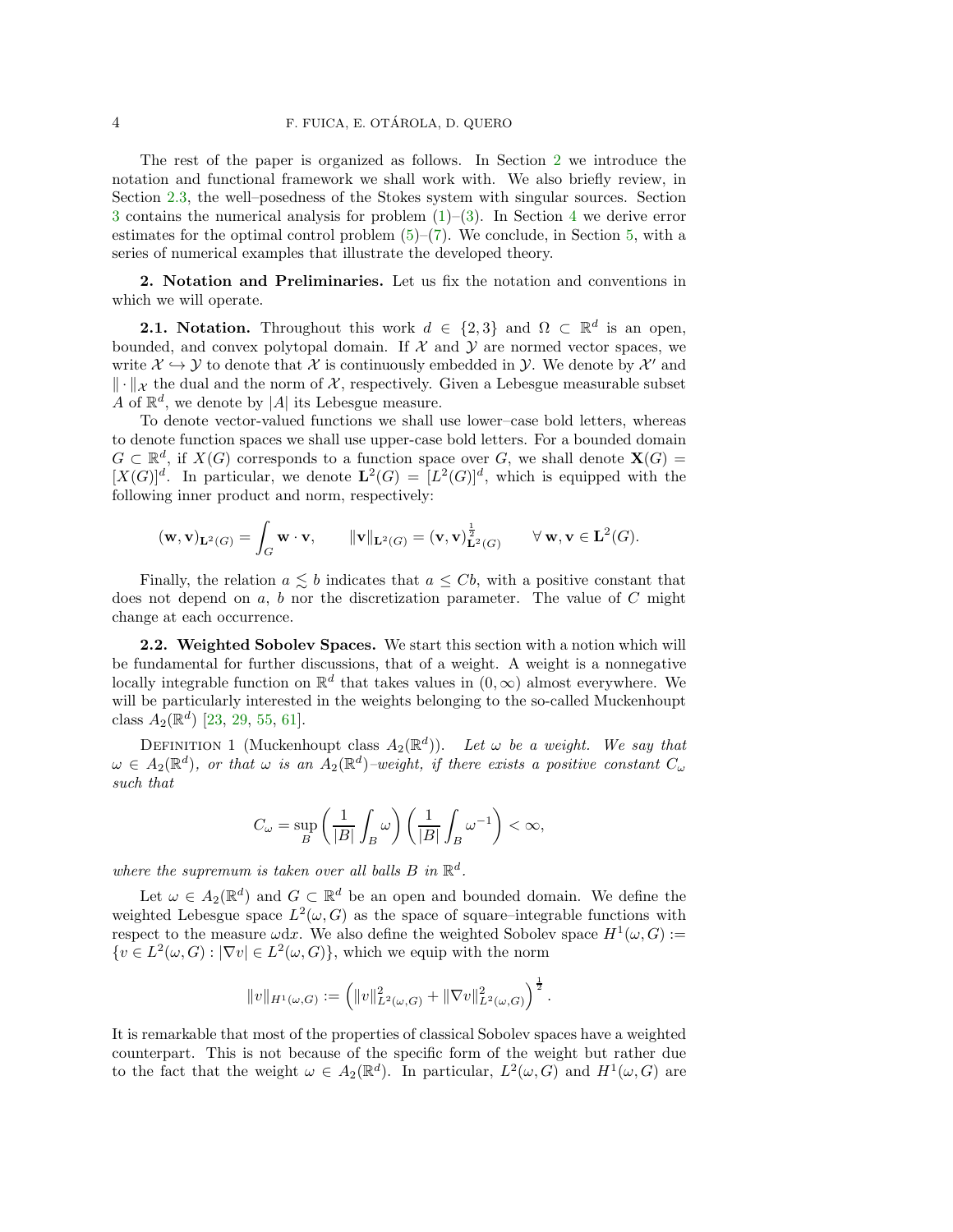Hilbert spaces and  $C^{\infty}(G)$  is dense in  $H^1(\omega, G)$ ; see, for instance, [\[61,](#page-27-3) Proposition 2.1.2, Corollary 2.1.6 and [\[34,](#page-26-9) Theorem 1]. Define  $H_0^1(\omega, G)$  as the closure of  $C_0^{\infty}(G)$ in  $H^1(\omega, G)$ . In view of a weighted Poincaré inequality, that follows from [\[29,](#page-26-8) Theorem 1.3] for G being a ball and [\[17,](#page-26-10) [44\]](#page-26-11) for more general domains, we conclude that, in  $H_0^1(\omega, G)$ , the seminorm  $\|\nabla v\|_{L^2(\omega, G)}$  is equivalent to the norm  $||v||_{H^1(\omega, G)}$ .

Finally, we define the vector space  $\mathbf{H}_0^1(\omega, G) := [H_0^1(\omega, G)]^d$ , which, in view of the aforementioned Poincaré inequality, we equip with the norm

$$
\|\nabla \mathbf{v}\|_{\mathbf{L}^2(\omega,G)} = \left(\sum_{i=1}^d \|\nabla v_i\|_{L^2(\omega,G)}^2\right)^{\frac{1}{2}}.
$$

<span id="page-4-0"></span>2.3. The Stokes System with Dirac Sources. In this section we review well– posedness results in weighted spaces for the Stokes system with a linear combination of Dirac measures as a forcing term in the momentum equation. We also comment on the finite element approximation of such a problem. The review is motivated since the adjoint equation [\(4\)](#page-1-1) for the pointwise tracking optimal control problem of Section [1.1](#page-0-2) and the state equation [\(6\)](#page-2-1) for the optimization with singular sources problem of Section [1.2](#page-1-2) are particular instances of the aforementioned singular setting.

Let  $\mathcal E$  be a finite ordered subset of  $\Omega$  with cardinality  $\#\mathcal E$ . Given  $\{\mathbf F_t\}_{t\in\mathcal E}\subset\mathbb R^d$ , we consider the following boundary value problem: Find  $(\Phi, \zeta)$  such that

(8) 
$$
\begin{cases}\n-\Delta \Phi + \nabla \zeta = \sum_{t \in \mathcal{E}} \mathbf{F}_t \delta_t & \text{in} \quad \Omega, \\
\text{div } \Phi = 0 & \text{in} \quad \Omega, \\
\Phi = 0 & \text{on} \quad \partial \Omega,\n\end{cases}
$$

where  $\delta_t$  denotes the Dirac delta supported at  $t \in \Omega$ . Let us assume that  $\Omega = \mathbb{R}^d$ . If this is the case, the results of  $[32,$  Section IV.2] yield the following asymptotic behavior near the points  $t \in \mathcal{E}$ :

<span id="page-4-1"></span>
$$
|\nabla \Phi(x)| \approx |x - t|^{1 - d}, \quad |\zeta(x)| \approx |x - t|^{1 - d}.
$$

Consequently,  $(\Phi, \zeta) \notin H^1(\Omega) \times L^2(\Omega)/\mathbb{R}$ . However, if  $B(t^*, r)$  denotes a ball of radius r and center  $t^*$  with  $t^* \in \mathcal{E}$  and  $r > 0$  such that  $B(t^*, r) \cap \mathcal{E} = \{t^*\}$ , then

$$
\int_{B(t^*,r)} |x-t^*|^\alpha |\nabla \Phi(x)|^2 \mathrm{d}x < \infty, \quad \int_{B(t^*,r)} |x-t^*|^\alpha |\zeta(x)|^2 \mathrm{d}x < \infty,
$$

<span id="page-4-4"></span>for  $\alpha \in (d-2,\infty)$ . This heuristic argument suggests to study problem [\(8\)](#page-4-1) on weighted spaces.

## 2.3.1. Weak Formulation. Define

<span id="page-4-2"></span>
$$
d_{\mathcal{E}} := \begin{cases} \operatorname{dist}(\mathcal{E}, \partial \Omega), & \text{if } \#\mathcal{E} = 1, \\ \min \{ \operatorname{dist}(\mathcal{E}, \partial \Omega), \min \{ |t - t'| : t, t' \in \mathcal{E}, t \neq t' \} \}, & \text{otherwise.} \end{cases}
$$

Since  $\mathcal{E} \subset \Omega$  and  $\mathcal{E}$  is finite, we thus have that  $d_{\mathcal{E}} > 0$ . With this notation, we define the weight  $\rho$  as follows: if  $\#\mathcal{E} = 1$ , then

(9) 
$$
\rho(x) = d_t^{\alpha}(x),
$$

otherwise

<span id="page-4-3"></span>(10) 
$$
\rho(x) = \begin{cases} d_t^{\alpha}(x), & \exists t \in \mathcal{E} : d_t(x) < \frac{d_{\mathcal{E}}}{2}, \\ 1, & d_t(x) \ge \frac{d_{\mathcal{E}}}{2} \forall t \in \mathcal{E}, \end{cases}
$$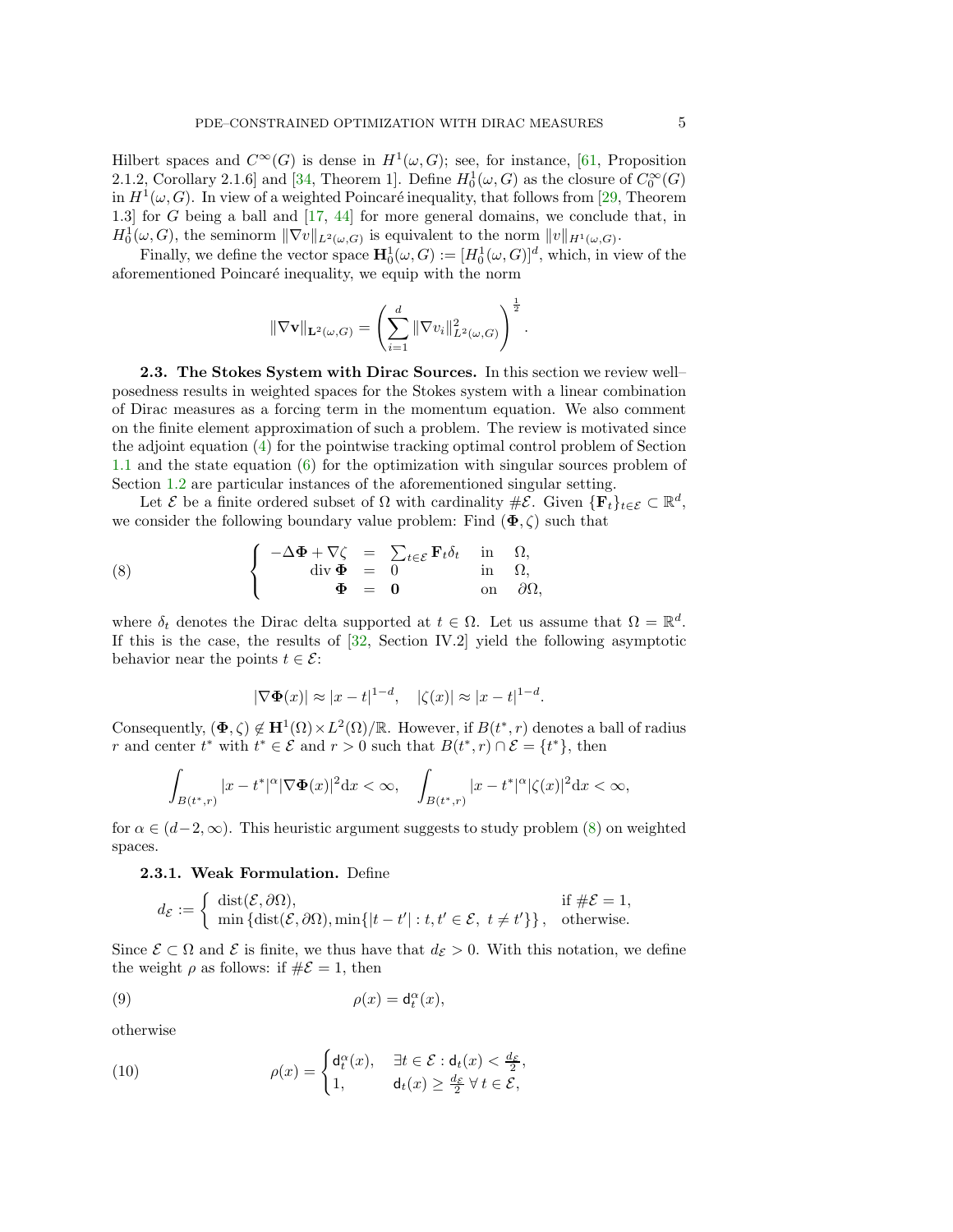where  $d_t^{\alpha}(x) := |x - t|^{\alpha}$  and  $\alpha \in (-d, d)$ . Since  $\alpha \in (-d, d)$ , owing to [\[1,](#page-25-7) Theorem 6] and [\[30,](#page-26-13) Lemma 2.3 (v)], we have that the function  $\rho$  belongs to the Muckenhoupt class  $A_2(\mathbb{R}^d)$ . Define the spaces

$$
\mathbb{X} := \mathbf{H}_0^1(\Omega) + \mathbf{H}_0^1(\rho, \Omega) + \mathbf{H}_0^1(\rho^{-1}, \Omega),
$$
  

$$
\mathbb{Y} := L^2(\Omega)/\mathbb{R} + L^2(\rho, \Omega)/\mathbb{R} + L^2(\rho^{-1}, \Omega)/\mathbb{R}.
$$

Finally, we define the bilinear forms

$$
a: \mathbb{X} \times \mathbb{X} \to \mathbb{R}, \quad a(\mathbf{w}, \mathbf{v}) := \int_{\Omega} \nabla \mathbf{w} : \nabla \mathbf{v},
$$

and

$$
b: \mathbb{X} \times \mathbb{Y}, \quad b(\mathbf{v}, q) := -\int_{\Omega} q \, \mathrm{div} \, \mathbf{v}.
$$

With all these ingredients at hand, we present the following weak formulation of problem [\(8\)](#page-4-1) [\[4,](#page-25-6) Section 3]: Find  $(\Phi, \zeta) \in \mathbf{H}_{0}^{1}(\rho, \Omega) \times L^{2}(\rho, \Omega)/\mathbb{R}$  such that

<span id="page-5-0"></span>(11) 
$$
\begin{cases} a(\Phi, \mathbf{v}) + b(\mathbf{v}, \zeta) = \sum_{t \in \mathcal{E}} \langle \mathbf{F}_t \delta_t, \mathbf{v} \rangle & \forall \mathbf{v} \in \mathbf{H}_0^1(\rho^{-1}, \Omega), \\ b(\Phi, q) = 0 & \forall q \in L^2(\rho^{-1}, \Omega)/\mathbb{R}, \end{cases}
$$

where  $\langle \cdot, \cdot \rangle$  denotes the duality pairing between  $\mathbf{H}_0^1(\rho^{-1}, \Omega)'$  and  $\mathbf{H}_0^1(\rho^{-1}, \Omega)$ . We immediately mention that in order to guarantee that  $\mathbf{F}_t \delta_t \in \mathbf{H}_0^1(\rho^{-1}, \Omega)'$ , and thus that  $\langle \mathbf{F}_t \delta_t, \mathbf{v} \rangle$  is well defined for  $\mathbf{v} \in \mathbf{H}_0^1(\rho^{-1}, \Omega)$ , the parameter  $\alpha$  should be restricted to  $(d − 2, d)$ ; see [\[47,](#page-27-4) Lemma 7.1.3], [\[40,](#page-26-14) Remark 21.19], and [\[26,](#page-26-6) Proposition 5.2] for details.

It can be proved that problem  $(11)$  admits a unique solution; see [\[56,](#page-27-5) Theorem 14]. Moreover, the following estimate can be obtained [\[56,](#page-27-5) Theorem 14]:

(12) 
$$
\|\nabla \Phi\|_{\mathbf{L}^2(\rho,\Omega)} + \|\zeta\|_{L^2(\rho,\Omega)/\mathbb{R}} \lesssim \sum_{t \in \mathcal{E}} |\mathbf{F}_t| \|\delta_t\|_{H_0^1(\rho^{-1},\Omega)'}.
$$

We conclude this section with the following embedding result.

<span id="page-5-1"></span>THEOREM 2  $(\mathbf{H}_0^1(\rho,\Omega) \hookrightarrow \mathbf{L}^2(\Omega))$ . If  $\alpha \in (d-2,2)$ , then  $\mathbf{H}_0^1(\rho,\Omega) \hookrightarrow \mathbf{L}^2(\Omega)$ . Moreover, the following weighted Poincaré inequality holds

$$
\|\mathbf{v}\|_{\mathbf{L}^2(\Omega)} \lesssim \|\nabla \mathbf{v}\|_{\mathbf{L}^2(\rho,\Omega)} \quad \forall \mathbf{v} \in \mathbf{H}_0^1(\rho,\Omega),
$$

where the hidden constant depends only on  $\Omega$  and  $d_{\mathcal{E}}$ .

Proof. The proof follows from [\[3,](#page-25-8) Lemmas 1 and 2].

2.3.2. Finite Element Approximation and Error Estimates. We start the discussion by introducing some standard finite element notation [\[12,](#page-25-9) [18,](#page-26-15) [28\]](#page-26-16). We denote by  $\mathcal{T}_h = \{T\}$  a conforming partition, or mesh, of  $\overline{\Omega}$  into closed simplices T with size  $h_T = \text{diam}(T)$ . Define  $h := \max_{T \in \mathcal{T}_h} h_T$ . We denote by  $\mathbb{T} = {\{\mathcal{T}_h\}}_{h>0}$  a collection of conforming and quasi–uniform meshes. For  $T \in \mathcal{T}_h$ , we define the *patch*  $\mathcal{N}_T$  associated with the element T as

<span id="page-5-2"></span>(13) 
$$
\mathcal{N}_T := \{ T' \in \mathcal{T} : T \cap T' \neq \emptyset \}.
$$

In an abuse of notation, in what follows, by  $\mathcal{N}_T$  we will indistinctively denote either this set or the union of the triangles that comprise it.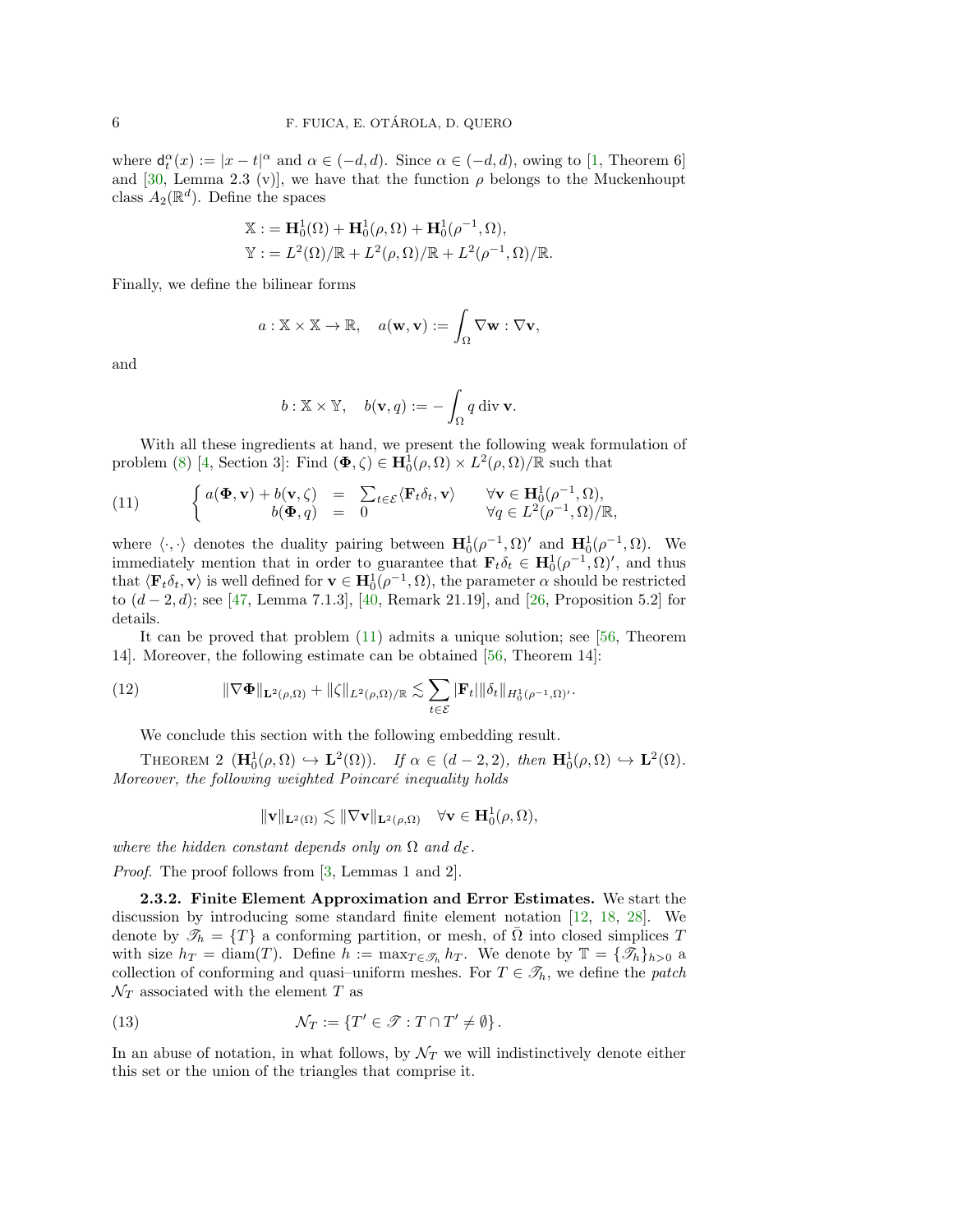Given a mesh  $\mathcal{T}_h \in \mathbb{T}$ , we denote by  $\mathbf{V}_h$  and  $Q_h$  the finite element spaces that approximate the velocity field and the pressure, respectively, constructed over  $\mathcal{I}_h$ . In this work we will consider the following popular finite element discretizations:

(a) The mini element  $[28, Section 4.2.4]$ :

<span id="page-6-1"></span>(14) 
$$
Q_h = \{ q_h \in C(\overline{\Omega}) : q_h|_T \in \mathbb{P}_1(T) \,\forall \, T \in \mathcal{F}_h \} \cap L^2(\Omega)/\mathbb{R},
$$

$$
\mathbf{V}_h = \{ \mathbf{v}_h \in \mathbf{C}(\overline{\Omega}) : \mathbf{v}_h|_T \in [\mathbb{P}_1(T) \oplus \mathbb{B}(T)]^d \,\forall \, T \in \mathcal{F}_h \} \cap \mathbf{H}_0^1(\Omega),
$$

where  $\mathbb{B}(T)$  denotes the space spanned by local bubble functions. (b) The classical Taylor–Hood elements [\[28,](#page-26-16) Section 4.2.5]:

<span id="page-6-2"></span>(15) 
$$
Q_h = \{q_h \in C(\bar{\Omega}) : q_h|_T \in \mathbb{P}_1(T) \,\forall \, T \in \mathcal{F}_h\} \cap L^2(\Omega)/\mathbb{R},
$$

$$
\mathbf{V}_h = \{\mathbf{v}_h \in \mathbf{C}(\bar{\Omega}) : \mathbf{v}_h|_T \in [\mathbb{P}_2(T)]^d \,\forall \, T \in \mathcal{F}_h\} \cap \mathbf{H}_0^1(\Omega).
$$

We now present an error estimate.

<span id="page-6-7"></span>LEMMA 3 (Error estimate for Stokes system with Dirac sources). Let  $\Omega$  be convex. Let  $(\Phi, \zeta) \in \mathbf{H}_0^1(\rho, \Omega) \times L^2(\rho, \Omega) / \mathbb{R}$  be the solution of [\(11\)](#page-5-0). Let  $(\Phi_h, \zeta_h) \in$  $\mathbf{V}_h \times Q_h$  be the finite element approximation of  $(\mathbf{\Phi}, \zeta)$  on the basis of the discrete spaces  $(14)$  or  $(15)$ . Then, we have the error estimate

<span id="page-6-8"></span>(16) 
$$
\|\mathbf{\Phi}-\mathbf{\Phi}_h\|_{\mathbf{L}^2(\Omega)} \lesssim h^{2-d/2} \sum_{t \in \mathcal{E}} |\mathbf{F}_t| \|\delta_t\|_{\mathcal{M}(\Omega)},
$$

with a hidden constant that does not depend on  $(\Phi, \zeta), (\Phi_h, \zeta_h)$ , nor h. Here,  $\mathcal{M}(\Omega)$ denotes the space of bounded Radon measures.

<span id="page-6-0"></span>Proof. See [\[57,](#page-27-1) Theorem 7].

3. The Pointwise Tracking Optimal Control Problem. In this section we analyze a weak version of the optimal control problem  $(1)$ – $(3)$ , which reads as follows: Find

<span id="page-6-5"></span>(17) 
$$
\min\{J(\mathbf{y}, \mathbf{u}) : (\mathbf{y}, \mathbf{u}) \in \mathbf{H}_0^1(\Omega) \times \mathbb{U}_{ad}\},
$$

subject to

<span id="page-6-3"></span>(18) 
$$
\begin{cases} a(\mathbf{y}, \mathbf{v}) + b(\mathbf{v}, p) = (\mathbf{u}, \mathbf{v})_{\mathbf{L}^2(\Omega)} & \forall \mathbf{v} \in \mathbf{H}_0^1(\Omega), \\ b(\mathbf{y}, q) = 0 & \forall q \in L^2(\Omega)/\mathbb{R}. \end{cases}
$$

Standard arguments that rely on the coercivity of a on  $\mathbf{H}_0^1(\Omega)$  and an inf-sup condition for b yield the existence of a unique solution  $(\mathbf{y}, p) \in \mathbf{H}_0^1(\Omega) \times L^2(\Omega)/\mathbb{R}$  to problem [\(18\)](#page-6-3). In addition, the pair  $(y, p)$  satisfies the following stability estimate:

(19) 
$$
\|\nabla \mathbf{y}\|_{\mathbf{L}^2(\Omega)} + \|p\|_{L^2(\Omega)} \lesssim \|\mathbf{u}\|_{\mathbf{L}^2(\Omega)};
$$

see, for instance, [\[28,](#page-26-16) Theorem 4.3]. We also present the following regularity result for the pair  $(y, p)$  that solves [\(18\)](#page-6-3).

<span id="page-6-4"></span>PROPOSITION 4 (regularity). Let  $\Omega \subset \mathbb{R}^d$  be a convex polytope and  $\mathbf{u} \in \mathbf{L}^2(\Omega)$ . If  $(\mathbf{y}, p)$  solves [\(18\)](#page-6-3), then  $\mathbf{y} \in \mathbf{H}^2(\Omega) \cap \mathbf{H}_0^1(\Omega)$ ,  $p \in H^1(\Omega) \cap L^2(\Omega)/\mathbb{R}$ , and

<span id="page-6-6"></span>(20) 
$$
\|\mathbf{y}\|_{\mathbf{H}^2(\Omega)} + \|p\|_{H^1(\Omega)} \lesssim \|\mathbf{u}\|_{\mathbf{L}^2(\Omega)},
$$

with a hidden constant that is independent of  $(\mathbf{y}, p)$  and  $\mathbf{u}$ .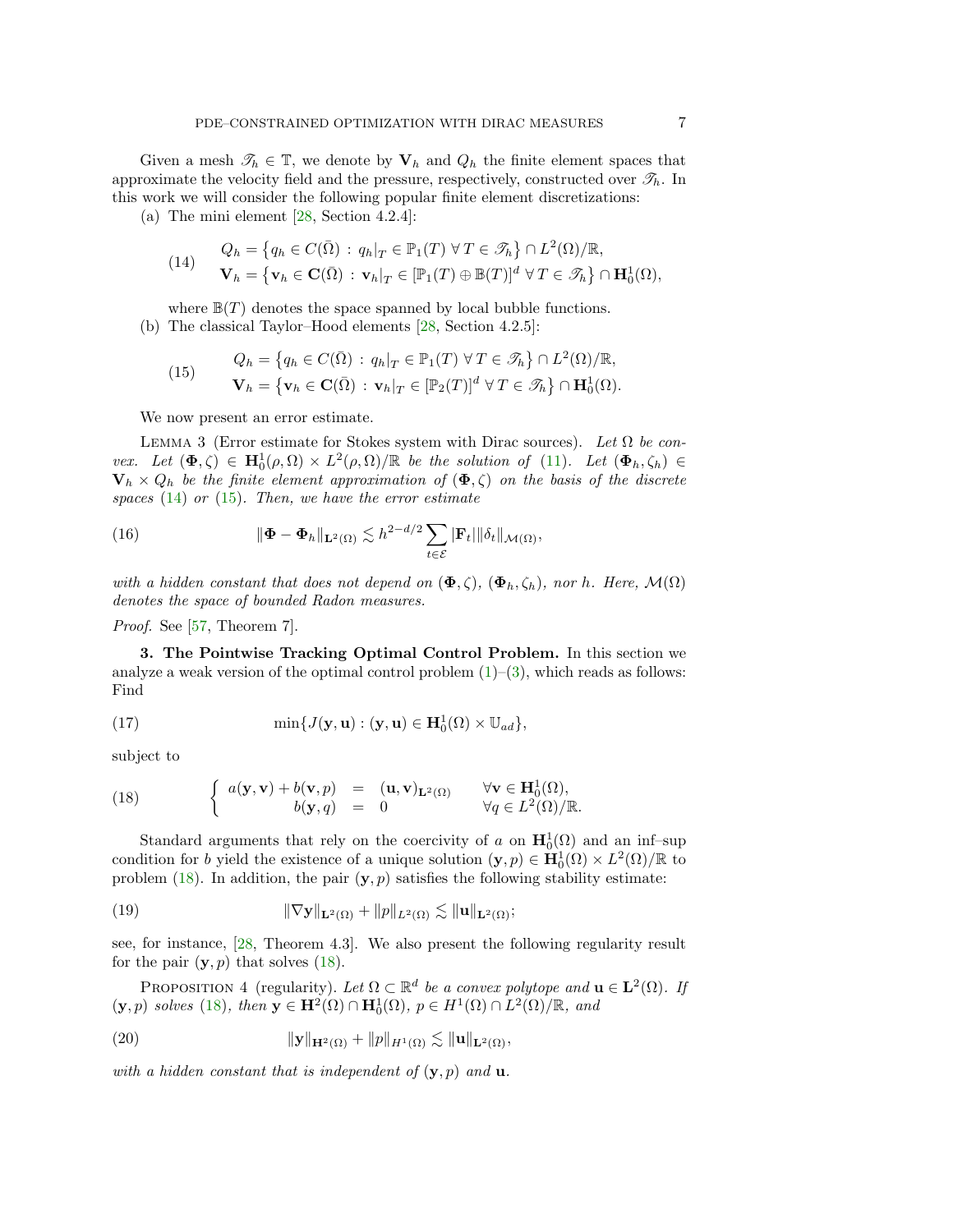*Proof.* See [\[45,](#page-26-17) Theorem 2] and [\[37\]](#page-26-18) for  $d = 2$ , and [\[19\]](#page-26-19) and [\[48\]](#page-27-6) for  $d = 3$ ; see also [\[54,](#page-27-7) Corollary 1.8].

Note that, since the control variable  $\mathbf{u} \in \mathbb{U}_{ad}$  and  $\Omega$  is convex, the results of Propo-sition [4](#page-6-4) guarantee that  $y \in H^2(\Omega) \hookrightarrow C(\Omega)$ . As a consequence, point evaluations of the velocity field  $y$  on the cost functional  $J$  are well defined.

**3.1. Optimality Conditions.** Since  $\lambda > 0$  and the underlying control-to-state operator S is linear and continuous, standard arguments yield the existence of a unique solution  $(\bar{y}, \bar{u}) \in H_0^1(\Omega) \times \mathbb{U}_{ad}$  to the optimal control problem [\(17\)](#page-6-5)–[\(18\)](#page-6-3). To present optimality conditions, we introduce the adjoint pair  $(z, r)$  as the unique solution to the following problem: Find  $(\mathbf{z}, r) \in \mathbf{H}_{0}^{1}(\rho, \Omega) \times L^{2}(\rho, \Omega)/\mathbb{R}$  such that

<span id="page-7-0"></span>(21) 
$$
\begin{cases} a(\mathbf{w}, \mathbf{z}) - b(\mathbf{w}, r) = \sum_{t \in \mathcal{Z}} \langle (\mathbf{y}(t) - \mathbf{y}_t) \delta_t, \mathbf{w} \rangle & \forall \mathbf{w} \in \mathbf{H}_0^1(\rho^{-1}, \Omega), \\ b(\mathbf{z}, s) = 0 & \forall s \in L^2(\rho^{-1}, \Omega)/\mathbb{R}, \end{cases}
$$

where y solves [\(18\)](#page-6-3). The weight  $\rho$  is defined as in [\(9\)](#page-4-2)–[\(10\)](#page-4-3) with obvious modifications. The following first–order sufficient and necessary optimality condition follows from [\[2,](#page-25-10) Theorem 8]:  $(\bar{y}, \bar{u})$  is optimal for [\(17\)](#page-6-5)–[\(18\)](#page-6-3) if and only if  $\bar{u}$  satisfies

<span id="page-7-1"></span>(22) 
$$
(\bar{\mathbf{z}} + \lambda \bar{\mathbf{u}}, \mathbf{u} - \bar{\mathbf{u}})_{\mathbf{L}^2(\Omega)} \geq 0 \quad \forall \mathbf{u} \in \mathbb{U}_{ad}.
$$

Here,  $(\bar{z}, \bar{r}) \in H_0^1(\rho, \Omega) \times L^2(\rho, \Omega) / \mathbb{R}$  denotes the optimal adjoint state, which solves [\(21\)](#page-7-0) with **y** replaced by  $\bar{y}$ . The well–posedness of problem [\(21\)](#page-7-0) follows from the results elaborated in Section [2.3.](#page-4-0)

We now recall the so-called projection formula for  $\bar{u}$ : The optimal control  $\bar{u}$ satisfies [\(22\)](#page-7-1) if and only if

(23) 
$$
\bar{\mathbf{u}} = \Pi_{[\mathbf{a},\mathbf{b}]} \left( -\lambda^{-1} \bar{\mathbf{z}} \right) \text{ a.e. in } \Omega,
$$

where  $\Pi_{[a,b]} : L^1(\Omega) \to \mathbb{U}_{ad}$  is such that  $\Pi_{[a,b]}(\mathbf{v}) := \min\{\mathbf{b}, \max\{\mathbf{v}, \mathbf{a}\}\}\.$  This projection formula leads to the following regularity result for  $\bar{u}$ .

PROPOSITION 5. (Regularity of  $\bar{u}$ ) If  $\bar{u}$  is optimal for problem [\(17\)](#page-6-5)–[\(18\)](#page-6-3), then  $\bar{\mathbf{u}} \in \mathbf{H}^{1}(\rho, \Omega)$ . Moreover, the following estimate holds:

<span id="page-7-2"></span>
$$
\|\nabla\bar{\mathbf{u}}\|_{\mathbf{L}^2(\rho,\Omega)} \lesssim \|\nabla\bar{\mathbf{z}}\|_{\mathbf{L}^2(\rho,\Omega)}.
$$

*Proof.* Note that, in view of  $(23)$ ,  $\bar{u}$  can be written as

$$
\bar{\mathbf{u}} = -\lambda^{-1}\bar{\mathbf{z}} + \max\{\mathbf{a} + \lambda^{-1}\bar{\mathbf{z}}, \mathbf{0}\} - \max\{-\lambda^{-1}\bar{\mathbf{z}} - \mathbf{b}, \mathbf{0}\}.
$$

The regularity result thus follows directly from  $[46,$  Theorem A.1]. This concludes the proof.

To summarize, the pair  $(\bar{y}, \bar{u})$  is optimal for the pointwise tracking optimal control problem  $(17)-(18)$  $(17)-(18)$  if and only if  $(\bar{y}, \bar{p}, \bar{z}, \bar{r}, \bar{u}) \in \mathbf{H}_{0}^{1}(\Omega) \times L^{2}(\Omega)/\mathbb{R} \times \mathbf{H}_{0}^{1}(\rho, \Omega) \times$  $L^2(\rho,\Omega)/\mathbb{R} \times \mathbb{U}_{ad}$  solves the optimality system [\(18\)](#page-6-3), [\(21\)](#page-7-0), and [\(22\)](#page-7-1).

<span id="page-7-3"></span>3.2. A Fully Discrete Scheme: Error Estimates. In this section, we design and analyze a fully discrete scheme for the numerical approximation of problem [\(17\)](#page-6-5)– [\(18\)](#page-6-3). To begin with, we define the discrete admissible set

$$
\mathbb{U}_{ad}^h := \mathbf{U}_h \cap \mathbb{U}_{ad},
$$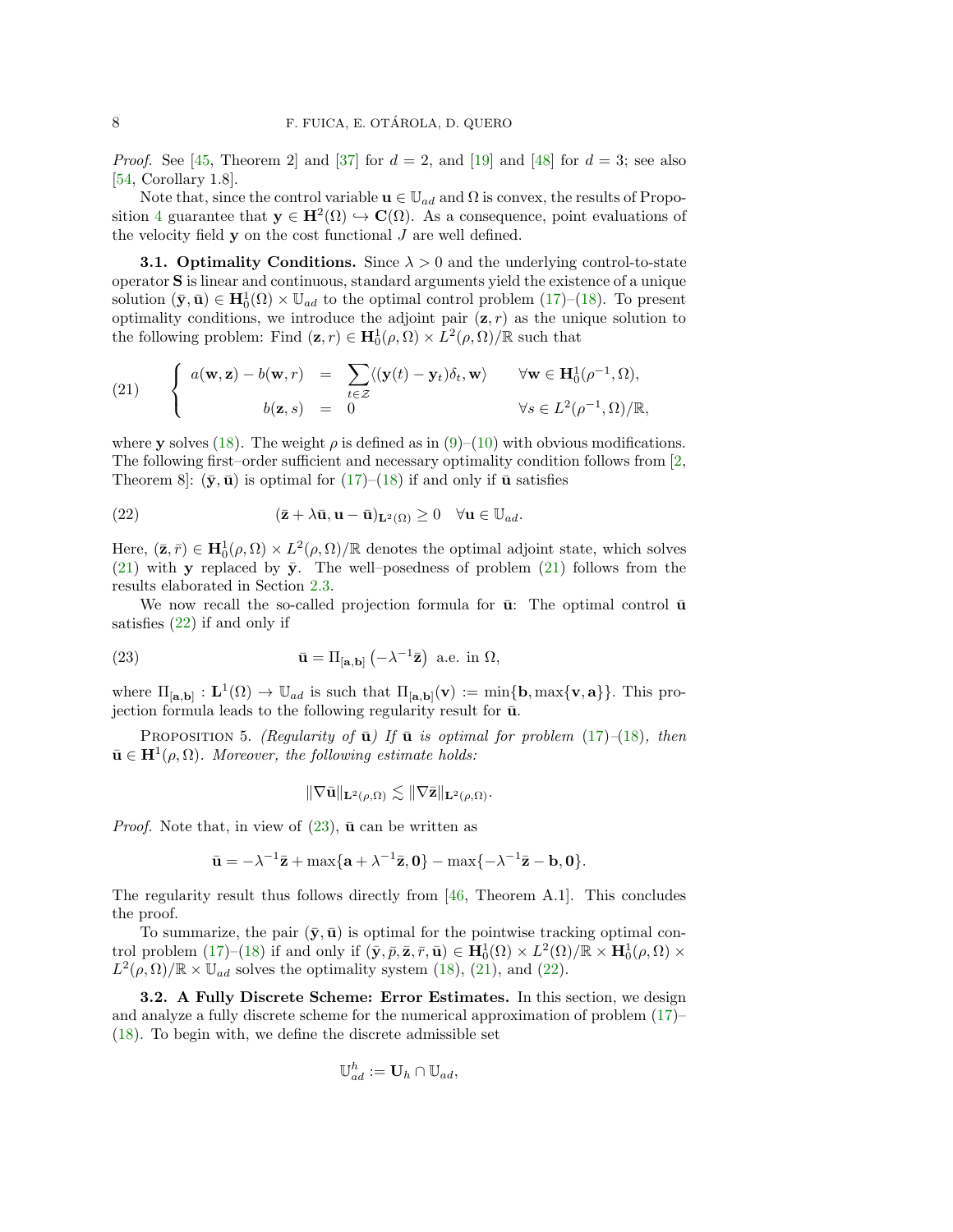where  $\mathbf{U}_h := \{ \mathbf{u} \in \mathbf{L}^2(\Omega) : \mathbf{u}|_T \in [\mathbb{P}_0(T)]^d \; \forall T \in \mathcal{F}_h \}.$ 

The discrete counterpart of the continuous problem  $(17)$ – $(18)$  thus reads as follows: Find min  $J(\mathbf{y}_h, \mathbf{u}_h)$  subject to the discrete state equations

<span id="page-8-0"></span>(24) 
$$
\begin{cases} a(\mathbf{y}_h, \mathbf{v}_h) + b(\mathbf{v}_h, p_h) = (\mathbf{u}_h, \mathbf{v}_h)_{\mathbf{L}^2(\Omega)} & \forall \mathbf{v}_h \in \mathbf{V}_h, \\ b(\mathbf{y}_h, q_h) = 0 & \forall q_h \in Q_h, \end{cases}
$$

and the discrete control constraints  $\mathbf{u}_h \in \mathbb{U}_{ad}^h$ . Standard arguments reveal the existence of a unique optimal pair  $((\bar{\mathbf{y}}_h, \bar{p}_h), \bar{\mathbf{u}}_h)$ . In addition, the pair  $((\bar{\mathbf{y}}_h, \bar{p}_h), \bar{\mathbf{u}}_h)$  is optimal for the aforementioned discrete optimal control problem if and only if  $(\bar{\mathbf{y}}_h, \bar{p}_h)$ solves [\(24\)](#page-8-0), with  $\mathbf{u}_h$  replaced by  $\bar{\mathbf{u}}_h$ , and  $\bar{\mathbf{u}}_h$  satisfies the variational inequality

<span id="page-8-3"></span>(25) 
$$
(\bar{\mathbf{z}}_h + \lambda \bar{\mathbf{u}}_h, \mathbf{u}_h - \bar{\mathbf{u}}_h)_{\mathbf{L}^2(\Omega)} \geq 0 \quad \forall \mathbf{u}_h \in \mathbb{U}_{ad}^h,
$$

where  $(\bar{\mathbf{z}}_h, \bar{r}_h)$  solves

<span id="page-8-2"></span>(26) 
$$
\begin{cases} a(\mathbf{w}_h, \mathbf{z}_h) - b(\mathbf{w}_h, r_h) = \sum_{t \in \mathcal{Z}} \langle (\mathbf{y}_h(t) - \mathbf{y}_t) \delta_t, \mathbf{w}_h \rangle & \forall \mathbf{w}_h \in \mathbf{V}_h, \\ b(\mathbf{z}_h, s_h) = 0 & \forall s_h \in Q_h, \end{cases}
$$

with  $y_h$  replaced by  $\bar{y}_h$ .

3.2.1. Auxiliary Problems. We introduce two auxiliary problems that will be instrumental to derive error estimates for the proposed discrete scheme.

The first problem reads as follows: Find  $(\hat{\mathbf{y}}_h, \hat{p}_h) \in \mathbf{V}_h \times Q_h$  such that

<span id="page-8-6"></span>(27) 
$$
\begin{cases} a(\hat{\mathbf{y}}_h, \mathbf{v}_h) + b(\mathbf{v}_h, \hat{p}_h) = (\bar{\mathbf{u}}, \mathbf{v}_h)_{\mathbf{L}^2(\Omega)} & \forall \mathbf{v}_h \in \mathbf{V}_h, \\ b(\hat{\mathbf{y}}_h, q_h) = 0 & \forall q_h \in Q_h. \end{cases}
$$

The second auxiliary problem is: Find  $(\hat{\mathbf{z}}_h, \hat{r}_h) \in \mathbf{V}_h \times Q_h$  such that

(28) 
$$
\begin{cases} a(\mathbf{w}_h, \hat{\mathbf{z}}_h) - b(\mathbf{w}_h, \hat{r}_h) = \sum_{t \in \mathcal{Z}} \langle (\hat{\mathbf{y}}_h(t) - \mathbf{y}_t) \delta_t, \mathbf{w}_h \rangle & \forall \mathbf{w}_h \in \mathbf{V}_h, \\ b(\hat{\mathbf{z}}_h, s_h) = 0 & \forall s_h \in Q_h. \end{cases}
$$

<span id="page-8-4"></span>Before providing error estimates, we present the following auxiliary result.

LEMMA 6 (Discrete pointwise stability). Let  $(\xi, \theta) \in \mathbf{H}_0^1(\Omega) \times L^2(\Omega)/\mathbb{R}$  be the solution to

<span id="page-8-1"></span>(29) 
$$
\begin{cases} a(\xi, \mathbf{v}) + b(\mathbf{v}, \theta) = (\bar{\mathbf{u}} - \bar{\mathbf{u}}_h, \mathbf{v})_{\mathbf{L}^2(\Omega)} & \forall \mathbf{v} \in \mathbf{H}_0^1(\Omega), \\ b(\xi, q) = 0 & \forall q \in L^2(\Omega)/\mathbb{R}, \end{cases}
$$

and let  $(\xi_h, \theta_h) \in \mathbf{V}_h \times Q_h$  be its Galerkin approximation on the basis of the discrete spaces  $(14)$  or  $(15)$ . Then,

<span id="page-8-5"></span>
$$
\|\boldsymbol\xi_h\|_{\mathbf{L}^\infty(\Omega)}\lesssim \|\bar{\mathbf{u}}-\bar{\mathbf{u}}_h\|_{\mathbf{L}^2(\Omega)},
$$

where the hidden constant is independent of  $(\xi, \theta)$ ,  $(\xi_h, \theta_h)$ ,  $\bar{u}$ ,  $\bar{u}_h$ , and h.

*Proof.* We begin the proof by noticing that, since  $\bar{\mathbf{u}} - \bar{\mathbf{u}}_h \in \mathbf{L}^2(\Omega)$ , then  $(\xi, \theta) \in$  $\mathbf{H}^2(\Omega) \cap \mathbf{H}_0^1(\Omega) \times H^1(\Omega) \cap L^2(\Omega)/\mathbb{R}$ . This results follows from Proposition [4.](#page-6-4) Let us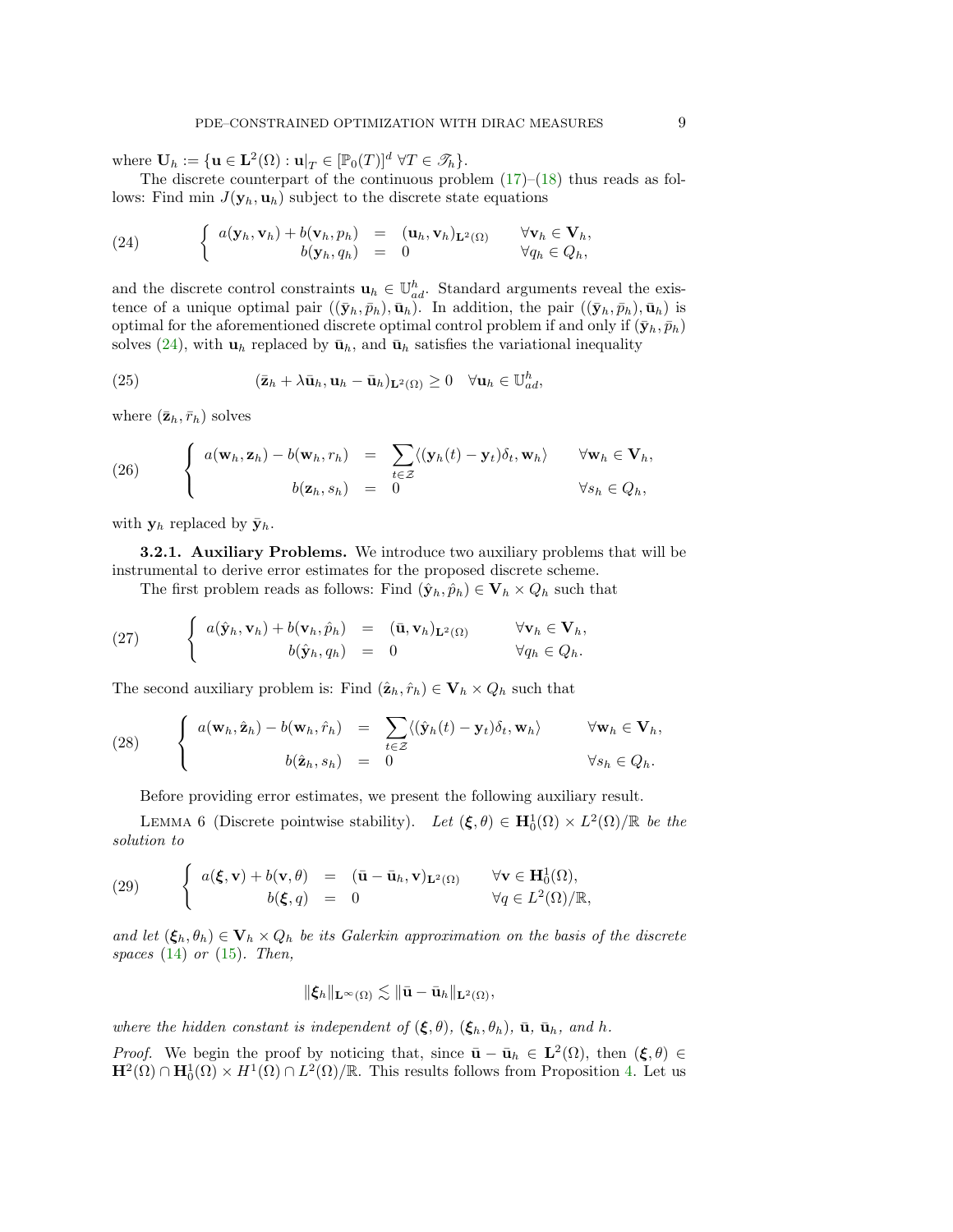denote by  $I_h : C(\bar{\Omega}) \to V_h$  the Lagrange interpolation operator. An application of the triangle inequality in conjunction with a standard inverse estimate yield

<span id="page-9-0"></span>(30) 
$$
\|\xi_h\|_{\mathbf{L}^{\infty}(\Omega)} \lesssim \|\xi\|_{\mathbf{L}^{\infty}(\Omega)} + \|\xi - \mathbf{I}_h\xi\|_{\mathbf{L}^{\infty}(\Omega)} + h^{-d/2} \|\mathbf{I}_h\xi - \xi_h\|_{\mathbf{L}^2(\Omega)}
$$
  

$$
\lesssim \|\xi\|_{\mathbf{L}^{\infty}(\Omega)} + \|\xi - \mathbf{I}_h\xi\|_{\mathbf{L}^{\infty}(\Omega)}
$$
  

$$
+ h^{-d/2} \left( \|\mathbf{I}_h\xi - \xi\|_{\mathbf{L}^2(\Omega)} + \|\xi - \xi_h\|_{\mathbf{L}^2(\Omega)} \right)
$$

To control the first term on the right hand side of [\(30\)](#page-9-0) we invoke the continuous Sobolev embedding  $\mathbf{H}^2 \hookrightarrow \mathbf{C}(\bar{\Omega})$  and the regularity estimate ([20\)](#page-6-6) to arrive at

.

$$
\|\boldsymbol{\xi}\|_{\mathbf{L}^{\infty}(\Omega)} \lesssim \|\boldsymbol{\xi}\|_{\mathbf{H}^2(\Omega)} \lesssim \|\bar{\mathbf{u}} - \bar{\mathbf{u}}_h\|_{\mathbf{L}^2(\Omega)}.
$$

For the remaining terms in the right hand side of [\(30\)](#page-9-0) we utilize standard interpolation error estimates for  $I_h$  and error estimates for the finite element approximation of problem [\(29\)](#page-8-1). This concludes the proof.

3.2.2. Error Estimates. To perform an a priori error analysis, it is useful to introduce the  $\mathbf{L}^2(\Omega)$ -orthogonal projection onto  $[\mathbb{P}_0(\mathscr{T}_h)]^d$ , which is defined by

$$
\Pi_{\mathbf{L}^2}: \mathbf{L}^2(\Omega) \to [\mathbb{P}_0(\mathscr{T}_h)]^d, \quad (\Pi_{\mathbf{L}^2} \mathbf{v})|_T := \frac{1}{|T|} \left( \int_T v_1(x) dx, \dots, \int_T v_d(x) dx \right),
$$

where  $T \in \mathcal{T}_h$ . Note that, in view of the weighted Poincaré inequality of Theorem [2,](#page-5-1)  $\Pi_{\mathbf{L}^2}$  is well defined over  $\mathbf{H}_0^1(\rho,\Omega)$ .

To obtain error estimates for  $\Pi_{\mathbf{L}^2}$ , we proceed with the help of regularity estimates for a suitable Green's function. For  $x \in \Omega$ , we define the Green's function  $\mathcal{G}: \Omega \times \Omega \to$ R as the solution (in the sense of distributions) to

$$
-\Delta_y \mathcal{G} = \delta(x - y), \quad y \in \Omega, \quad \mathcal{G}(x, y) = 0, \quad y \in \partial \Omega.
$$

<span id="page-9-2"></span>The following properties of the Green's function are essential in what follows.

PROPOSITION 7 (Properties of G). Let  $\Omega \subset \mathbb{R}^d$  be a Lipschitz polytope. The Green's function  $G$  satisfies the following properties:

- 1.  $\nabla \mathcal{G}(x, \cdot) \in L^{\frac{d}{d-1}, \infty}(\Omega)$ .
- 2.  $\mathcal{G}(x, \cdot) \in W^{1, \frac{d}{d-1}}(\Omega \setminus B_R)$  and  $\mathcal{G}(x, \cdot) \in W^{2,1}(\Omega \setminus B_R)$ , where  $B_R$  denotes the ball of radius R and center  $x \in \Omega$ . In addition, we have

<span id="page-9-1"></span>(31) 
$$
\|\nabla \mathcal{G}(x,\cdot)\|_{L^{\frac{d}{d-1}}(\Omega\setminus B_R)} + \|D^2 \mathcal{G}(x,\cdot)\|_{L^1(\Omega\setminus B_R)} \lesssim |\log R^{-1}|.
$$

*Proof.* A proof of  $\nabla \mathcal{G} \in L^{d/(d-1),\infty}(\Omega)$  can be found in [\[38,](#page-26-20) Theorem 1.1] and [\[43,](#page-26-21) Theorem 4.1, for  $d = 3$ , and [\[53,](#page-27-9) Theorem 1.1] and [\[22,](#page-26-22) Section 6], for  $d = 2$ . Here,  $L^{s,\infty}(\Omega)$ , with  $0 < s < \infty$ , corresponds to the so-called weak Lebesgue space; see definition 1.15 in [\[36\]](#page-26-23). A proof of the estimate  $(31)$  can be found in [\[20,](#page-26-24) Theorem 1].

<span id="page-9-3"></span>We now provide an error estimate for the  $\Pi_{L^2}$  projection.

<span id="page-9-4"></span>THEOREM 8. Let  $\Omega$  be an open, bounded and Lipschitz polytope. Let  $x_0 \in \Omega$  and let u be the weak solution to the Poisson problem  $-\Delta u = \delta_{x_0}$  in  $\Omega$  and  $u = 0$  on  $\partial \Omega$ . Thus, we have the error estimate

(32) 
$$
||u - \Pi_{L^2} u||_{L^2(\Omega)} \lesssim |\log h| h^{2 - d/2},
$$

with a hidden constant that is independent of h.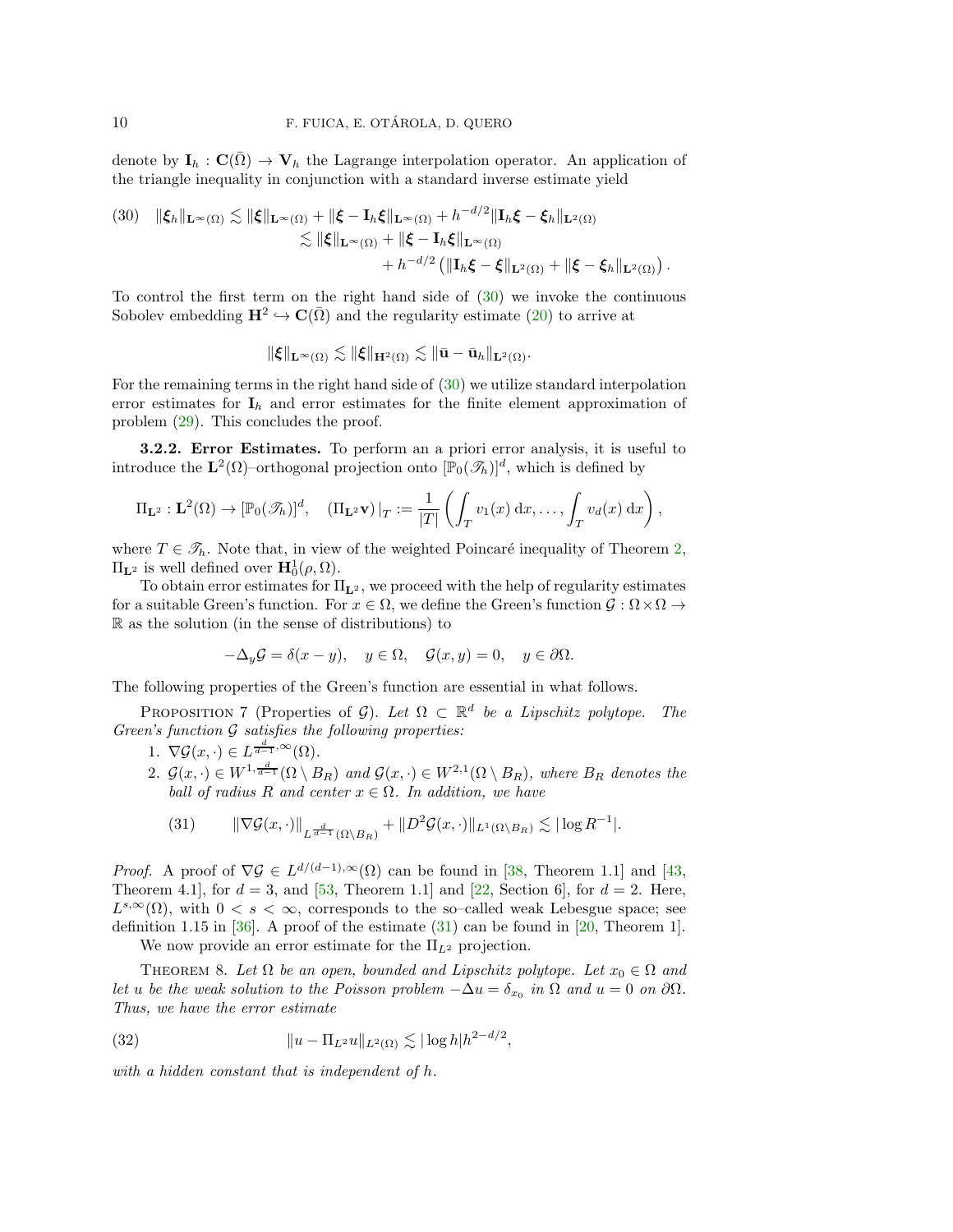*Proof.* Let us consider a partition of  $\mathcal{T}_h$  into the sets  $\mathcal{N}_{x_0} := \{T \in \mathcal{T}_h : x_0 \in \mathcal{N}_T\}$ and  $\mathcal{M}_{x_0} := \mathscr{T}_h \setminus \mathcal{N}_{x_0}$  and utilize the regularity results of Proposition [7](#page-9-2) accordingly; we recall that  $\mathcal{N}_T$  is defined in [\(13\)](#page-5-2). We proceed in two steps.

Step 1. Let  $T \in \mathcal{M}_{x_0}$ . Standard approximation results yields the estimate

$$
||u - \Pi_{L^2}u||_{L^2(T)} \lesssim h_T^{2-d/2} ||\nabla u||_{L^{\frac{d}{d-1}}(\mathcal{N}_T)}.
$$

Since the mesh  $\mathcal{T}_h$  is quasi-uniform, we thus obtain

<span id="page-10-0"></span>(33) 
$$
\sum_{T \in \mathcal{M}_{x_0}} \|u - \Pi_{L^2}u\|_{L^2(T)}^2 \lesssim h^{2-d/2} \sum_{T \in \mathcal{M}_{x_0}} \|\nabla u\|_{L^{\frac{d}{d-1}}(\mathcal{N}_T)}
$$

$$
\lesssim |\log h| h^{2-d/2},
$$

where, to obtain the last estimate, we have used the finite overlapping property of stars and [\(31\)](#page-9-1) to conclude that  $\|\nabla u\|_{L^{d/(d-1)}(\Omega \setminus B_R)} \lesssim |\log h|$ , with  $B_R$ , in this case, being the largest ball such that  $B_R \subset \bigcup \{T \in \mathcal{T}_h : x_0 \in T\}.$ 

*Step 2.* Let  $T \in \mathcal{N}_{x_0}$ . Observe that

$$
||u - \Pi_{L^2}u||_{L^2(T)}^2 = \int_T \left| \frac{1}{|T|} \int_T (u(x) - u(y)) dy \right|^2 dx
$$
  
= 
$$
\int_T \left| \frac{1}{|T|} \int_T \int_0^1 \nabla u(tx + (1-t)y) \cdot (x-y) dt dy \right|^2 dx
$$
  

$$
\lesssim h_T^2 \int_T \left| \frac{1}{|T|} \int_T \nabla u(z) dz \right|^2 dx \lesssim h_T^{2-d} \left| \int_T \nabla u(z) dz \right|^2.
$$

Let us use now the fact that  $\nabla u \in L^{d/(d-1),\infty}(\Omega)$ . Since  $\nabla u \in L^{s,\infty}(\Omega)$  for  $s \leq d/(d-1)$ , we have that the distribution function of  $|\nabla u|$ , i.e.,  $d_{\nabla u}(\gamma) := |\{x \in$  $\Omega: |\nabla u(x)| > \gamma$ , satisfies  $d_{\nabla u}(\gamma) \lesssim \gamma^{-s}$  for every  $\gamma > 0$ ; see [\[36,](#page-26-23) (1.1.8) and (1.1.9)]. Here, |A| denotes the Lebesgue measure of a Lebesgue measurable subset A of  $\mathbb{R}^d$ . We recall that

$$
\|\nabla u\|_{L^{s,\infty}(\Omega)} := \inf\{C > 0 : d_{\nabla u}(\gamma) \le C^s \gamma^{-s}\}.
$$

Let  $C_T := \|\nabla u\|_{L^{s,\infty}(T)}$ . Invoke [\[36,](#page-26-23) Proposition 1.1.4] to obtain, for  $s \in (1, d/(d-1))$  $1)$ , that

$$
\int_T |\nabla u| \mathrm{d}x = \int_0^\infty d\sigma u(\gamma) \mathrm{d}\gamma \le \int_0^\sigma |T| \mathrm{d}\gamma + \int_\sigma^\infty C_T^s \gamma^{-s} \mathrm{d}\gamma = \sigma |T| - C_T^s \frac{\sigma^{1-s}}{1-s}.
$$

Set  $\sigma = C_T[|T|(s-1)]^{-1/s}$  to arrive at  $\int_T |\nabla u| \,dx \leq C_T h_T^{d(1-1/s)}$  $T^{a(1-1/3)}$ . Set now  $s =$  $d/(d-1)$ . This yields  $\int_T |\nabla u| dx \lesssim C_T h_T$ . Consequently,

$$
||u - \Pi_{L^2}u||_{L^2(T)}^2 \lesssim h_T^{2-d} \left| \int_T \nabla u(z) dz \right|^2 C_T^2 \lesssim h^{4-d} C_T^2,
$$

with a hidden constant independent of  $u$  and  $h$ . The previous estimate implies

<span id="page-10-1"></span>(34) 
$$
\sum_{T \in \mathcal{N}_{x_0}} \|u - \Pi_{L^2}u\|_{L^2(\Omega)}^2 \lesssim h^{4-d} \sum_{T \in \mathcal{N}_{x_0}} C_T^2 \lesssim \max_{T \in \mathcal{N}_{x_0}} \{C_T^2\} h^{4-d},
$$

where we have used that, since  $\{\mathcal{I}_h\}$  is shape–regular,  $\#\mathcal{N}_{x_0}$  is uniformly bounded. This also yields the bound  $\max_{T \in \mathcal{N}_{x_0}} \{C_T^2\} \lesssim 1$ , with a hidden constant independent of h.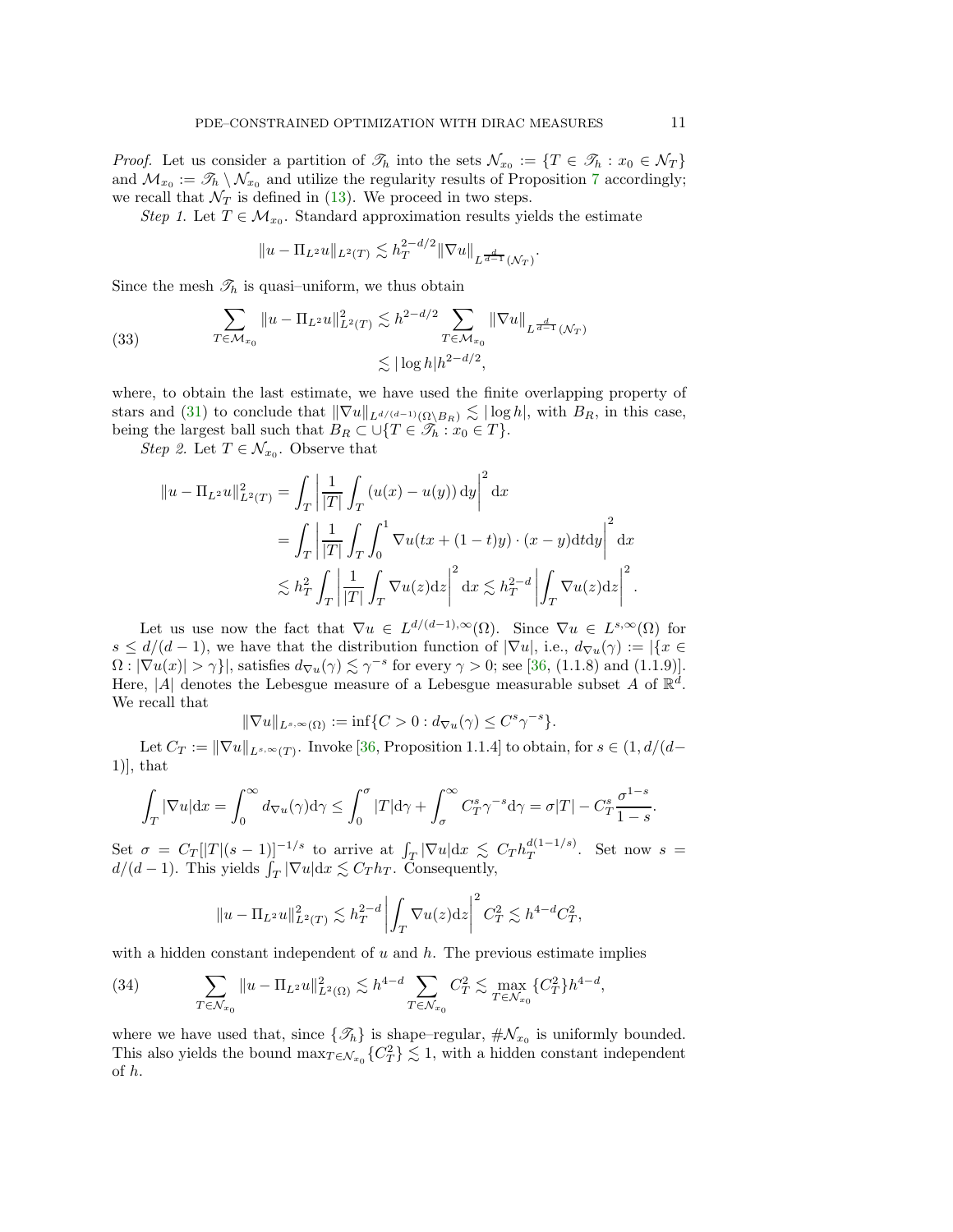A collection of the bounds [\(33\)](#page-10-0) and [\(34\)](#page-10-1) yields the desired estimate [\(32\)](#page-9-3). This concludes the proof.

Remark 9 (Green's function for Stokes problem and error estimate for  $\Pi_{\mathbf{L}^2}$ ). The Dirichlet Green's matrix associated with the Stokes system can be defined as follows:  $\mathcal{G} = (\mathcal{Q}, \mathcal{R})$ , where  $\mathcal{Q}$  is a  $d \times d$  matrix–valued function and  $\mathcal{R}$  is a  $1 \times d$  vector–valued function that satisfy system (7.8) in [\[53\]](#page-27-9). Theorem 7.1 in [53] yields, for  $d \in \{2,3\}$ ,

<span id="page-11-0"></span>(35) 
$$
\nabla \mathcal{Q}(x, \cdot) \in \mathbf{L}^{\frac{d}{d-1}, \infty}(\Omega);
$$

see also [\[58,](#page-27-10) Theorem 1.1] and [\[16,](#page-26-25) Theorem 2.4]. Estimate [\(31\)](#page-9-1) does not appear directly in the literature to our knowledge. In the case of Poisson's problem, we stress that  $(31)$  can be found in [\[20,](#page-26-24) Lemma 2]. We shall thus assume estimate  $(31)$  in the case of the Stokes system. With this assumption and the regularity estimate [\(35\)](#page-11-0) at hand, the arguments elaborated in Theorem [8](#page-9-4) yield the error estimate

<span id="page-11-1"></span>(36) 
$$
\|\bar{\mathbf{z}} - \Pi_{\mathbf{L}^2} \bar{\mathbf{z}}\|_{\mathbf{L}^2(\Omega)} \lesssim |\log h| h^{2-d/2},
$$

where the hidden constant depends on the  $\mathbf{L}^{d/(d-1),\infty}(\Omega)$ -norm of  $\bar{\mathbf{z}}$  but, more importantly, is independent of h. In view of the projection formula [\(23\)](#page-7-2), [\[46,](#page-27-8) Theorem A.1, and the definition of the weak Lebesgue space  $\mathbf{L}^{s,\infty}(\Omega)$ , with  $0 < s < \infty$ , we can conclude that the regularity estimates needed to obtain [\(36\)](#page-11-1) are inherited to the control variable  $\bar{u}$ . Consequently,

(37) 
$$
\|\bar{\mathbf{u}} - \Pi_{\mathbf{L}^2}\bar{\mathbf{u}}\|_{\mathbf{L}^2(\Omega)} \lesssim |\log h| h^{2-d/2},
$$

with, again, a hidden constant independent of h.

<span id="page-11-3"></span>We are ready to prove the main result of this section.

<span id="page-11-4"></span>THEOREM 10 (Rates of convergence for  $\bar{\mathbf{u}}$ ). Let  $(\bar{\mathbf{y}}, \bar{p}, \bar{\mathbf{z}}, \bar{r}, \bar{\mathbf{u}}) \in \mathbf{H}_{0}^{1}(\Omega) \times L^{2}(\Omega)/\mathbb{R}$  $\times \mathbf{H}_0^1(\rho,\Omega) \times L^2(\rho,\Omega)/\mathbb{R} \times \mathbb{U}_{ad}$  be the solution to the optimality system [\(18\)](#page-6-3), [\(21\)](#page-7-0), and [\(22\)](#page-7-1) and  $(\bar{\mathbf{y}}_h, \bar{p}_h, \bar{\mathbf{z}}_h, \bar{r}_h, \bar{\mathbf{u}}_h) \in \mathbf{V}_h \times Q_h \times \mathbf{V}_h \times Q_h \times \mathbb{U}_{ad}^h$  its numerical approximation given as the solution to  $(24)$ – $(26)$ . Then,

<span id="page-11-5"></span>(38) 
$$
\|\bar{\mathbf{u}} - \bar{\mathbf{u}}_h\|_{\mathbf{L}^2(\Omega)} \lesssim h^{2-d/2} \sum_{t \in \mathcal{Z}} |\bar{\mathbf{y}}(t) - \mathbf{y}_t| \|\delta_t\|_{\mathcal{M}(\Omega)} + h^{2-d/2} |\log h| + h |\log h|^3 \|\bar{\mathbf{u}}\|_{\mathbf{L}^\vartheta(\Omega)},
$$

with  $\vartheta > d$ . The hidden constant is independent of the continuous and discrete solutions, the size of the elements in the mesh  $\mathcal{T}_h$ , and  $\#\mathcal{F}_h$ . The constant, however, blows up as  $\lambda \downarrow 0$ .

Proof. We proceed in four steps.

Step 1. Let us consider  $\mathbf{u} = \bar{\mathbf{u}}_h$  in [\(22\)](#page-7-1) and  $\mathbf{u}_h = \Pi_{\mathbf{L}^2} \bar{\mathbf{u}}$  in [\(25\)](#page-8-3). Adding the obtained inequalities we arrive at

<span id="page-11-2"></span>
$$
(39) \qquad \lambda \|\bar{\mathbf{u}} - \bar{\mathbf{u}}_h\|_{\mathbf{L}^2(\Omega)}^2 \leq (\bar{\mathbf{z}} - \bar{\mathbf{z}}_h, \bar{\mathbf{u}}_h - \bar{\mathbf{u}})_{\mathbf{L}^2(\Omega)} + (\bar{\mathbf{z}}_h + \lambda \bar{\mathbf{u}}_h, \Pi_{\mathbf{L}^2} \bar{\mathbf{u}} - \bar{\mathbf{u}})_{\mathbf{L}^2(\Omega)}.
$$

Step 2. The goal of this step is to bound the term  $(\bar{z}-\bar{z}_h, \bar{u}_h-\bar{u})_{L^2(\Omega)}$ . To accomplish this task, we add and subtract the auxiliary term  $\hat{\mathbf{z}}_h$ , where  $(\hat{\mathbf{z}}_h, \hat{r}_h)$  corresponds to the solution to [\(28\)](#page-8-4), to obtain

$$
(\bar{\mathbf{z}}_h - \bar{\mathbf{z}}, \bar{\mathbf{u}} - \bar{\mathbf{u}}_h)_{\mathbf{L}^2(\Omega)} = (\bar{\mathbf{z}}_h - \hat{\mathbf{z}}_h, \bar{\mathbf{u}} - \bar{\mathbf{u}}_h)_{\mathbf{L}^2(\Omega)} + (\hat{\mathbf{z}}_h - \bar{\mathbf{z}}, \bar{\mathbf{u}} - \bar{\mathbf{u}}_h)_{\mathbf{L}^2(\Omega)}
$$
  
=:  $\mathbf{I} + \mathbf{II}$ .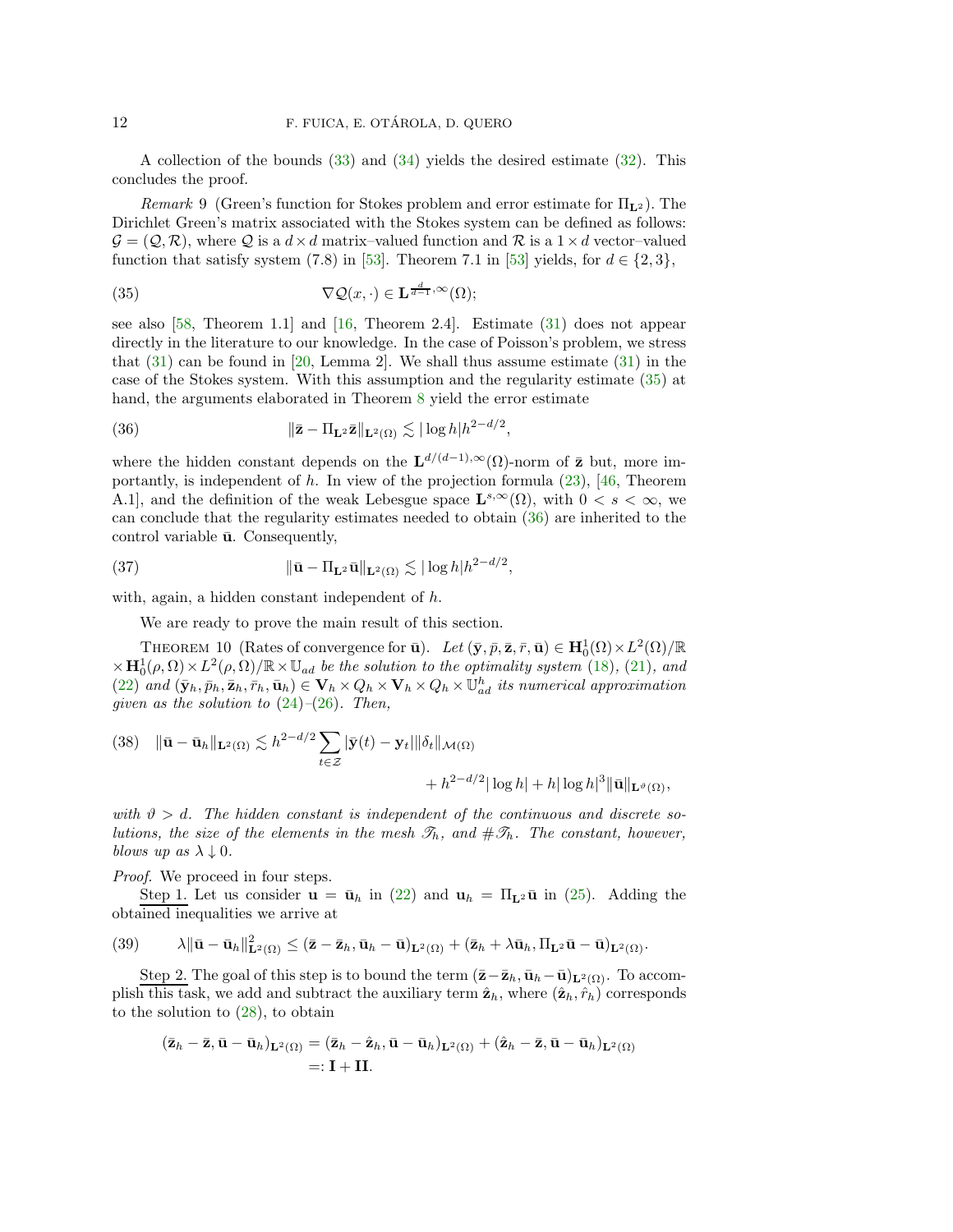Let us concentrate on **I**. Note that  $(\bar{y}_h - \hat{y}_h, \bar{p}_h - \hat{p}_h) \in \mathbf{V}_h \times Q_h$  solves

<span id="page-12-1"></span>(40) 
$$
\begin{cases} a(\bar{\mathbf{y}}_h - \hat{\mathbf{y}}_h, \mathbf{v}_h) + b(\mathbf{v}_h, \bar{p}_h - \hat{p}_h) = (\bar{\mathbf{u}}_h - \bar{\mathbf{u}}, \mathbf{v}_h)_{\mathbf{L}^2(\Omega)}, \\ b(\bar{\mathbf{y}}_h - \hat{\mathbf{y}}_h, q_h) = 0 \end{cases}
$$

for all  $\mathbf{v}_h \in \mathbf{V}_h$  and  $q_h \in Q_h$ , and that  $(\bar{\mathbf{z}}_h - \hat{\mathbf{z}}_h, \bar{r}_h - \hat{r}_h) \in \mathbf{V}_h \times Q_h$  solves

<span id="page-12-0"></span>(41) 
$$
\begin{cases} a(\mathbf{w}_h, \bar{\mathbf{z}}_h - \hat{\mathbf{z}}_h) - b(\mathbf{w}_h, \bar{r}_h - \hat{r}_h) = \sum_{t \in \mathcal{Z}} \langle (\bar{\mathbf{y}}_h(t) - \hat{\mathbf{y}}_h(t)) \delta_t, \mathbf{w}_h \rangle, \\ b(\bar{\mathbf{z}}_h - \hat{\mathbf{z}}_h, s_h) = 0 \end{cases}
$$

for all  $\mathbf{w}_h \in \mathbf{V}_h$  and  $s_h \in Q_h$ . Set  $\mathbf{w}_h = \bar{\mathbf{y}}_h - \hat{\mathbf{y}}_h \in \mathbf{V}_h$  in [\(41\)](#page-12-0) and  $\mathbf{v}_h = \bar{\mathbf{z}}_h - \hat{\mathbf{z}}_h \in \mathbf{V}_h$ in [\(40\)](#page-12-1) to conclude

(42) 
$$
\mathbf{I} = -\sum_{t \in \mathcal{Z}} |\bar{\mathbf{y}}_h(t) - \hat{\mathbf{y}}_h(t)|^2 \leq 0.
$$

To estimate II we proceed as follows. First, we use Young's inequality to obtain

$$
\mathbf{II} \leq \frac{\lambda}{4} \|\bar{\mathbf{u}} - \bar{\mathbf{u}}_h\|_{\mathbf{L}^2(\Omega)}^2 + \frac{1}{\lambda} \|\hat{\mathbf{z}}_h - \bar{\mathbf{z}}\|_{\mathbf{L}^2(\Omega)}^2.
$$

Second, to estimate the term  $\|\hat{\mathbf{z}}_h - \bar{\mathbf{z}}\|_{\mathbf{L}^2(\Omega)}^2$ , we introduce  $(\tilde{\mathbf{z}}_h, \tilde{r}_h) \in \mathbf{V}_h \times Q_h$  as the solution to

<span id="page-12-6"></span>(43) 
$$
\begin{cases} a(\mathbf{w}_h, \tilde{\mathbf{z}}_h) - b(\mathbf{w}_h, \tilde{r}_h) = \sum_{t \in \mathcal{Z}} \langle (\bar{\mathbf{y}}(t) - \mathbf{y}_t) \delta_t, \mathbf{w}_h \rangle & \forall \mathbf{w}_h \in \mathbf{V}_h, \\ b(\tilde{\mathbf{z}}_h, s_h) = 0 & \forall s_h \in Q_h. \end{cases}
$$

Third, add and subtract  $\tilde{\mathbf{z}}_h$  and use the triangle inequality to arrive at

<span id="page-12-5"></span>(44) 
$$
\|\hat{\mathbf{z}}_h-\bar{\mathbf{z}}\|_{\mathbf{L}^2(\Omega)}^2\leq 2\|\hat{\mathbf{z}}_h-\tilde{\mathbf{z}}_h\|_{\mathbf{L}^2(\Omega)}^2+2\|\tilde{\mathbf{z}}_h-\bar{\mathbf{z}}\|_{\mathbf{L}^2(\Omega)}^2.
$$

We now analyze  $\|\tilde{\mathbf{z}}_h - \bar{\mathbf{z}}\|_{\mathbf{L}^2(\Omega)}$ . Since  $(\tilde{\mathbf{z}}_h, \tilde{r}_h)$  corresponds to the Galerkin approximation of  $(\bar{z}, \bar{r})$ , an application of Lemma [3](#page-6-7) yields

(45) 
$$
\|\tilde{\mathbf{z}}_h - \bar{\mathbf{z}}\|_{\mathbf{L}^2(\Omega)} \lesssim h^{2-d/2} \sum_{t \in \mathcal{Z}} |\bar{\mathbf{y}}(t) - \mathbf{y}_t| \|\delta_t\|_{\mathcal{M}(\Omega)}.
$$

It thus remains to estimate  $\|\hat{\mathbf{z}}_h-\tilde{\mathbf{z}}_h\|_{\mathbf{L}^2(\Omega)}$ . To accomplish this, we invoke the weighted Poincaré inequality of Theorem  $2$  to obtain the estimate

<span id="page-12-4"></span>
$$
\|\hat{\mathbf{z}}_h-\tilde{\mathbf{z}}_h\|_{\mathbf{L}^2(\Omega)}^2\lesssim \|\nabla(\hat{\mathbf{z}}_h-\tilde{\mathbf{z}}_h)\|_{\mathbf{L}^2(\rho,\Omega)}^2.
$$

This, in view of the stability of the discrete Stokes system in weighted spaces [\[26,](#page-26-6) Theorem 4.1], allows us to obtain

<span id="page-12-3"></span>(46) 
$$
\|\hat{\mathbf{z}}_h - \tilde{\mathbf{z}}_h\|_{\mathbf{L}^2(\Omega)}^2 \lesssim \|\nabla(\hat{\mathbf{z}}_h - \tilde{\mathbf{z}}_h)\|_{\mathbf{L}^2(\rho,\Omega)}^2 \lesssim \|\hat{\mathbf{y}}_h - \bar{\mathbf{y}}\|_{\mathbf{L}^\infty(\Omega)}^2.
$$

Now, let us recall that  $\hat{\mathbf{y}}_h$  is the Galerkin approximation of  $\bar{\mathbf{y}}$ . In addition, since  $d \in \{2,3\},\Omega$  is a convex polytope, and  $\bar{\mathbf{u}} \in \mathbf{L}^{\infty}(\Omega)$ , we have  $\bar{\mathbf{y}} \in \mathbf{W}^{1,\infty}(\Omega)$  [\[52\]](#page-27-11) (see also [\[39,](#page-26-26) [33\]](#page-26-27)). Therefore, the pointwise error estimates of [\[25,](#page-26-28) Theorem 4.1], combined with the weighted estimates of  $[24]$  for  $d = 3$ , yield

<span id="page-12-2"></span>(47) 
$$
\|\bar{\mathbf{y}} - \hat{\mathbf{y}}_h\|_{\mathbf{L}^\infty(\Omega)}^2 \lesssim h^2 |\log h|^6 \left( \|\nabla \bar{\mathbf{y}}\|_{\mathbf{L}^\infty(\Omega)}^2 + \|\bar{p}\|_{L^\infty(\Omega)}^2 \right) \lesssim h^2 |\log h|^6 \|\bar{\mathbf{u}}\|_{\mathbf{L}^\vartheta(\Omega)},
$$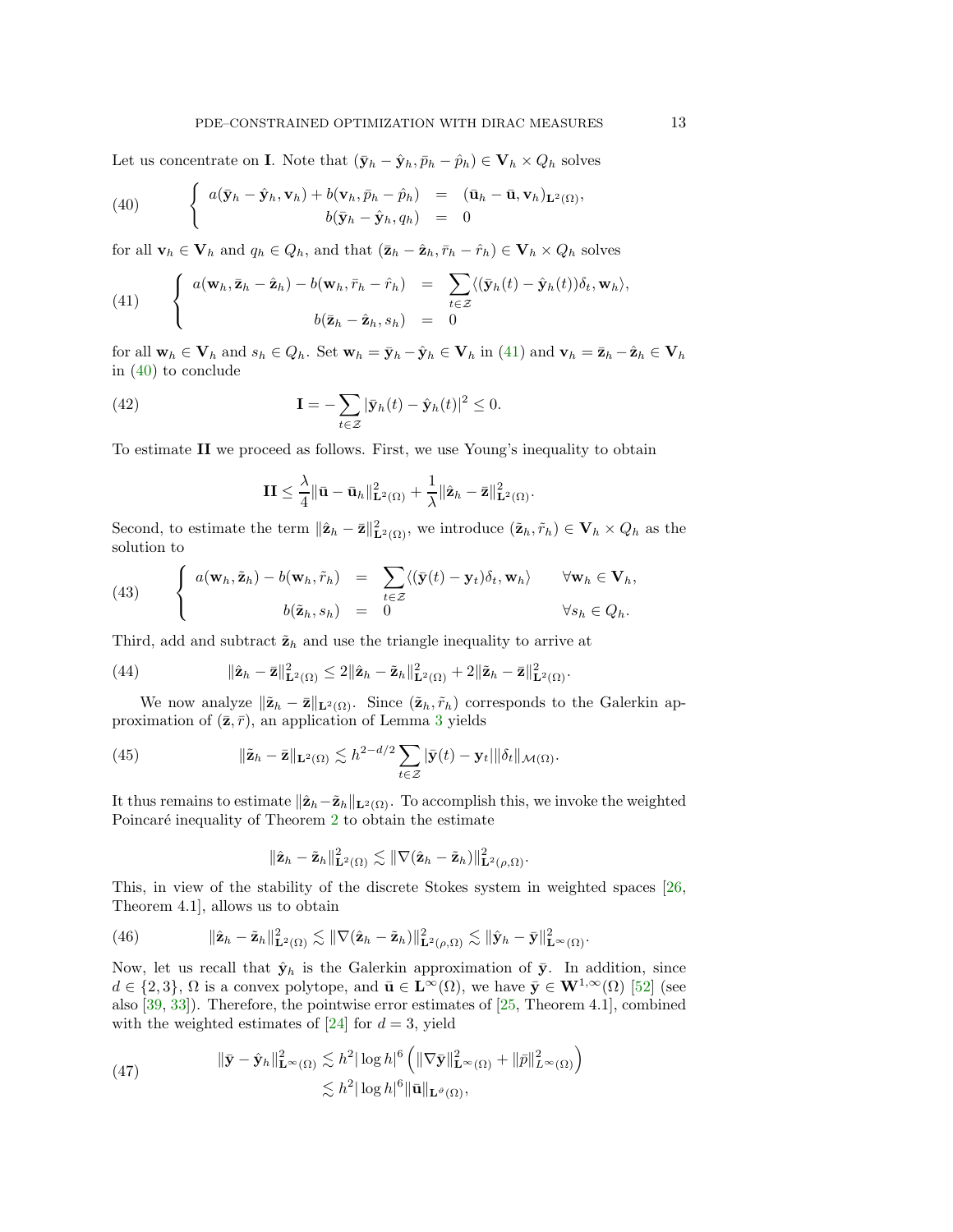with  $\vartheta > d$ . To obtain the last estimate, we have used [\[33,](#page-26-27) estimate (1.17)]. Recall that  $I \leq 0$ . We thus replace [\(47\)](#page-12-2) into [\(46\)](#page-12-3) and combine the obtained estimate with [\(45\)](#page-12-4) to conclude that

<span id="page-13-2"></span>(48) 
$$
(\mathbf{\bar{z}} - \mathbf{\bar{z}}_h, \mathbf{\bar{u}}_h - \mathbf{\bar{u}})_{\mathbf{L}^2(\Omega)} \leq \frac{\lambda}{4} ||\mathbf{\bar{u}} - \mathbf{\bar{u}}_h||_{\mathbf{L}^2(\Omega)}^2 + \frac{C_1}{\lambda} \left( h^{4-d} \sum_{t \in \mathcal{Z}} |\mathbf{\bar{y}}(t) - \mathbf{y}_t|^2 ||\delta_t||_{\mathcal{M}(\Omega)}^2 + C_2 h^2 |\log h|^6 ||\mathbf{\bar{u}}||_{\mathbf{L}^\vartheta(\Omega)}^2 \right),
$$

with  $\vartheta > d$ , and  $C_1$  and  $C_2$  being positive constants.

Step 3. The goal of this step is to bound the remaining term in [\(39\)](#page-11-2). Note that, by adding and subtracting the term  $\lambda \bar{u}$  and the adjoint variables  $\bar{z}$  and  $\hat{z}_h$ , we obtain the following identity:

$$
(\bar{\mathbf{z}}_h + \lambda \bar{\mathbf{u}}_h, \Pi_{\mathbf{L}^2} \bar{\mathbf{u}} - \bar{\mathbf{u}})_{\mathbf{L}^2(\Omega)} = (\bar{\mathbf{z}} + \lambda \bar{\mathbf{u}}, \Pi_{\mathbf{L}^2} \bar{\mathbf{u}} - \bar{\mathbf{u}})_{\mathbf{L}^2(\Omega)} + (\bar{\mathbf{z}}_h - \hat{\mathbf{z}}_h, \Pi_{\mathbf{L}^2} \bar{\mathbf{u}} - \bar{\mathbf{u}})_{\mathbf{L}^2(\Omega)} + (\hat{\mathbf{z}}_h - \bar{\mathbf{z}}, \Pi_{\mathbf{L}^2} \bar{\mathbf{u}} - \bar{\mathbf{u}})_{\mathbf{L}^2(\Omega)} + \lambda (\bar{\mathbf{u}}_h - \bar{\mathbf{u}}, \Pi_{\mathbf{L}^2} \bar{\mathbf{u}} - \bar{\mathbf{u}})_{\mathbf{L}^2(\Omega)} =: \mathbf{III}_1 + \mathbf{III}_2 + \mathbf{III}_3 + \mathbf{III}_4.
$$

We now bound the terms  $III_1$ ,  $III_2$ ,  $III_3$ , and  $III_4$ . To estimate  $III_1$  we invoke the error estimates  $(36)$  and  $(37)$ . We thus proceed as follows:

<span id="page-13-3"></span>(49) 
$$
\mathbf{III}_1 = (\mathbf{\bar{z}} + \lambda \mathbf{\bar{u}} - \Pi_{\mathbf{L}^2} \mathbf{\bar{z}} - \lambda \Pi_{\mathbf{L}^2} \mathbf{\bar{u}}, \Pi_{\mathbf{L}^2} \mathbf{\bar{u}} - \mathbf{\bar{u}})_{\mathbf{L}^2(\Omega)}
$$

$$
\leq \frac{1}{2} \|\Pi_{\mathbf{L}^2} \mathbf{\bar{u}} - \mathbf{\bar{u}}\|_{\mathbf{L}^2(\Omega)}^2 + \frac{1}{2} \|\mathbf{\bar{z}} - \Pi_{\mathbf{L}^2} \mathbf{\bar{z}}\|_{\mathbf{L}^2(\Omega)}^2 \lesssim |\log h|^2 h^{4-d}.
$$

Now we estimate  $III_2$ . We begin with a simple application of the Cauchy–Schwarz inequality and the Poincaré inequality of Theorem [2](#page-5-1) to write

<span id="page-13-0"></span>
$$
\begin{aligned}\mathbf{III}_2 & \leq \|\Pi_{\mathbf{L}^2}\bar{\mathbf{u}} - \bar{\mathbf{u}}\|_{\mathbf{L}^2(\Omega)} \|\bar{\mathbf{z}}_h - \hat{\mathbf{z}}_h\|_{\mathbf{L}^2(\Omega)}\\ & \lesssim \|\Pi_{\mathbf{L}^2}\bar{\mathbf{u}} - \bar{\mathbf{u}}\|_{\mathbf{L}^2(\Omega)} \|\nabla (\bar{\mathbf{z}}_h - \hat{\mathbf{z}}_h)\|_{\mathbf{L}^2(\rho,\Omega)}.\end{aligned}
$$

Invoking the stability of the discrete Stokes system in weighted spaces of [\[26,](#page-26-6) Theorem 4.1], we obtain

(50) 
$$
\|\nabla(\bar{\mathbf{z}}_h - \hat{\mathbf{z}}_h)\|_{\mathbf{L}^2(\rho,\Omega)} \lesssim \|\bar{\mathbf{y}}_h - \hat{\mathbf{y}}_h\|_{\mathbf{L}^\infty(\Omega)}.
$$

To estimate the right hand side of the previous expression we introduce the auxiliary variables  $(\hat{\mathbf{y}}, \hat{p}) \in \mathbf{H}_{0}^{1}(\Omega) \times L^{2}(\Omega)/\mathbb{R}$  as the solution to

(51) 
$$
\begin{cases} a(\hat{\mathbf{y}}, \mathbf{v}) + b(\mathbf{v}, \hat{p}) = (\bar{\mathbf{u}}_h, \mathbf{v})_{\mathbf{L}^2(\Omega)} & \forall \mathbf{v} \in \mathbf{H}_0^1(\Omega), \\ b(\hat{\mathbf{y}}, q) = 0 & \forall q \in L^2(\Omega)/\mathbb{R}. \end{cases}
$$

Since the pair  $(\bar{y} - \hat{y}, \bar{p} - \hat{p})$  solves the Stokes system with the term  $\bar{u} - \bar{u}_h$  in the right hand side of the momentum equation and  $(\hat{\mathbf{y}}_h - \bar{\mathbf{y}}_h, \hat{p}_h - \bar{p}_h)$  corresponds to the Galerkin approximation of  $(\bar{y} - \hat{y}, \bar{p} - \hat{p})$ , it follows from Lemma [6](#page-8-5) that

<span id="page-13-1"></span>(52) 
$$
\|\bar{\mathbf{y}}_h - \hat{\mathbf{y}}_h\|_{\mathbf{L}^\infty(\Omega)} \lesssim \|\bar{\mathbf{u}} - \bar{\mathbf{u}}_h\|_{\mathbf{L}^2(\Omega)},
$$

where we have considered, in the notation of Lemma [6,](#page-8-5)  $(\xi, \theta) = (\bar{y} - \hat{y}, \bar{p} - \hat{p}) \in$  $\mathbf{H}_0^1(\Omega) \times L^2(\Omega)/\mathbb{R}$  and  $(\xi_h, \theta_h) = (\hat{\mathbf{y}}_h - \bar{\mathbf{y}}_h, \hat{p}_h - \bar{p}_h) \in \mathbf{V}_h \times Q_h$ . We thus invoke [\(50\)](#page-13-0), [\(52\)](#page-13-1), the error estimate [\(37\)](#page-11-3), and Young's inequality to conclude that

<span id="page-13-4"></span>(53) 
$$
\mathbf{III}_{2} \leq \frac{C}{\lambda} h^{4-d} |\log h|^{2} + \frac{\lambda}{4} ||\bar{\mathbf{u}} - \bar{\mathbf{u}}_{h}||_{\mathbf{L}^{2}(\Omega)}^{2},
$$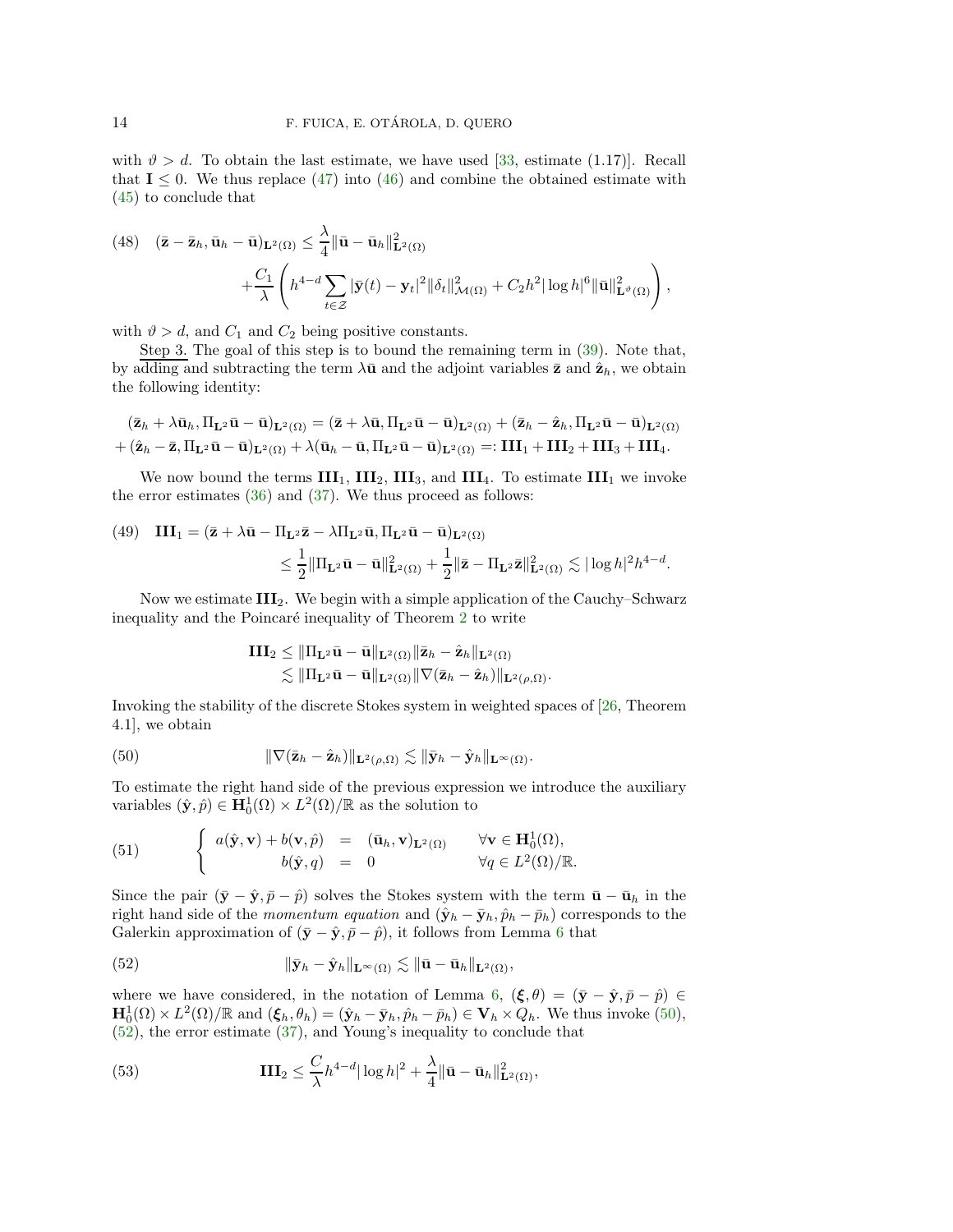where C denotes a positive constant that is independent of h and  $\lambda$ .

We bound the term  $III_3$  by using Young's inequality and the estimates provided in  $(44)$ – $(47)$ . These arguments reveal that

<span id="page-14-0"></span>(54) 
$$
\mathbf{III}_{3} \lesssim h^{4-d} \sum_{t \in \mathcal{Z}} |\bar{\mathbf{y}}(t) - \mathbf{y}_{t}|^{2} ||\delta_{t}||^{2}_{\mathcal{M}(\Omega)} + h^{4-d} |\log h|^{2} + h^{2} |\log h|^{6} ||\bar{\mathbf{u}}||^{2}_{\mathbf{L}^{\vartheta}(\Omega)},
$$

with  $\vartheta > d$ . To estimate III<sub>4</sub> we use Young's inequality to immediately arrive at

(55) 
$$
\mathbf{III}_{4} \leq \frac{\lambda}{4} \|\bar{\mathbf{u}} - \bar{\mathbf{u}}_{h}\|_{\mathbf{L}^{2}(\Omega)}^{2} + C\lambda h^{4-d} |\log h|^{2},
$$

where C denotes a positive constant that is independent of h and  $\lambda$ .

<span id="page-14-1"></span>Step 4. The proof concludes by gathering [\(39\)](#page-11-2), [\(48\)](#page-13-2), [\(49\)](#page-13-3), [\(53\)](#page-13-4), [\(54\)](#page-14-0), and [\(55\)](#page-14-1).

Remark 11 (Rates of convergence for  $\bar{u}$ ). The error estimate of Theorem [10](#page-11-4) reads as follows:

$$
\|\bar{\mathbf{u}}-\bar{\mathbf{u}}_h\|_{\mathbf{L}^2(\Omega)} \lesssim h |\log h|^3, \quad \|\bar{\mathbf{u}}-\bar{\mathbf{u}}_h\|_{\mathbf{L}^2(\Omega)} \lesssim h^{1/2} |\log h|,
$$

for  $d = 2$  and  $d = 3$ , respectively. The two-dimensional error estimate is nearlyoptimal in terms of approximation (nearly because of the presence of the log-term). This rate of convergence is dictated by the regularity properties of  $\bar{u}$ , namely,  $\bar{u} \in$  $\mathbf{L}^{\infty,d/(d-1)}(\Omega)$  and the polynomial degree that is used for its approximation.

The following result establishes rates of convergence for the errors  $\bar{\mathbf{y}} - \bar{\mathbf{y}}_h$ ,  $\bar{p} - \bar{p}_h$ , and  $\bar{z} - \bar{z}_h$ .

THEOREM 12 (Rates of convergence). Let  $(\bar{y}, \bar{p}, \bar{z}, \bar{r}, \bar{u}) \in H_0^1(\Omega) \times L^2(\Omega)/\mathbb{R} \times$  $\mathbf{H}_{0}^{1}(\rho,\Omega) \times L^{2}(\rho,\Omega)/\mathbb{R} \times \mathbb{U}_{ad}$  be the solution to the optimality system [\(18\)](#page-6-3), [\(21\)](#page-7-0), and [\(22\)](#page-7-1) and  $(\bar{\mathbf{y}}_h, \bar{p}_h, \bar{\mathbf{z}}_h, \bar{r}_h, \bar{\mathbf{u}}_h) \in \mathbf{V}_h \times Q_h \times \mathbf{V}_h \times Q_h \times \mathbb{U}_{ad}^h$  its numerical approximation given as the solution to  $(24)-(26)$  $(24)-(26)$  $(24)-(26)$ . Then,

<span id="page-14-2"></span>(56) 
$$
\|\bar{\mathbf{y}} - \bar{\mathbf{y}}_h\|_{\mathbf{L}^{\infty}(\Omega)} \lesssim h^{2-d/2} \sum_{t \in \mathcal{Z}} |\bar{\mathbf{y}}(t) - \mathbf{y}_t| \|\delta_t\|_{\mathcal{M}(\Omega)} + h^{2-d/2} |\log h| + h |\log h|^3 \|\bar{\mathbf{u}}\|_{\mathbf{L}^{\vartheta}(\Omega)},
$$

(57) 
$$
\|\bar{p} - \bar{p}_h\|_{L^2(\Omega)} \lesssim h^{2-d/2} \sum_{t \in \mathcal{Z}} |\bar{\mathbf{y}}(t) - \mathbf{y}_t| \|\delta_t\|_{\mathcal{M}(\Omega)} + h^{2-d/2} |\log h| + h |\log h|^3 \|\bar{\mathbf{u}}\|_{\mathbf{L}^{\vartheta}(\Omega)},
$$

and

<span id="page-14-3"></span>(58) 
$$
\|\bar{\mathbf{z}} - \bar{\mathbf{z}}_h\|_{\mathbf{L}^2(\Omega)} \lesssim h^{2-d/2} \sum_{t \in \mathcal{Z}} |\bar{\mathbf{y}}(t) - \mathbf{y}_t| \|\delta_t\|_{\mathcal{M}(\Omega)} + h^{2-d/2} |\log h| + h |\log h|^3 \|\bar{\mathbf{u}}\|_{\mathbf{L}^\vartheta(\Omega)},
$$

with  $\vartheta > d$ . The hidden constants are independent of the continuous and discrete solutions, the size of the elements in the mesh  $\mathscr{T}_h$ , and  $\#\mathscr{T}_h$ . The constants, however, blow up as  $\lambda \downarrow 0$ .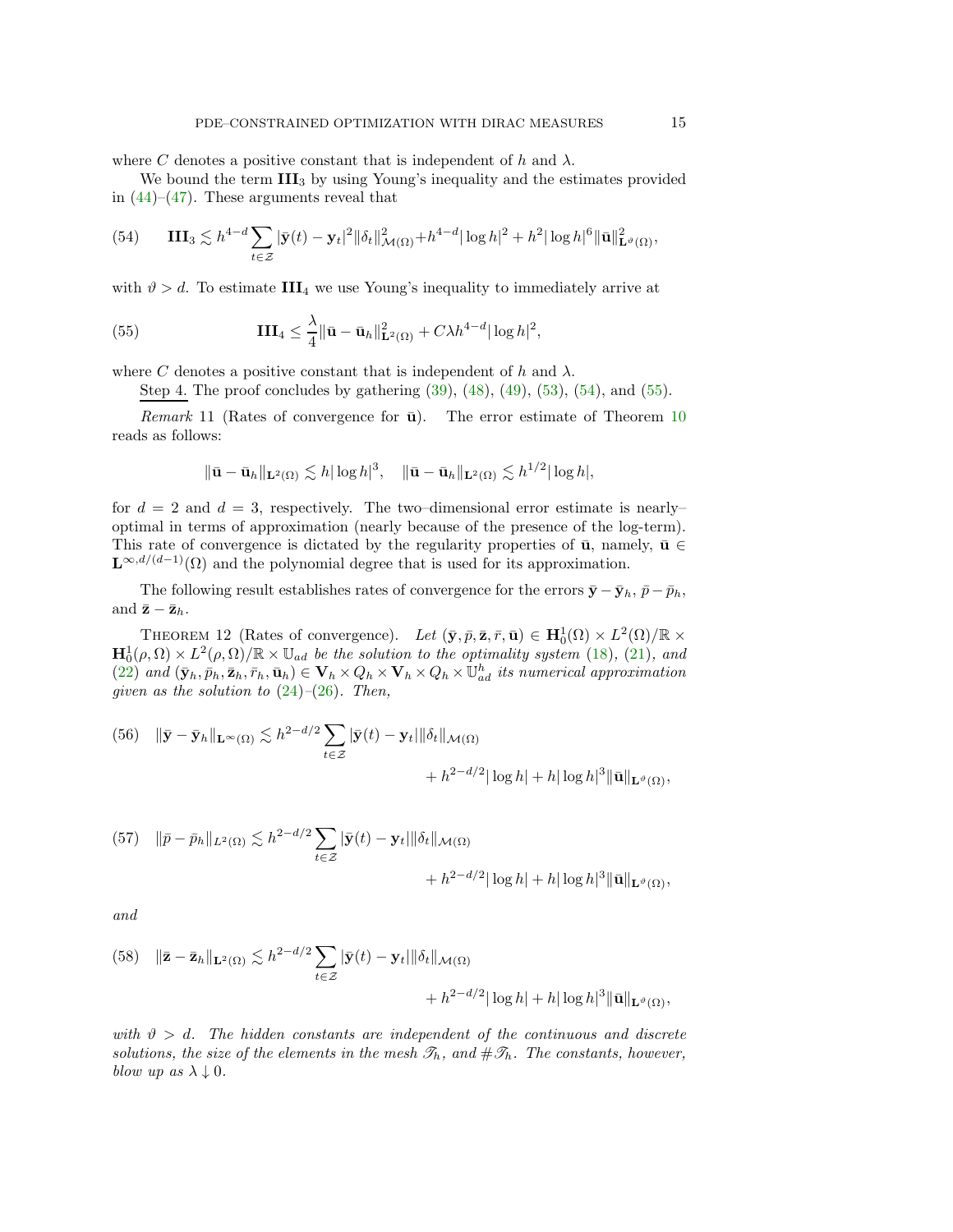*Proof.* We first control the error  $\bar{y} - \bar{y}_h$ . To accomplish this task, we invoke the pair  $(\hat{\mathbf{y}}_h, \hat{p}_h)$ , defined as the solution to [\(27\)](#page-8-6), and use the triangle inequality to write

$$
\|\bar {\bf y}-\bar {\bf y}_h\|_{{\bf L}^\infty(\Omega)}\leq \|\bar {\bf y}-\hat {\bf y}_h\|_{{\bf L}^\infty(\Omega)}+\|\hat {\bf y}_h-\bar {\bf y}_h\|_{{\bf L}^\infty(\Omega)}.
$$

The first term on the right hand side of the previous expression is bounded in [\(47\)](#page-12-2). In view of [\(52\)](#page-13-1), the second term can be bounded by  $\|\bar{\mathbf{u}} - \bar{\mathbf{u}}_h\|_{\mathbf{L}^2(\Omega)}$ . The desired estimate [\(56\)](#page-14-2) follows by collecting the previous estimates and the one obtained in Theorem [10.](#page-11-4)

We now control  $\bar{p} - \bar{p}_h$ . We invoke, again, the auxiliary variable  $(\hat{\mathbf{y}}_h, \hat{p}_h)$ , defined as the solution to  $(27)$ , and the triangle inequality to obtain

$$
\|\bar{p}-\bar{p}_h\|_{L^2(\Omega)} \lesssim \|\bar{p}-\hat{p}_h\|_{L^2(\Omega)} + \|\hat{p}_h-\bar{p}_h\|_{L^2(\Omega)}.
$$

Since  $(\hat{\mathbf{y}}_h, \hat{p}_h)$  corresponds to the Galerkin approximation of  $(\bar{\mathbf{y}}, \bar{p})$ , then [\[28,](#page-26-16) Proposition 4.16] yields the error estimate

$$
\|\bar{p}-\hat{p}_h\|_{L^2(\Omega)} \lesssim h\left(\|\bar{\mathbf{y}}\|_{\mathbf{H}^2(\Omega)} + \|\bar{p}\|_{H^1(\Omega)}\right) \lesssim h \|\bar{\mathbf{u}}\|_{\mathbf{L}^2(\Omega)},
$$

where to obtain the last estimate we have used [\(20\)](#page-6-6). On the other hand, since  $V_h \times Q_h$ satisfy the so–called inf-sup condition  $[28,$  Proposition 4.13], we can thus invoke the discrete problem that  $(\hat{\mathbf{y}}_h - \bar{\mathbf{y}}_h, \hat{p}_h - \bar{p}_h)$  solves to obtain

$$
\|\hat{p}_h-\bar{p}_h\|_{L^2(\Omega)}\lesssim \|\bar{\mathbf{u}}-\bar{\mathbf{u}}_h\|_{{\mathbf L}^2(\Omega)}+\|\nabla(\bar{\mathbf{y}}_h-\hat{\mathbf{y}}_h)\|_{{\mathbf L}^2(\Omega)}\lesssim \|\bar{\mathbf{u}}-\bar{\mathbf{u}}_h\|_{{\mathbf L}^2(\Omega)}.
$$

The result of Theorem [10](#page-11-4) allows us to control  $\|\bar{\mathbf{u}} - \bar{\mathbf{u}}_h\|_{\mathbf{L}^2(\Omega)}$ .

Finally, we bound  $\bar{z} - \bar{z}_h$ . We begin with the estimate

$$
\|\bar{\mathbf{z}}-\bar{\mathbf{z}}_h\|_{\mathbf{L}^2(\Omega)} \le \|\bar{\mathbf{z}}-\tilde{\mathbf{z}}_h\|_{\mathbf{L}^2(\Omega)} + \|\tilde{\mathbf{z}}_h-\bar{\mathbf{z}}_h\|_{\mathbf{L}^2(\Omega)},
$$

where  $(\tilde{\mathbf{z}}_h, \tilde{r}_h)$  solves [\(43\)](#page-12-6). The term  $\|\bar{\mathbf{z}} - \tilde{\mathbf{z}}_h\|_{\mathbf{L}^2(\Omega)}$  can be estimated by using the result of Lemma [3.](#page-6-7) The remaining term is bounded by using the result of Theorem [2](#page-5-1) in conjunction with the stability, in weighted spaces, of the discrete Stokes system  $[26,$  Theorem 4.1]:

$$
\|\tilde{\mathbf{z}}_h-\bar{\mathbf{z}}_h\|_{\mathbf{L}^2(\Omega)}\lesssim \|\nabla (\tilde{\mathbf{z}}_h-\bar{\mathbf{z}}_h)\|_{\mathbf{L}^2(\rho,\Omega)}\lesssim \|\bar{\mathbf{y}}-\bar{\mathbf{y}}_h\|_{\mathbf{L}^\infty(\Omega)}.
$$

The proof concludes by invoking  $(56)$ .

3.3. A Semi Discrete Scheme: Error Estimates. In this section, we propose a semidiscrete scheme for the pointwise tracking optimal control problem that is based on the so-called variational discretization approach  $[42]$ . This approach discretizes only the state space (the control space  $\mathbb{U}_{ad}$  is not discretized) and induces a discretization of the optimal control variable by projecting the optimal discrete adjoint state into the admissible control set.

The semidiscrete scheme reads as follows: Find min  $J(\mathbf{y}_h, \mathbf{q})$  subject to the discrete state equations

<span id="page-15-0"></span>(59) 
$$
\begin{cases} a(\mathbf{y}_h, \mathbf{v}_h) + b(\mathbf{v}_h, p_h) = (\mathbf{q}, \mathbf{v}_h)_{\mathbf{L}^2(\Omega)} & \forall \mathbf{v}_h \in \mathbf{V}_h, \\ b(\mathbf{y}_h, q_h) = 0 & \forall q_h \in Q_h, \end{cases}
$$

and the control constraints  $q \in \mathbb{U}_{ad}$ . Standard arguments yield the existence and uniqueness of an optimal solution  $((\bar{y}_h, \bar{p}_h), \bar{q})$ . In addition,  $((\bar{y}_h, \bar{p}_h), \bar{q})$  is optimal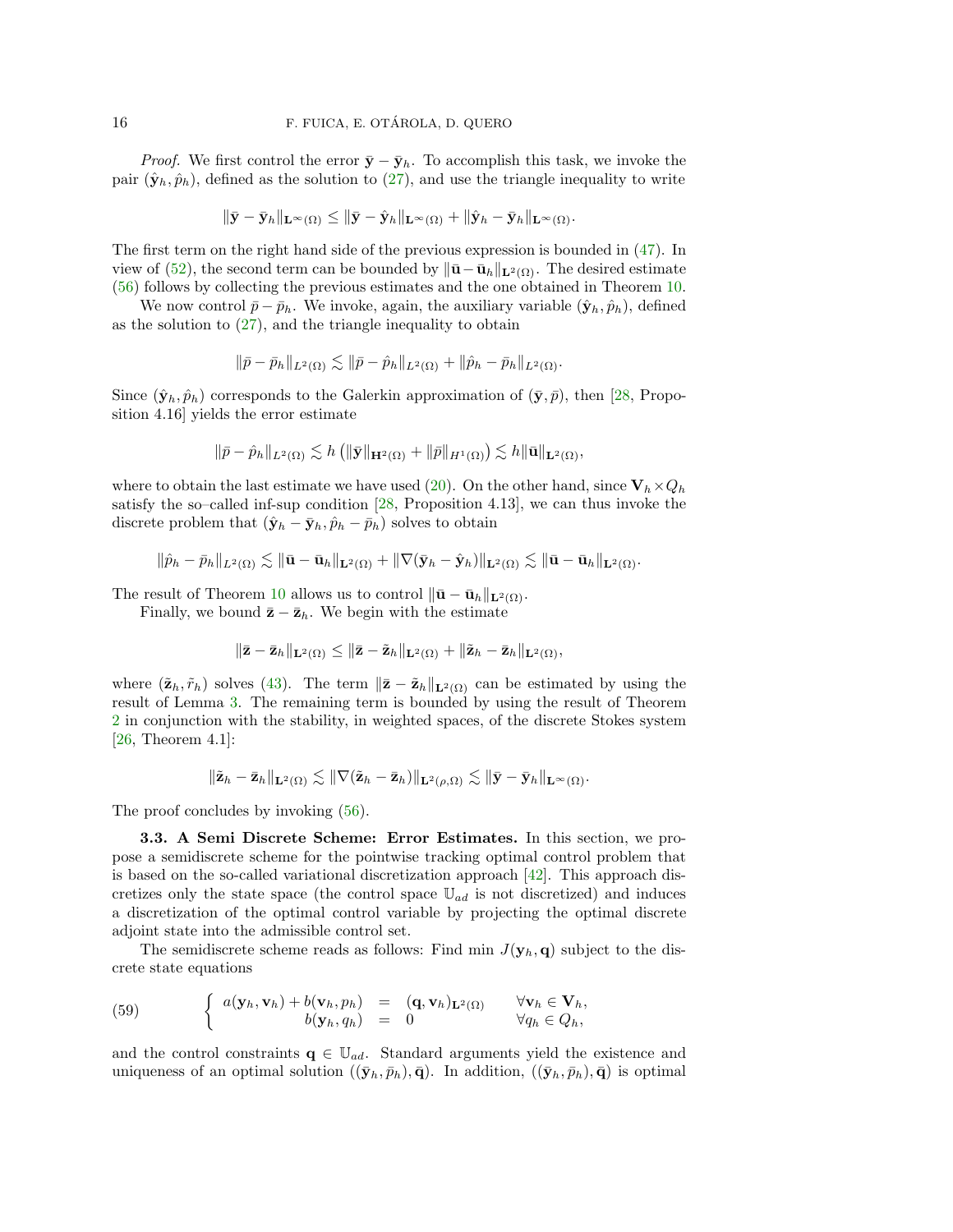for the semidiscrete scheme if and only if  $(\bar{\mathbf{y}}_h, \bar{p}_h)$  solves [\(59\)](#page-15-0), with **q** replaced by  $\bar{\mathbf{q}}$ , and  $\bar{\mathbf{q}}$  satisfies the variational inequality

(60) 
$$
(\bar{\mathbf{z}}_h + \lambda \bar{\mathbf{q}}, \mathbf{q} - \bar{\mathbf{q}})_{\mathbf{L}^2(\Omega)} \geq 0 \quad \forall \mathbf{q} \in \mathbb{U}_{ad},
$$

<span id="page-16-3"></span>where  $(\bar{\mathbf{z}}_h, \bar{r}_h)$  solves [\(26\)](#page-8-2) with  $\mathbf{y}_h$  replaced by  $\bar{\mathbf{y}}_h$ .

<span id="page-16-1"></span>In the next result we provide error estimates for the semidiscrete scheme.

THEOREM 13 (Rates of convergence for  $\bar{\mathbf{u}}$ ). Let  $(\bar{\mathbf{y}}, \bar{p}, \bar{\mathbf{z}}, \bar{r}, \bar{\mathbf{u}}) \in \mathbf{H}_{0}^{1}(\Omega) \times L^{2}(\Omega)/\mathbb{R}$  $\times \mathbf{H}_0^1(\rho,\Omega) \times L^2(\rho,\Omega)/\mathbb{R} \times \mathbb{U}_{ad}$  be the solution to the optimality system [\(18\)](#page-6-3), [\(21\)](#page-7-0), and [\(22\)](#page-7-1) and  $(\bar{\mathbf{y}}_h, \bar{p}_h, \bar{\mathbf{z}}_h, \bar{r}_h, \bar{\mathbf{q}}) \in \mathbf{V}_h \times Q_h \times \mathbf{V}_h \times Q_h \times \mathbb{U}_{ad}$  its numerical approximation given as the solution to the semidiscrete scheme. Then, we have

<span id="page-16-2"></span>(61) 
$$
\|\bar{\mathbf{u}} - \bar{\mathbf{q}}\|_{\mathbf{L}^2(\Omega)} \lesssim h^{2-d/2} \sum_{t \in \mathcal{Z}} |\bar{\mathbf{y}}(t) - \mathbf{y}_t| \|\delta_t\|_{\mathcal{M}(\Omega)} + h |\log h|^3 \left( \|\nabla \bar{\mathbf{y}}\|_{\mathbf{L}^\infty(\Omega)} + \|\bar{p}\|_{L^\infty(\Omega)} \right).
$$

The hidden constant is independent of the continuous and discrete solutions, the size of the elements in the mesh  $\mathcal{T}_h$ , and  $\#\mathcal{T}_h$ . The constant, however, blows up as  $\lambda \downarrow 0$ .

*Proof.* Set  $\mathbf{u} = \bar{\mathbf{q}}$  and  $\mathbf{q} = \bar{\mathbf{u}}$  in the variational inequalities [\(22\)](#page-7-1) and [\(60\)](#page-16-1), respectively. Add the obtained inequalities to arrive at

$$
\lambda \|\bar{\mathbf{u}} - \bar{\mathbf{q}}\|^2_{\mathbf{L}^2(\Omega)} \leq (\bar{\mathbf{z}} - \bar{\mathbf{z}}_h, \bar{\mathbf{q}} - \bar{\mathbf{u}})_{\mathbf{L}^2(\Omega)}
$$
  
= (\bar{\mathbf{z}} - \tilde{\mathbf{z}}\_h, \bar{\mathbf{q}} - \bar{\mathbf{u}})\_{\mathbf{L}^2(\Omega)} + (\tilde{\mathbf{z}}\_h - \hat{\mathbf{z}}\_h, \bar{\mathbf{q}} - \bar{\mathbf{u}})\_{\mathbf{L}^2(\Omega)} + (\hat{\mathbf{z}}\_h - \bar{\mathbf{z}}\_h, \bar{\mathbf{q}} - \bar{\mathbf{u}})\_{\mathbf{L}^2(\Omega)}.

The desired estimate [\(61\)](#page-16-2) thus follows from the arguments elaborated in the proof of Theorem [10.](#page-11-4)

Remark 14 (variational discretization). There is an improvement over the fully discrete scheme of section [3.2.](#page-7-3) The error estimate of Theorem [13](#page-16-3) reads

$$
\|\bar{\mathbf{u}} - \bar{\mathbf{q}}\|_{\mathbf{L}^2(\Omega)} \lesssim h |\log h|^3, \quad \|\bar{\mathbf{u}} - \bar{\mathbf{q}}\|_{\mathbf{L}^2(\Omega)} \lesssim h^{1/2},
$$

for  $d = 2$  and  $d = 3$ , respectively. Notice that, for  $d = 2$ , this error estimate coincides with the one obtained in Theorem [10.](#page-11-4) In particular, it is nearly–optimal in terms of approximation. When  $d = 3$ , [\(61\)](#page-16-2) is optimal in terms of regularity and improves upon [\(38\)](#page-11-5).

<span id="page-16-0"></span>4. The Optimal Control Problem with Singular Sources. In this section, we precisely describe and analyze the optimal control problem with point sources [\(5\)](#page-1-0)–[\(7\)](#page-2-0) introduced in Section [1.2.](#page-1-2) We begin by defining the weight  $\rho$  as in [\(9\)](#page-4-2)–[\(10\)](#page-4-3) with obvious modifications that basically entails replacing  $\mathcal E$  by  $\mathcal D$ . We recall that the cost functional  $\mathfrak J$  and the set of admissible controls  $\mathfrak{U}_{ad}$  are defined by [\(5\)](#page-1-0) and [\(7\)](#page-2-0), respectively. Before we proceed with our analysis, we comment that when deriving a priori error estimates for suitable finite element approximations of problem  $(5)-(7)$  $(5)-(7)$ , it will be essential to assume the existence of  $d_{\mathcal{D}} > 0$  such that

(62) 
$$
\operatorname{dist}(\mathcal{D}, \partial \Omega) \geq d_{\mathcal{D}}.
$$

The weak version of the optimal control problem with point sources reads as follows: Find

<span id="page-16-4"></span>(63) 
$$
\min\{\mathfrak{J}(\mathbf{y},\mathcal{U}):\,(\mathbf{y},\mathcal{U})\in\mathbf{H}_0^1(\rho,\Omega)\times\mathfrak{U}_{ad}\},
$$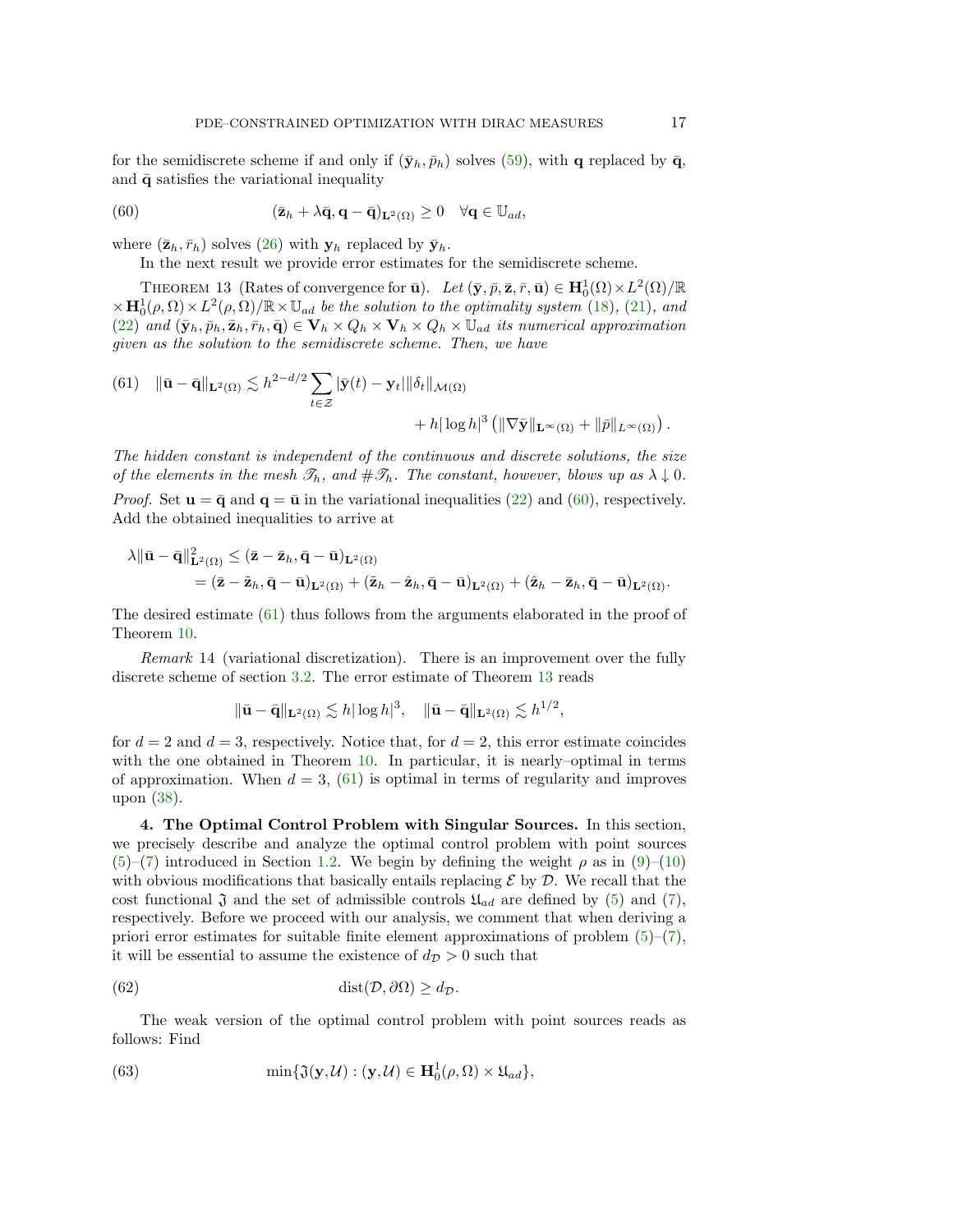subject to the following weak formulation of the state equation [\(6\)](#page-2-1): Find  $(\mathbf{y}, p) \in$  $\mathbf{H}_0^1(\rho,\Omega) \times L^2(\rho,\Omega)/\mathbb{R}$  such that

<span id="page-17-0"></span>(64) 
$$
\begin{cases} a(\mathbf{y}, \mathbf{v}) + b(\mathbf{v}, p) = \sum_{t \in \mathcal{D}} \langle \mathbf{u}_t \delta_t, \mathbf{v} \rangle & \forall \mathbf{v} \in \mathbf{H}_0^1(\rho^{-1}, \Omega), \\ b(\mathbf{y}, q) = 0 & \forall q \in L^2(\rho^{-1}, \Omega)/\mathbb{R}. \end{cases}
$$

We recall that  $\langle \cdot, \cdot \rangle$  denotes the duality pairing between  $\mathbf{H}_0^1(\rho^{-1}, \Omega)'$  and  $\mathbf{H}_0^1(\rho^{-1}, \Omega)$ . If  $\alpha \in (d-2, d)$  problem [\(64\)](#page-17-0) is well–posed; see Section [2.3.1](#page-4-4) for details. Finally, we mention that in view of the continuous embedding of Theorem [2,](#page-5-1)  $\mathfrak{J}$  is well defined over  $\mathbf{H}_{0}^{1}(\rho,\Omega) \times \mathfrak{U}_{ad}$ . This further restricts  $\alpha$  to belong to the interval  $(d-2, 2) \subset (d-2, d)$ .

To analyze the optimal control problem with point sources we introduce the socalled control-to-state operator

$$
\mathcal{C} : [\mathbb{R}^d]^l \to \mathbf{H}_0^1(\rho, \Omega), \quad [\mathbb{R}^d]^l \ni \mathcal{U} \mapsto \mathbf{y} = \mathcal{C}\mathcal{U} \in \mathbf{H}_0^1(\rho, \Omega),
$$

where  $y = \mathcal{C}\mathcal{U}$  solves problem [\(64\)](#page-17-0). Since  $\alpha \in (d-2, 2)$ , the map C is well defined. We can thus define the reduced cost functional

<span id="page-17-2"></span>
$$
\mathfrak{j}(\mathcal{U}) := \mathfrak{J}(\mathcal{CU}, \mathcal{U}) = \frac{1}{2} \|\mathcal{CU} - \mathbf{y}_{\Omega}\|_{\mathbf{L}^2(\Omega)}^2 + \frac{\lambda}{2} \sum_{t \in \mathcal{D}} |\mathbf{u}_t|^2.
$$

We immediately conclude that j is weakly lower semicontinuous and strictly convex  $(\lambda > 0)$ . This, combined with the fact that  $\mathfrak{U}_{ad}$  is compact, allow us to conclude the existence and uniqueness of an optimal control  $\mathcal{U} \in \mathfrak{U}_{ad}$  and an optimal state  $\bar{\mathbf{y}} = \mathcal{C}\bar{\mathcal{U}} \in \mathbf{H}_0^1(\rho, \Omega)$  that satisfies [\(64\)](#page-17-0) [\[60,](#page-27-12) Theorem 2.14]. In addition, the control variable  $\bar{U}$  is optimal for our optimal control problem if and only if [\[60,](#page-27-12) Lemma 2.21]

(65) 
$$
j'(\bar{U})(U-\bar{U}) \geq 0 \qquad \forall U \in \mathfrak{U}_{ad}.
$$

To explore this variational inequality, we introduce the adjoint pair  $(\mathbf{z}, r) \in \mathbf{H}_0^1(\Omega) \times$  $L^2(\Omega)/\mathbb{R}$ , which satisfies

<span id="page-17-1"></span>(66) 
$$
\begin{cases} a(\mathbf{z}, \mathbf{w}) - b(\mathbf{w}, r) = (\mathbf{y} - \mathbf{y}_{\Omega}, \mathbf{w})_{\mathbf{L}^2(\Omega)} & \forall \mathbf{w} \in \mathbf{H}_0^1(\Omega), \\ b(\mathbf{z}, s) = 0 & \forall s \in L^2(\Omega)/\mathbb{R}. \end{cases}
$$

Since  $y - y_0 \in L^2(\Omega)$ , the well-posedness of problem [\(66\)](#page-17-1) is immediate. Moreover, since  $\Omega$  is convex, the results of Proposition [4](#page-6-4) yield  $(\mathbf{z}, r) \in \mathbf{H}^2(\Omega) \times H^1(\Omega)$ . This combined with [\[26,](#page-26-6) Proposition 2.3] reveal that the adjoint pair  $(\mathbf{z}, r) \in \mathbf{H}_{0}^{1}(\rho^{-1}, \Omega) \times$  $L^2(\rho^{-1}, \Omega)$ . This result is important because it allows to set  $(\mathbf{v}, q) = (\mathbf{z}, r)$  as a test function in problem [\(64\)](#page-17-0).

With these ingredients at hand, we proceed to further explore optimality condi-tions for problem [\(63\)](#page-16-4)–[\(64\)](#page-17-0). Note that, since  $(\mathbf{y}, p) \in \mathbf{H}_{0}^{1}(\rho, \Omega) \times L^{2}(\rho, \Omega)/\mathbb{R} \setminus \mathbf{H}_{0}^{1}(\Omega) \times$  $L^2(\Omega)/\mathbb{R}$ , we are not allow to set  $(\mathbf{y}, p)$  as a test function in problem [\(66\)](#page-17-1). We thus have to proceed on the basis of different arguments.

THEOREM 15 (Optimality conditions). Let  $\alpha \in (d-2, 2)$ . The pair  $(\bar{y}, \bar{\mathcal{U}}) \in$  $H_0^1(\rho,\Omega) \times \mathfrak{U}_{ad}$  is optimal for problem [\(63\)](#page-16-4)–[\(64\)](#page-17-0) if and only if  $\bar{\mathbf{y}} = \mathcal{C} \bar{\mathcal{U}}$  and the optimal control  $\overline{U}$  satisfies the variational inequality

<span id="page-17-3"></span>(67) 
$$
\sum_{t \in \mathcal{D}} (\bar{\mathbf{z}}(t) + \lambda \bar{\mathbf{u}}_t) \cdot (\mathbf{u}_t - \bar{\mathbf{u}}_t) \ge 0 \qquad \forall \mathcal{U} = (\mathbf{u}_1, ..., \mathbf{u}_l) \in \mathfrak{U}_{ad},
$$

where  $(\bar{z}, \bar{r}) \in \mathbf{H}_{0}^{1}(\Omega) \times L^{2}(\Omega)/\mathbb{R}$  corresponds to the optimal adjoint state, which solves [\(66\)](#page-17-1) with **y** replaced by  $\bar{\mathbf{y}} = \mathcal{C}\mathcal{U}$ .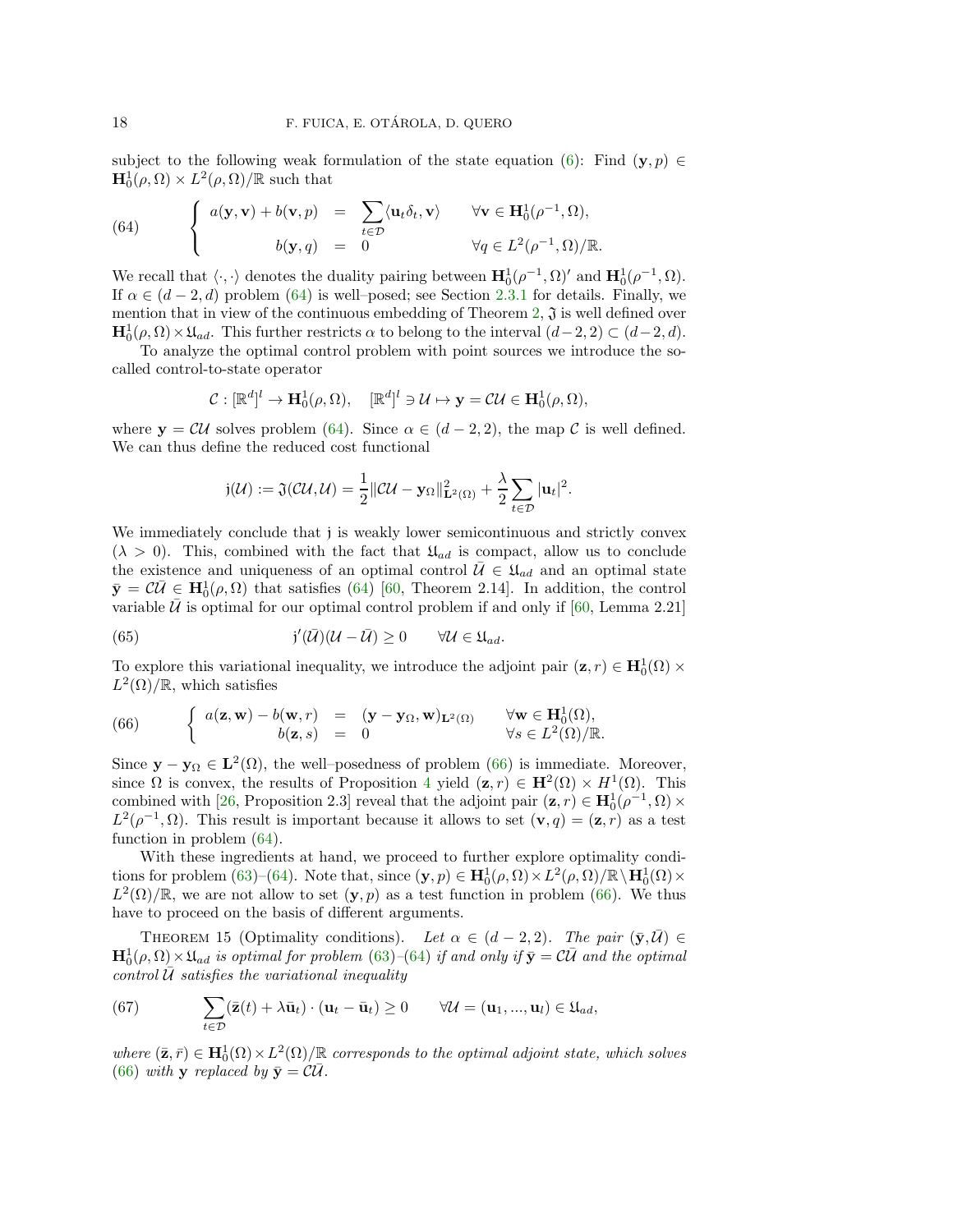Proof. A simple computation shows that the variational inequality [\(65\)](#page-17-2) can be rewritten as

<span id="page-18-2"></span>(68) 
$$
\left(\mathcal{C}\bar{\mathcal{U}} - \mathbf{y}_{\Omega}, \mathcal{C}(\mathcal{U} - \bar{\mathcal{U}})\right)_{\mathbf{L}^2(\Omega)} + \lambda \sum_{t \in \mathcal{D}} \bar{\mathbf{u}}_t \cdot (\mathbf{u}_t - \bar{\mathbf{u}}_t) \ge 0
$$

for all  $\mathcal{U} = (\mathbf{u}_1, \dots, \mathbf{u}_l) \in \mathfrak{U}_{ad}$ . In what follows, to simplify the presentation of the material, we let  $y = \mathcal{CU}$ . Let us concentrate on the first term of the left hand side of the previous expression. To study such a term, we note that  $(\mathbf{y} - \bar{\mathbf{y}}, p - \bar{p})$  solves

<span id="page-18-0"></span>(69) 
$$
a(\mathbf{y}-\bar{\mathbf{y}},\mathbf{v})+b(\mathbf{v},p-\bar{p})=\sum_{t\in\mathcal{D}}\langle(\mathbf{u}_t-\bar{\mathbf{u}}_t)\delta_t,\mathbf{v}\rangle, \quad b(\mathbf{y}-\bar{\mathbf{y}},q)=0
$$

for all  $\mathbf{v} \in \mathbf{H}_{0}^{1}(\rho^{-1}, \Omega)$  and  $q \in L^{2}(\rho^{-1}, \Omega)/\mathbb{R}$ , respectively. Since the variable  $\bar{\mathbf{z}} \in$  $\mathbf{H}_{0}^{1}(\rho^{-1}, \Omega)$ , we are allowed to set  $\mathbf{v} = \bar{\mathbf{z}}$  and  $q = 0$  in [\(69\)](#page-18-0). This yields

<span id="page-18-3"></span>(70) 
$$
a(\mathbf{y}-\bar{\mathbf{y}},\bar{\mathbf{z}})=\sum_{t\in\mathcal{D}}\langle(\mathbf{u}_t-\bar{\mathbf{u}}_t)\delta_t,\bar{\mathbf{z}}\rangle.
$$

With this identity at hand, a density argument allows us to conclude

(71) 
$$
a(\mathbf{y}-\bar{\mathbf{y}},\bar{\mathbf{z}})=(\bar{\mathbf{y}}-\mathbf{y}_{\Omega},\mathbf{y}-\bar{\mathbf{y}})_{\mathbf{L}^2(\Omega)}.
$$

In fact, let  $\{y_n\}_{n\in\mathbb{N}}\subset \mathbf{C}_0^{\infty}(\Omega)$  be such that  $y_n \to \mathbf{y}-\bar{\mathbf{y}}$  in  $\mathbf{H}_0^1(\rho,\Omega)$ . Since, for  $n\in\mathbb{N}$ ,  $y_n$  is smooth, we can set  $\mathbf{w} = y_n$  and  $s = 0$  in [\(66\)](#page-17-1). This yields

<span id="page-18-1"></span>
$$
a(\bar{\mathbf{z}}, \mathsf{y}_n) - b(\mathsf{y}_n, \bar{r}) = (\bar{\mathbf{y}} - \mathbf{y}_\Omega, \mathsf{y}_n)_{\mathbf{L}^2(\Omega)}.
$$

Now, observe that, on the basis of Theorem [2,](#page-5-1) we have

$$
\begin{aligned} &\left| \; \left( \bar{\mathbf{y}} - \mathbf{y}_{\Omega}, \mathbf{y} - \bar{\mathbf{y}} \right)_{\mathbf{L}^2(\Omega)} - \left( \bar{\mathbf{y}} - \mathbf{y}_{\Omega}, \mathbf{y}_n \right)_{\mathbf{L}^2(\Omega)} \right| \\ &\lesssim \left\| \bar{\mathbf{y}} - \mathbf{y}_{\Omega} \right\|_{\mathbf{L}^2(\Omega)} \left\| \nabla \left( (\mathbf{y} - \bar{\mathbf{y}}) - \mathbf{y}_n \right) \right\|_{\mathbf{L}^2(\rho, \Omega)} \to 0, \quad n \uparrow \infty. \end{aligned}
$$

On the other hand, since  $\bar{r} \in L^2(\rho^{-1}, \Omega)$ , we can set  $q = \bar{r}$  in [\(69\)](#page-18-0) to arrive at  $b(\mathbf{y}-\bar{\mathbf{y}},\bar{r})=0.$  This and the continuity of the bilinear form b on  $\mathbf{H}_0^1(\rho,\Omega)\times L^2(\rho^{-1},\Omega)$ imply that  $b(y_n, \bar{r})$  converges to 0 as  $n \uparrow \infty$ . Finally, since  $\bar{z} \in H_0^1(\rho^{-1}, \Omega)$ , the continuity of bilinear form a on  $\mathbf{H}_0^1(\rho,\Omega) \times \mathbf{H}_0^1(\rho^{-1},\Omega)$  allows us to conclude that  $a((y - \bar{y}) - y_n, \bar{z})$  tends to 0 as  $n \uparrow \infty$ . The collection of these arguments yield the required identity [\(71\)](#page-18-1).

The proof concludes upon using  $(68)$ ,  $(70)$ , and  $(71)$ .

We now introduce, for each  $t \in \mathcal{D}$ , the projection operator

$$
\Pi_{[\mathbf{a}_t, \mathbf{b}_t]} : \mathbb{R}^d \to \mathbb{R}^d, \quad \Pi_{[\mathbf{a}_t, \mathbf{b}_t]}(\mathbf{v}) := \min\{\mathbf{b}_t, \max\{\mathbf{v}, \mathbf{a}_t\}\}.
$$

With this operator at hand, similar arguments to the ones elaborated in the proof of [\[60,](#page-27-12) Lemma 2.26] reveal that  $\bar{\mathcal{U}} = (\bar{\mathbf{u}}_1, \dots, \bar{\mathbf{u}}_l)$  satisfies [\(67\)](#page-17-3) if and only if

$$
\bar{\mathbf{u}}_t = \Pi_{\left[\mathbf{a}_t, \mathbf{b}_t\right]} \left(-\lambda^{-1} \bar{\mathbf{z}}(t)\right), \quad t \in \mathcal{D}.
$$

To summarize, the pair  $(\bar{y}, \bar{\mathcal{U}})$  is optimal for problem [\(5\)](#page-1-0)–[\(7\)](#page-2-0) if and only if  $(\bar{y}, \bar{p}, \bar{z}, \bar{r}, \bar{\mathcal{U}}) \in \mathbf{H}_{0}^{1}(\rho, \Omega) \times L^{2}(\rho, \Omega)/\mathbb{R} \times \mathbf{H}_{0}^{1}(\Omega) \times L^{2}(\Omega)/\mathbb{R} \times \mathfrak{U}_{ad}$  solves [\(64\)](#page-17-0), [\(66\)](#page-17-1), and [\(67\)](#page-17-3).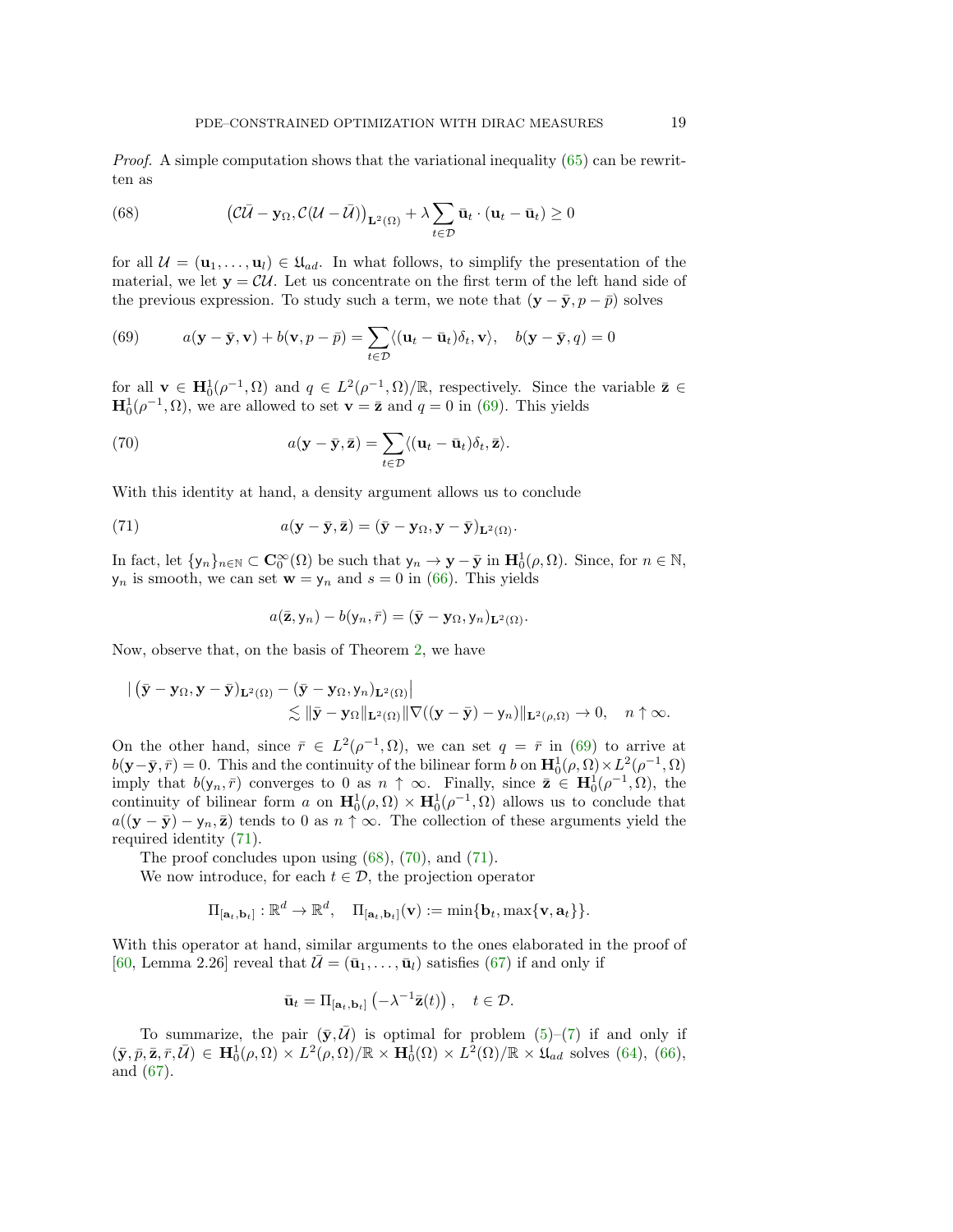4.1. Discretization and Error Estimates. We begin by introducing the discrete counterpart of  $(5)-(7)$  $(5)-(7)$ , which reads as follows: Find min  $\mathfrak{J}(\mathbf{y}_h, \mathcal{U}_h)$  subject to the discrete state equations

<span id="page-19-0"></span>(72) 
$$
\begin{cases} a(\mathbf{y}_h, \mathbf{v}_h) + b(\mathbf{v}_h, p_h) = \sum_{t \in \mathcal{D}} \langle \mathbf{u}_{h,t} \delta_t, \mathbf{v}_h \rangle & \forall \mathbf{v}_h \in \mathbf{V}_h, \\ b(\mathbf{y}_h, q_h) = 0 & \forall q_h \in Q_h, \end{cases}
$$

and the control constraints  $U_h \in \mathfrak{U}_{ad}$ . The spaces  $V_h$  and  $Q_h$  are given by [\(15\)](#page-6-2). We restrict ourselves to consider such a pair of finite element spaces in order to apply the recent local error estimates of [\[8\]](#page-25-11). We comment that no discretization is needed for the optimal control variable, since the admissible set  $\mathfrak{U}_{ad}$  is a subset of a finite dimensional space.

Standard arguments reveal the existence of a unique optimal pair  $(\bar{y}_h, \bar{\mathcal{U}}_h)$ . In addition, the pair  $(\bar{y}_h, \bar{\mathcal{U}}_h)$  is optimal for the previously defined discrete optimal control problem if and only if  $\bar{y}_h$  solves [\(72\)](#page-19-0) and  $\bar{\mathcal{U}}_h$  satisfies the variational inequality

<span id="page-19-2"></span>(73) 
$$
\sum_{t \in \mathcal{D}} (\bar{\mathbf{z}}_h(t) + \lambda \bar{\mathbf{u}}_{h,t}) \cdot (\mathbf{u}_t - \bar{\mathbf{u}}_{h,t}) \ge 0 \qquad \forall \mathcal{U} = (\mathbf{u}_1, ..., \mathbf{u}_l) \in \mathfrak{U}_{ad},
$$

where  $(\bar{\mathbf{z}}_h, \bar{r}_h) \in \mathbf{V}_h \times Q_h$  solves

<span id="page-19-1"></span>(74) 
$$
\begin{cases} a(\bar{\mathbf{z}}_h, \mathbf{w}_h) - b(\mathbf{w}_h, \bar{r}_h) = (\bar{\mathbf{y}}_h - \mathbf{y}_\Omega, \mathbf{w}_h)_{\mathbf{L}^2(\Omega)} & \forall \mathbf{w}_h \in \mathbf{V}_h, \\ b(\bar{\mathbf{z}}_h, s_h) = 0 & \forall s_h \in Q_h. \end{cases}
$$

To provide an error analysis for the previous scheme we introduce the following auxiliary problem: Find  $(\hat{\mathbf{y}}_h, \hat{p}_h) \in \mathbf{V}_h \times Q_h$  such that

<span id="page-19-3"></span>(75) 
$$
\begin{cases} a(\hat{\mathbf{y}}_h, \mathbf{v}_h) + b(\mathbf{v}_h, \hat{p}_h) = \sum_{t \in \mathcal{D}} \langle \bar{\mathbf{u}}_t \delta_t, \mathbf{v}_h \rangle & \forall \mathbf{v}_h \in \mathbf{V}_h, \\ b(\hat{\mathbf{y}}_h, q_h) = 0 & \forall q_h \in Q_h. \end{cases}
$$

To simplify the presentation of the material, we define, for  $\mathcal{U} = (\mathbf{u}_1, ..., \mathbf{u}_l) \in \mathfrak{U}_{ad}$ and  $\mathcal{V} = (\mathbf{v}_1, ..., \mathbf{v}_l) \in \mathfrak{U}_{ad}$ ,

$$
\langle \mathcal{U}, \mathcal{V} \rangle_{\mathcal{D}} := \sum_{t \in \mathcal{D}} \mathbf{u}_t \cdot \mathbf{v}_t, \qquad \|\mathcal{U}\|_{\mathcal{D}} := \sqrt{\langle \mathcal{U}, \mathcal{U} \rangle} = \left( \sum_{t \in \mathcal{D}} |\mathbf{u}_t|^2 \right)^{\frac{1}{2}}.
$$

If  $\mathbf{w} \in \mathbf{C}(\bar{\Omega})$  and  $\mathcal{V} = (\mathbf{v}_1, ..., \mathbf{v}_l) \in [\mathbb{R}^d]^l$ ,  $\langle \mathbf{w}, \mathcal{V} \rangle_{\mathcal{D}} := \sum_{t \in \mathcal{D}} \mathbf{w}(t) \cdot \mathbf{v}_t$ .

With the discrete system  $(72)-(74)$  $(72)-(74)$  at hand, we are in conditions to present the main result of this section. Our arguments are inspired by ideas developed in [\[35,](#page-26-5) [50\]](#page-27-13) and yield a nearly–optimal error estimate in terms of approximation.

<span id="page-19-4"></span>THEOREM 16 (Rates of convergence for  $\overline{U}$ ). Let  $(\overline{y}, \overline{p}, \overline{z}, \overline{r}, \overline{U}) \in H_0^1(\rho, \Omega) \times$  $L^2(\rho,\Omega)/\mathbb{R} \times \mathbf{H}_0^1(\Omega) \times L^2(\Omega)/\mathbb{R} \times \mathfrak{U}_{ad}$  be the solution to the optimality system [\(64\)](#page-17-0), [\(66\)](#page-17-1), and [\(67\)](#page-17-3) and  $(\bar{\mathbf{y}}_h, \bar{p}_h, \bar{\mathbf{z}}_h, \bar{r}_h, \bar{\mathcal{U}}_h) \in \mathbf{V}_h \times Q_h \times \mathbf{V}_h \times Q_h \times \mathfrak{U}_{ad}$  its numerical approximation given as the solution to [\(72\)](#page-19-0)–[\(74\)](#page-19-1). Let  $\Omega_0$ ,  $\Omega_1 \subset \Omega$  be such that  $\overline{\mathcal{D}} \Subset \Omega_0 \subset \Omega_1$  with  $dist(\overline{\Omega}_0, \partial \Omega_1) \geq \mathfrak{d} \geq \overline{ch}$  for c sufficiently large. If  $d = 2$  and  $y_{\Omega} \in \mathbf{L}^{\kappa}(\Omega)$ , for every  $\kappa \in (2,\infty)$ , then

$$
\|\bar{U}-\bar{\mathcal{U}}_h\|_{\mathcal{D}} \lesssim |\log h|^3h^2\left(\|\mathbf{y}_{\Omega}\|_{\mathbf{L}^{\kappa}(\Omega)}+\sum_{t\in\mathcal{D}}|\bar{\mathbf{u}}_t|\|\delta_t\|_{\mathcal{M}(\Omega)}+\|\bar{\mathcal{U}}\|_{\mathcal{D}}\right).
$$

The hidden constant is independent of the continuous and discrete solutions, the size of the elements in the mesh  $\mathcal{T}_h$ , and  $\#\mathcal{T}_h$ . The constant, however, blows up as  $\lambda \downarrow 0$ .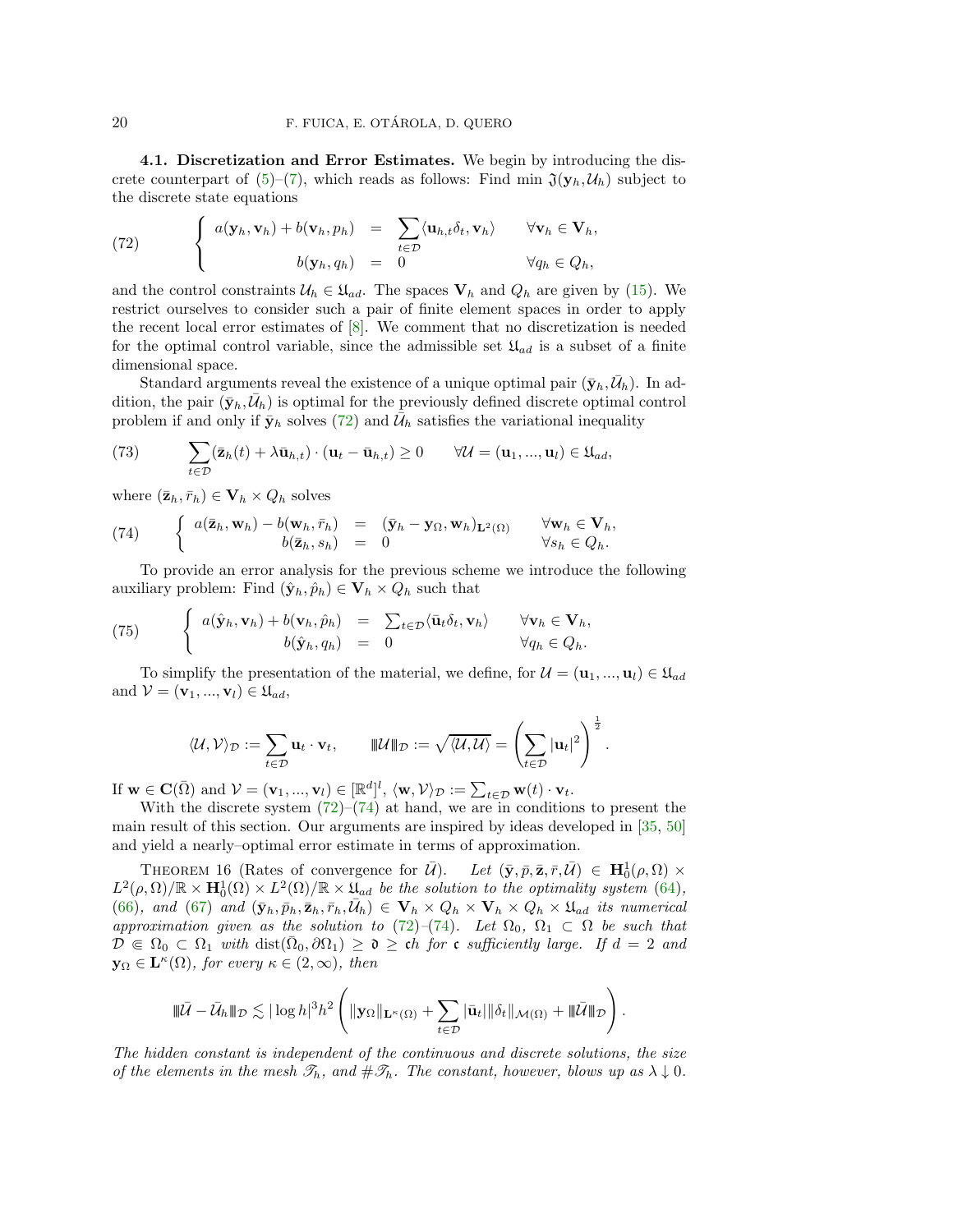## Proof. We proceed in 4 steps.

Step 1. Set  $\mathcal{U} = \bar{\mathcal{U}}_h$  in [\(67\)](#page-17-3) and  $\mathcal{U} = \bar{\mathcal{U}}$  in [\(73\)](#page-19-2). Adding the obtained inequalities we arrive at the basic estimate

<span id="page-20-0"></span>(76)  

$$
\lambda \|\vec{U} - \vec{U}_h\|_{\mathcal{D}}^2 = \lambda \sum_{t \in \mathcal{D}} |\bar{\mathbf{u}}_{h,t} - \bar{\mathbf{u}}_t|^2
$$

$$
\leq \sum_{t \in \mathcal{D}} ((\bar{\mathbf{z}} - \bar{\mathbf{z}}_h)(t)) \cdot (\bar{\mathbf{u}}_{h,t} - \bar{\mathbf{u}}_t) = \langle \bar{\mathbf{z}} - \bar{\mathbf{z}}_h, \bar{\mathcal{U}}_h - \bar{\mathcal{U}} \rangle_{\mathcal{D}}.
$$

Step 2. Define the discrete auxiliary variables  $(\hat{\mathbf{z}}_h, \hat{r}_h)$  and  $(\tilde{\mathbf{z}}_h, \tilde{r}_h)$  as the solutions to

$$
\left\{\begin{array}{rcl} a(\mathbf{w}_h, \hat{\mathbf{z}}_h) - b(\mathbf{w}_h, \hat{r}_h) & = & (\hat{\mathbf{y}}_h - \mathbf{y}_{\Omega}, \mathbf{w}_h)_{\mathbf{L}^2(\Omega)} & \forall \mathbf{w}_h \in \mathbf{V}_h, \\ b(\hat{\mathbf{z}}_h, s_h) & = & 0 & \forall s_h \in Q_h, \end{array}\right.
$$

and

$$
\left\{\begin{array}{rcl} a(\mathbf{w}_h, \tilde{\mathbf{z}}_h) - b(\mathbf{w}_h, \tilde{r}_h) & = & (\bar{\mathbf{y}} - \mathbf{y}_\Omega, \mathbf{w}_h)_{\mathbf{L}^2(\Omega)} & \forall \mathbf{w}_h \in \mathbf{V}_h, \\ b(\tilde{\mathbf{z}}_h, s_h) & = & 0 & \forall s_h \in Q_h, \end{array}\right.
$$

respectively, where  $(\hat{\mathbf{y}}_h, \hat{p}_h)$  solves [\(75\)](#page-19-3).

We now invoke [\(76\)](#page-20-0) and add and subtract  $\hat{\mathbf{z}}_h$  and  $\tilde{\mathbf{z}}_h$  to obtain

<span id="page-20-1"></span>
$$
\begin{aligned} (77) \quad &\lambda \|\bar{U}-\bar{U}_h\|_D^2 \leq \langle \bar{\mathbf{z}}-\tilde{\mathbf{z}}_h, \bar{U}_h-\bar{U}\rangle_{\mathcal{D}} \\ &+ \langle \tilde{\mathbf{z}}_h-\hat{\mathbf{z}}_h, \bar{U}_h-\bar{U}\rangle_{\mathcal{D}} + \langle \hat{\mathbf{z}}_h-\bar{\mathbf{z}}_h, \bar{U}_h-\bar{U}\rangle_{\mathcal{D}} =: \mathbf{I}+\mathbf{II}+\mathbf{III}. \end{aligned}
$$

Similar arguments to those elaborated in Step 2 of Theorem [10](#page-11-4) allow us to conclude that  $III = -\|\bar{\mathbf{y}}_h - \hat{\mathbf{y}}_h\|_{\mathbf{L}^2(\Omega)}^2 \leq 0$ . As a result, we obtain

(78) 
$$
\lambda \|\bar{U} - \bar{U}_h\|_{\mathcal{D}}^2 \leq \mathbf{I} + \mathbf{II}.
$$

Step 3. We now estimate the term I. To accomplish this task, we first note that, since  $d = 2$ , the velocity field that solves [\(64\)](#page-17-0) satisfies  $\bar{y} \in W^{1,\nu}(\Omega)$  for every  $\nu < 2$ . A standard Sobolev embedding result thus implies that  $\bar{y} \in L^{\kappa}(\Omega)$  for every  $\kappa < \infty$ . Consequently,  $\bar{\mathbf{y}} - \mathbf{y}_{\Omega} \in \mathbf{L}^{\kappa}(\Omega)$  for every  $\kappa < \infty$ . We can thus apply the interior regularity results of [\[32,](#page-26-12) Theorem IV 4.1] to conclude that  $(\bar{z}, \bar{r}) \in W^{2,\kappa}(\Omega_1) \times$  $W^{1,\kappa}(\Omega_1)$  for every  $\kappa < \infty$  together with the bound

<span id="page-20-2"></span>
$$
|\bar{\mathbf{z}}|_{\mathbf{W}^{2,\kappa}(\Omega_1)} + |\bar{r}|_{W^{1,\kappa}(\Omega_1)} \leq C_{\kappa} \|\bar{\mathbf{y}} - \mathbf{y}_{\Omega}\|_{\mathbf{L}^{\kappa}(\Omega)},
$$

where we have also used the first item in Section 5.5 of  $[51]$ . One of the main ingredients in the proof of [\[32,](#page-26-12) Theorem IV 4.1] are the global regularity estimates of  $[32,$  Theorem IV 2.1, which in turn follow from the Calderon–Zygmund theorem. The constant  $C_{\kappa}$  can be traced and behaves as the constant involved in Calderón– Zygmund theorem:  $C_{\kappa} \leq C\kappa$ , with C being independent of  $\kappa$ ; see [\[32,](#page-26-12) Remark II.11.2]. On the other hand, since  $\Omega$  is convex we have at hand the global regularity result  $(\bar{z}, \bar{r}) \in H^2(\Omega) \times H^1(\Omega)$ ; see Proposition [4.](#page-6-4) We are thus in position to apply [\[8,](#page-25-11) Theorem 6.3] combined with [\[8,](#page-25-11) Remark 2.18] to arrive at

(79) 
$$
\|\bar{\mathbf{z}} - \tilde{\mathbf{z}}_h\|_{\mathbf{L}^{\infty}(\Omega_0)} \lesssim \inf \left[ |\log h| \left( |\log h| \|\bar{\mathbf{z}} - \mathbf{w}_h\|_{\mathbf{L}^{\infty}(\Omega_1)} + h \|\bar{r} - r_h\|_{L^{\infty}(\Omega_1)} \right) + |\log h| \left( h \|\bar{\mathbf{z}} - \mathbf{w}_h\|_{\mathbf{H}^1(\Omega)} + \|\bar{\mathbf{z}} - \mathbf{w}_h\|_{\mathbf{L}^2(\Omega)} + h \|\bar{r} - r_h\|_{L^2(\Omega)} \right) \right],
$$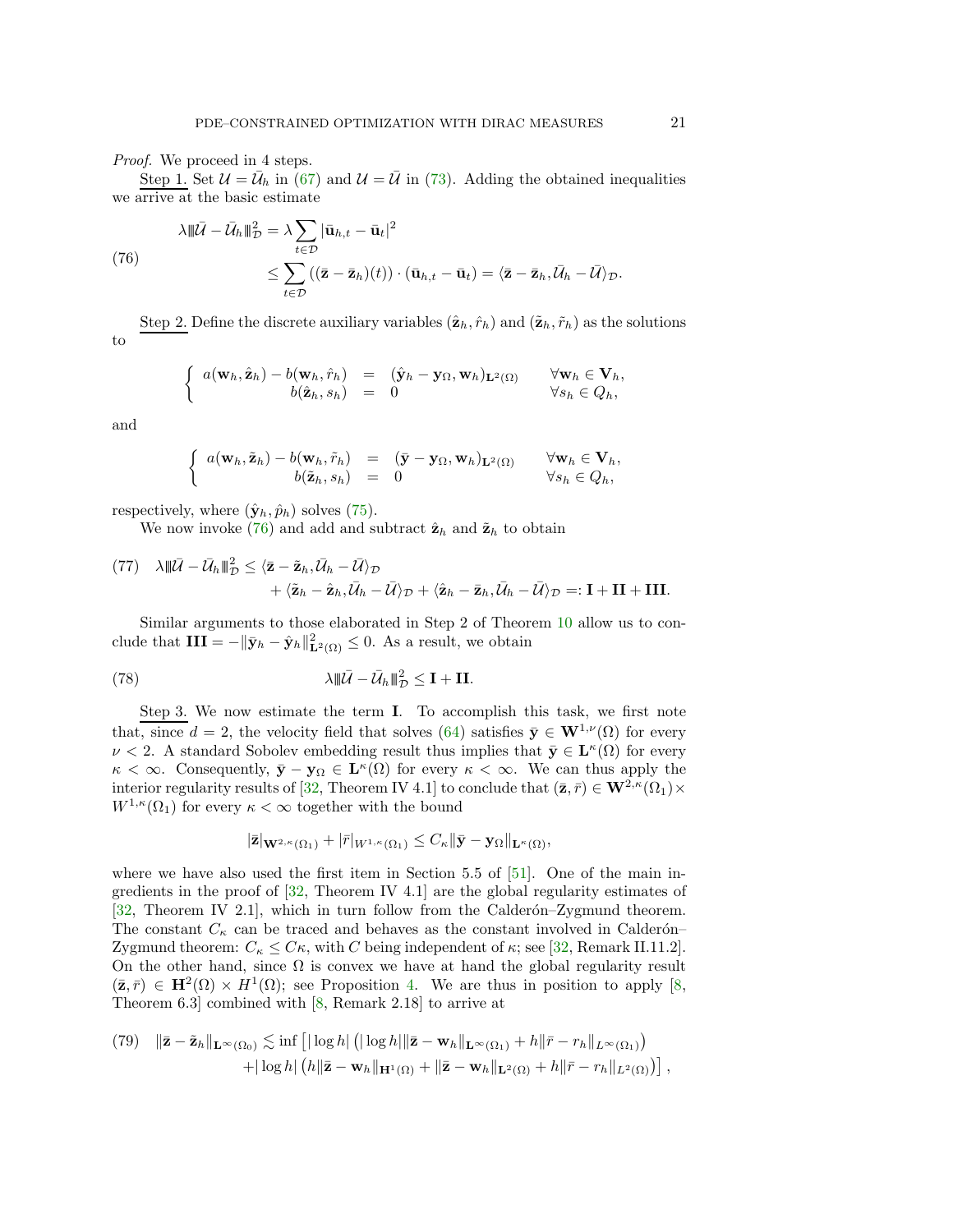where the infimum is taken over the whole space  $V_h \times Q_h$ . Utilize the aforementioned regularity results and standard interpolation error estimates to obtain

$$
\|\bar{\mathbf{z}} - \tilde{\mathbf{z}}_h\|_{\mathbf{L}^{\infty}(\Omega_0)} \leq C\kappa |\log h|^2 h^{2-2/\kappa} \|\bar{\mathbf{y}} - \mathbf{y}_{\Omega}\|_{\mathbf{L}^{\kappa}(\Omega)},
$$
  
+ C |\log h| h^{2} (||\bar{\mathbf{z}}||\_{\mathbf{H}^2(\Omega)} + ||\bar{r}||\_{H^1(\Omega)}),

for any  $\kappa < \infty$ . Inspired by [\[59,](#page-27-15) page 3], we thus set  $\kappa = |\log h|$  to conclude

<span id="page-21-3"></span>(80) 
$$
\|\bar{\mathbf{z}} - \tilde{\mathbf{z}}_h\|_{\mathbf{L}^{\infty}(\Omega_0)} \lesssim |\log h|^3 h^2 \left( \|\mathbf{y}_{\Omega}\|_{\mathbf{L}^{\kappa}(\Omega)} + \sum_{t \in \mathcal{D}} |\bar{\mathbf{u}}_t| \|\delta_t\|_{\mathcal{M}(\Omega)} \right),
$$

where we have also used a stability estimate for the problem that  $(\bar{y}, \bar{p})$  solves and the regularity results of Proposition [4.](#page-6-4)

Step 4. We conclude by estimating the term II in [\(77\)](#page-20-1). To accomplish this task, we proceed on the basis of a duality argument. Let us define the pair  $(\varphi, \pi) \in$  $\mathbf{H}_0^1(\Omega) \times L^2(\Omega)/\mathbb{R}$  as the solution to

<span id="page-21-0"></span>(81) 
$$
\begin{cases} a(\boldsymbol{\varphi}, \mathbf{v}) + b(\mathbf{v}, \pi) = (\text{sgn}(\bar{\mathbf{y}} - \hat{\mathbf{y}}_h), \mathbf{v})_{\mathbf{L}^2(\Omega)} & \forall \mathbf{v} \in \mathbf{H}_0^1(\Omega), \\ b(\boldsymbol{\varphi}, q) = 0 & \forall q \in L^2(\Omega)/\mathbb{R}, \end{cases}
$$

where the pair  $(\hat{\mathbf{y}}_h, \hat{p}_h)$  solves [\(75\)](#page-19-3). Since  $||\text{sgn}(\bar{\mathbf{y}}-\hat{\mathbf{y}}_h)||_{\mathbf{L}^{\infty}(\Omega)} \leq 1$ , we can apply, again, the results of [\[32,](#page-26-12) Theorem IV 4.1] to conclude that  $(\varphi, \pi) \in \mathbf{W}^{2,\infty}(\Omega_1) \times W^{1,\infty}(\Omega_1)$ . We are thus in position to invoke, again, [\[8,](#page-25-11) Theorem 6.3] combined with [\[8,](#page-25-11) Remark 2.18] to conclude that

<span id="page-21-1"></span>
$$
(82) \quad \|\boldsymbol{\varphi}-\boldsymbol{\varphi}_h\|_{\mathbf{L}^{\infty}(\Omega_0)} \lesssim |\log h|^2 h^2 \left( \|\boldsymbol{\varphi}\|_{\mathbf{W}^{2,\infty}(\Omega_1)} + \|r\|_{W^{1,\infty}(\Omega_1)} \right) + |\log h| h^2 \left( \|\boldsymbol{\varphi}\|_{\mathbf{H}^2(\Omega)} + \|r\|_{H^1(\Omega)} \right) \lesssim |\log h|^2 h^2.
$$

Here,  $(\varphi_h, \pi_h)$  corresponds to the finite element approximation of  $(\varphi, \pi)$ . Notice that, since  $\Omega$  is convex, we immediately have that  $(\varphi, \pi) \in \mathbf{H}^2(\Omega) \times H^1(\Omega)$ . To obtain the last inequality, we have used that  $||sgn(\bar{y} - \hat{y}_h)||_{\mathbf{L}^{\infty}(\Omega)} \leq 1$ .

On the other hand, we can apply [\[26,](#page-26-6) Proposition 2.3] to obtain that  $(\varphi, \pi) \in$  $\mathbf{H}^2(\Omega) \cap \mathbf{H}_0^1(\Omega) \times H^1(\Omega) \cap L^2(\Omega) / \mathbb{R} \hookrightarrow \mathbf{H}_0^1(\rho^{-1}, \Omega) \times L^2(\rho^{-1}, \Omega)$ . Since the pair  $(\varphi, \pi)$ solves [\(81\)](#page-21-0), similar arguments to the ones that allowed us to derive [\(71\)](#page-18-1) yield

$$
\|\bar{\mathbf{y}} - \hat{\mathbf{y}}_h\|_{\mathbf{L}^1(\Omega)} = \int_{\Omega} \text{sgn}(\bar{\mathbf{y}} - \hat{\mathbf{y}}_h)(\bar{\mathbf{y}} - \hat{\mathbf{y}}_h) = a(\boldsymbol{\varphi}, \bar{\mathbf{y}} - \hat{\mathbf{y}}_h) + b(\bar{\mathbf{y}} - \hat{\mathbf{y}}_h, \pi).
$$

Note that  $(\hat{\mathbf{y}}_h, \hat{p}_h)$  corresponds to the finite element approximation, within the space  $\mathbf{V}_h \times Q_h$ , of  $(\bar{\mathbf{y}}, \bar{p})$ , the solution to problem [\(64\)](#page-17-0). We thus invoke Galerkin orthogonality, twice, and set  $\mathbf{v} = \boldsymbol{\varphi} - \boldsymbol{\varphi}_h \in \mathbf{H}_0^1(\rho^{-1}, \Omega)$  in [\(64\)](#page-17-0) to arrive at

<span id="page-21-2"></span>
$$
\|\bar{\mathbf{y}}-\hat{\mathbf{y}}_h\|_{\mathbf{L}^1(\Omega)}=a(\bar{\mathbf{y}},\boldsymbol{\varphi}-\boldsymbol{\varphi}_h)+b(\boldsymbol{\varphi}-\boldsymbol{\varphi}_h,\bar{p})=\langle \boldsymbol{\varphi}-\boldsymbol{\varphi}_h,\bar{\mathcal{U}}\rangle_{\mathcal{D}}.
$$

Finally, apply [\(82\)](#page-21-1) to obtain the error estimate

(83) 
$$
\|\bar{\mathbf{y}} - \hat{\mathbf{y}}_h\|_{\mathbf{L}^1(\Omega)} \lesssim \|\varphi - \varphi_h\|_{\mathbf{L}^\infty(\Omega_0)} \|\bar{\mathcal{U}}\|_{\mathcal{D}} \lesssim |\log h|^2 h^2 |\bar{\mathcal{U}}\|_{\mathcal{D}}.
$$

With the previous estimates at hand, we can thus bound  $\|\tilde{\mathbf{z}}_h - \hat{\mathbf{z}}_h\|_{\mathbf{L}^{\infty}(\Omega)}$ . To accomplish this task, we invoke a standard inverse estimate [\[12,](#page-25-9) Lemma 4.9.2], the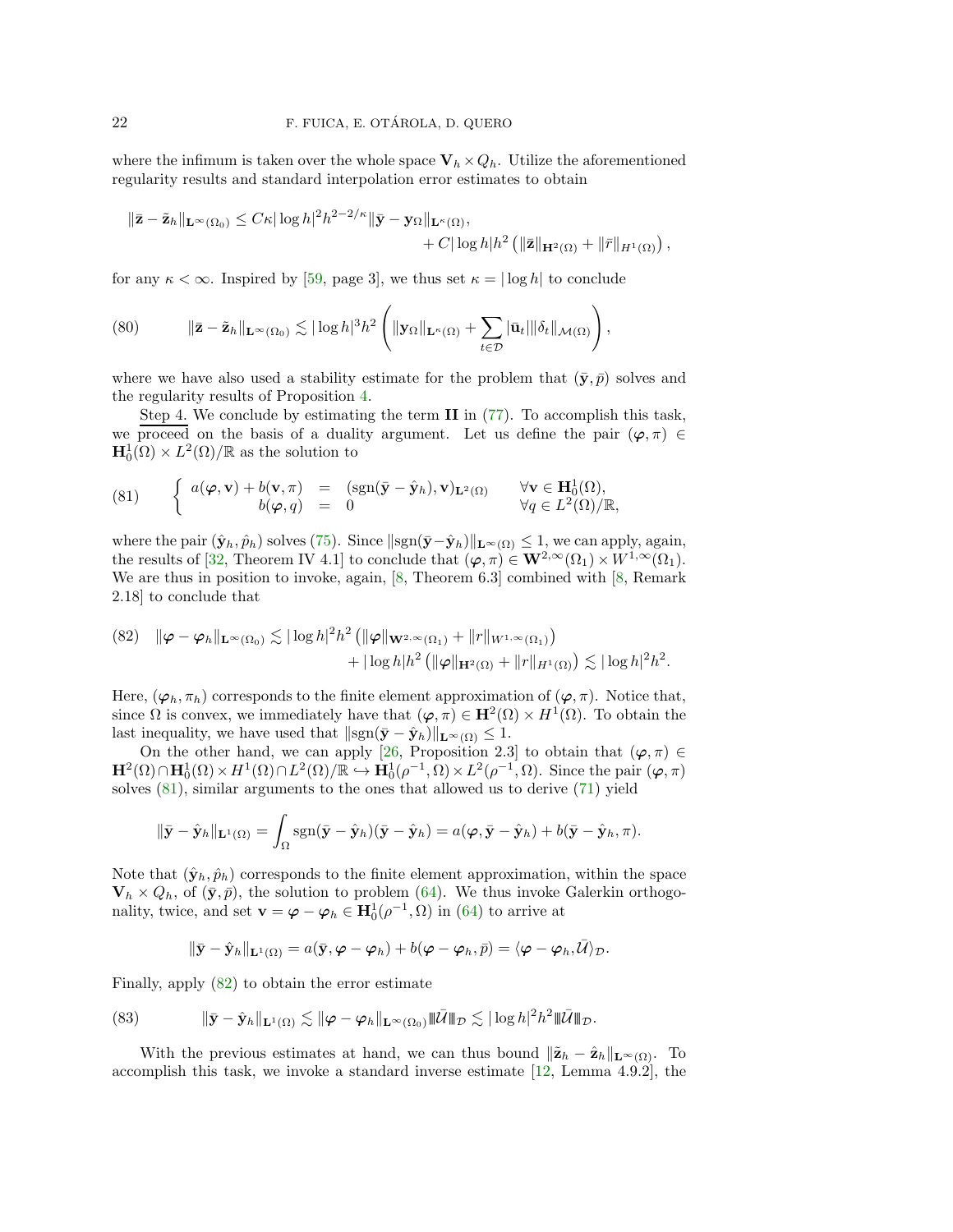problem that  $\tilde{\mathbf{z}}_h - \hat{\mathbf{z}}_h$  solves, and estimate [\(83\)](#page-21-2). In fact, we have

<span id="page-22-0"></span>
$$
\|\tilde{\mathbf{z}}_h - \hat{\mathbf{z}}_h\|_{\mathbf{L}^{\infty}(\Omega)}^2 \lesssim (1 + |\log h|) \|\nabla(\tilde{\mathbf{z}}_h - \hat{\mathbf{z}}_h)\|_{\mathbf{L}^2(\Omega)}^2
$$
  
\n
$$
\lesssim (1 + |\log h|) \|\bar{\mathbf{y}} - \hat{\mathbf{y}}_h\|_{\mathbf{L}^1(\Omega)} \|\tilde{\mathbf{z}}_h - \hat{\mathbf{z}}_h\|_{\mathbf{L}^{\infty}(\Omega)}
$$
  
\n
$$
\lesssim |\log h|^2 h^2 (1 + |\log h|) \|\bar{\mathbf{U}}\|_{\mathcal{D}} \|\tilde{\mathbf{z}}_h - \hat{\mathbf{z}}_h\|_{\mathbf{L}^{\infty}(\Omega)}.
$$

The proof concludes by gathering the estimates  $(78)$ ,  $(80)$ , and  $(84)$ .

<span id="page-22-2"></span>THEOREM 17 (Rates of convergence). Let  $(\bar{y}, \bar{p}, \bar{z}, \bar{r}, \bar{U})$  be the solution to the optimality system [\(64\)](#page-17-0), [\(66\)](#page-17-1), and [\(67\)](#page-17-3), in  $\mathbf{H}_0^1(\rho,\Omega) \times L^2(\rho,\Omega)/\mathbb{R} \times \mathbf{H}_0^1(\Omega) \times L^2(\Omega)/\mathbb{R} \times$  $\mathfrak{U}_{ad}$ , and  $(\bar{\mathbf{y}}_h, \bar{p}_h, \bar{\mathbf{z}}_h, \bar{r}_h, \bar{\mathcal{U}}_h) \in \mathbf{V}_h \times Q_h \times \mathbf{V}_h \times Q_h \times \mathfrak{U}_{ad}$  its numerical approximation given as the solution to [\(72\)](#page-19-0)–[\(74\)](#page-19-1). Let  $\Omega_0$ ,  $\Omega_1 \subset \Omega$  be such that  $\mathcal{D} \in \Omega_0 \subset \Omega_1$  with  $dist(\bar{\Omega}_0, \partial \Omega_1) \geq \mathfrak{d} \geq \mathfrak{ch}$  for c sufficiently large. If  $d = 2$  and  $\mathbf{y}_\Omega \in \mathbf{L}^{\kappa}(\Omega)$  for every  $\kappa \in (2,\infty)$ , then

$$
\|\bar{\mathbf{y}} - \bar{\mathbf{y}}_h\|_{\mathbf{L}^2(\Omega)} \lesssim (h + |\log h|^3 h^2) \sum_{t \in \mathcal{D}} |\bar{\mathbf{u}}_t| \|\delta_t\|_{\mathcal{M}(\Omega)} + |\log h|^3 h^2 \left( \|\mathbf{y}_{\Omega}\|_{\mathbf{L}^{\kappa}(\Omega)} + \|\bar{\mathcal{U}}\|_{\mathcal{D}} \right),
$$

and

$$
\begin{aligned} \|\nabla (\bar{\mathbf{z}}-\bar{\mathbf{z}}_h)\|_{\mathbf{L}^2(\Omega)} &\lesssim h \left( \sum_{t\in\mathcal{D}} |\bar{\mathbf{u}}_t| \|\delta_t\|_{\mathcal{M}(\Omega)} + \|\mathbf{y}_{\Omega}\|_{\mathbf{L}^2(\Omega)} \right) \\ &+ |\log h|^3 h^2 \left( \|\mathbf{y}_{\Omega}\|_{\mathbf{L}^{\kappa}(\Omega)} + \|\bar{\mathcal{U}}\|_{\mathcal{D}} \right), \end{aligned}
$$

with a similar estimate for  $\|\bar{r} - \bar{r}_h\|_{L^2(\Omega)}$ . The hidden constants are independent of the continuous and discrete solutions, the size of the elements in the mesh  $\mathcal{T}_h$ , and  $\#\mathscr{T}_h$ . The constants, however, blow up as  $\lambda \downarrow 0$ .

*Proof.* We first estimate  $\bar{y} - \bar{y}_h$ . To accomplish this task, we invoke the pair  $(\hat{y}_h, \hat{p}_h)$ , defined as the solution to [\(75\)](#page-19-3), and write

(85) 
$$
\|\bar{\mathbf{y}} - \bar{\mathbf{y}}_h\|_{\mathbf{L}^2(\Omega)} \lesssim \|\bar{\mathbf{y}} - \hat{\mathbf{y}}_h\|_{\mathbf{L}^2(\Omega)} + \|\hat{\mathbf{y}}_h - \bar{\mathbf{y}}_h\|_{\mathbf{L}^2(\Omega)}.
$$

Apply now the Poincaré inequality of Theorem [2](#page-5-1) and the stability of the discrete Stokes system in weighted spaces [\[26,](#page-26-6) Theorem 4.1] to obtain

<span id="page-22-1"></span>
$$
\|\hat{\mathbf{y}}_h-\bar{\mathbf{y}}_h\|_{\mathbf{L}^2(\Omega)}\lesssim \|\nabla(\hat{\mathbf{y}}_h-\bar{\mathbf{y}}_h)\|_{\mathbf{L}^2(\rho,\Omega)}\lesssim \|\bar{{\cal U}}-\bar{{\cal U}}_h\|_{\mathcal{D}}.
$$

On the other hand, since  $(\hat{\mathbf{y}}_h, \hat{p}_h)$  corresponds to the Galerkin approximation of  $(\bar{\mathbf{y}}, \bar{p})$ , we estimate the second term on the right hand side of [\(85\)](#page-22-1) in view of the error estimate [\(16\)](#page-6-8). Collect the derived estimate to arrive at the desired estimate for  $\|\bar{\mathbf{y}} - \bar{\mathbf{y}}_h\|_{\mathbf{L}^2(\Omega)}$ .

Similar arguments can be used to estimate the terms  $\|\nabla(\bar{z} - \bar{z}_h)\|_{\mathbf{L}^2(\Omega)}$  and  $\|\bar{r} - z_h\|$  $\bar{r}_h||_{L^2(\Omega)}$ . This concludes the proof.

Remark 18 (Rates of convergence for  $\bar{U}$  and  $\bar{y}$ ). The error estimate of Theorem [16](#page-19-4) reads

$$
\|\bar{U}-\bar{U}_h\|_{\mathcal{D}} \lesssim |\log h|^3 h^2.
$$

This estimate is nearly–optimal in terms of approximation (nearly because of the presence of the log-term) and improves the one derived in [\[7,](#page-25-3) Theorem 5.1], for the Poisson problem, which behaves as  $\mathcal{O}(h^{2-\epsilon})$ , for every  $\epsilon > 0$ . The error estimate obtained in Theorem [17](#page-22-2) for the discretization of the state velocity field reads as follows:  $\|\bar{\mathbf{y}} - \bar{\mathbf{y}}_h\|_{\mathbf{L}^2(\Omega)} \lesssim h$ . We notice that this estimate is optimal in terms of regularity.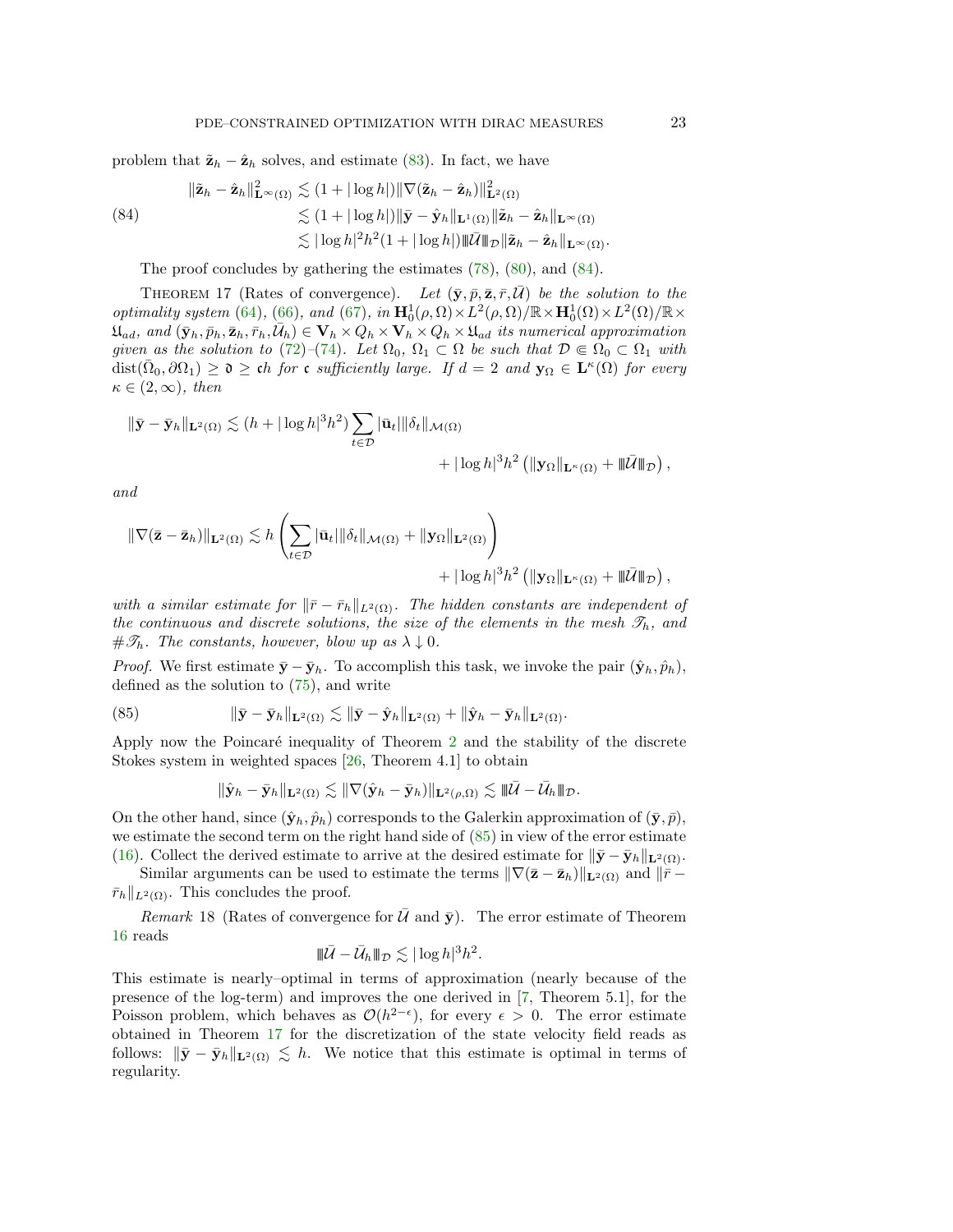<span id="page-23-0"></span>5. Numerical Examples. In this section, we conduct a series of numerical examples that illustrate the performance of the discrete schemes  $(24)$ – $(26)$  and  $(72)$ – [\(74\)](#page-19-1) when approximating the solutions to the optimization problems described in Sections [3](#page-6-0) and [4,](#page-16-0) respectively.

**5.1. Implementation.** All the experiments have been carried out with the help of a code that we implemented using C++. All matrices have been assembled exactly. The right hand sides as well as the approximation errors are computed with the help of a quadrature formula that is exact for polynomials of degree 19 for two dimensional domains and degree 14 for three dimensional domains. The global linear systems were solved using the multifrontal massively parallel sparse direct solver (MUMPS) [\[5,](#page-25-12) [6\]](#page-25-13).



FIG. 1. The initial meshes used when the domain  $\Omega$  is a square (left) or a cube (right).

In all the examples we set  $\lambda = 1$  and  $\Omega = (0, 1)^d$  with  $d \in \{2, 3\}$ . For a given partition  $\mathscr{T}_h$  of  $\Omega$ , for the first problem, we seek  $(\bar{\mathbf{y}}_h, \bar{p}_h, \bar{\mathbf{z}}_h, \bar{r}_h, \bar{\mathbf{u}}_h) \in \mathbf{V}_h \times Q_h \times$  $\mathbf{V}_h \times Q_h \times \mathbb{U}_{ad}^h$  that solves the discrete optimality system  $(24)-(26)$  $(24)-(26)$ , while for the second problem, we seek  $(\bar{\mathbf{y}}_h, \bar{p}_h, \bar{\mathbf{z}}_h, \bar{r}_h, \bar{\mathcal{U}}_h) \in \mathbf{V}_h \times Q_h \times \mathbf{V}_h \times Q_h \times \mathfrak{U}_{ad}$  that solves the discrete optimality system  $(72)$ – $(74)$ . In all the numerical examples we make use of the Taylor–Hood element defined in [\(15\)](#page-6-2). To solve the associated minimization problems, we use the Newton–type primal–dual active set strategy as described in [\[60,](#page-27-12) Section 2.12.4].

We consider problems with inhomogeneous Dirichlet boundary conditions whose exact solutions are known. Note that this violates the assumption of homogeneous Dirichlet boundary conditions which is needed for the analysis that we have performed, but it retains its essential difficulties and singularities and allows us to evaluate the rates of convergences. In both problems we construct exact solutions in terms of fundamental solutions of the Stokes equations [\[32,](#page-26-12) Section IV.2]:

<span id="page-23-1"></span>(86) 
$$
\Phi(x) := \sum_{t \in \mathcal{E}} \sum_{i=1}^d \widetilde{\mathbf{T}}_t(x) \cdot \mathbf{e}_i, \qquad \zeta(x) := \sum_{t \in \mathcal{E}} \sum_{i=1}^d \mathbf{T}_t(x) \cdot \mathbf{e}_i,
$$

where  $\{\mathbf e_i\}_{i=1}^d$  denotes the canonical basis of  $\mathbb R^d$  and

$$
\widetilde{\mathbf{T}}_t(\mathbf{x}) = \begin{cases}\n-\frac{1}{4\pi} \left( \log |\mathbf{r}_t| \mathbb{I}_2 - \frac{\mathbf{r}_t \mathbf{r}_t^T}{|\mathbf{r}_t|^2} \right), & d = 2, \\
\frac{1}{8\pi} \left( \frac{1}{|\mathbf{r}_t|} \mathbb{I}_3 + \frac{\mathbf{r}_t \mathbf{r}_t^T}{|\mathbf{r}_t|^3} \right), & d = 3; \\
0, & d = 3;\n\end{cases}\n\mathbf{T}_t(\mathbf{x}) = \begin{cases}\n-\frac{\mathbf{r}_t}{2\pi |\mathbf{r}_t|^2}, & d = 2, \\
-\frac{\mathbf{r}_t}{4\pi |\mathbf{r}_t|^3}, & d = 3,\n\end{cases}
$$

with  $\mathbf{r}_t = x - t$ . Here,  $\mathbb{I}_d$  denotes the identity matrix in  $\mathbb{R}^{d \times d}$ .

Finally, we define  $\mathbf{e}_{\mathbf{y}} := \bar{\mathbf{y}} - \bar{\mathbf{y}}_h$ ,  $e_p := \bar{p} - \bar{p}_h$ ,  $\mathbf{e}_{\mathbf{z}} := \bar{\mathbf{z}} - \bar{\mathbf{z}}_h$ ,  $e_r := \bar{r} - \bar{r}_h$ ,  $\mathbf{e}_{\mathbf{u}} := \bar{\mathbf{u}} - \bar{\mathbf{u}}_h$ , and  $\mathbf{e}_{\mathcal{U}} := \bar{\mathcal{U}} - \bar{\mathcal{U}}_h$ .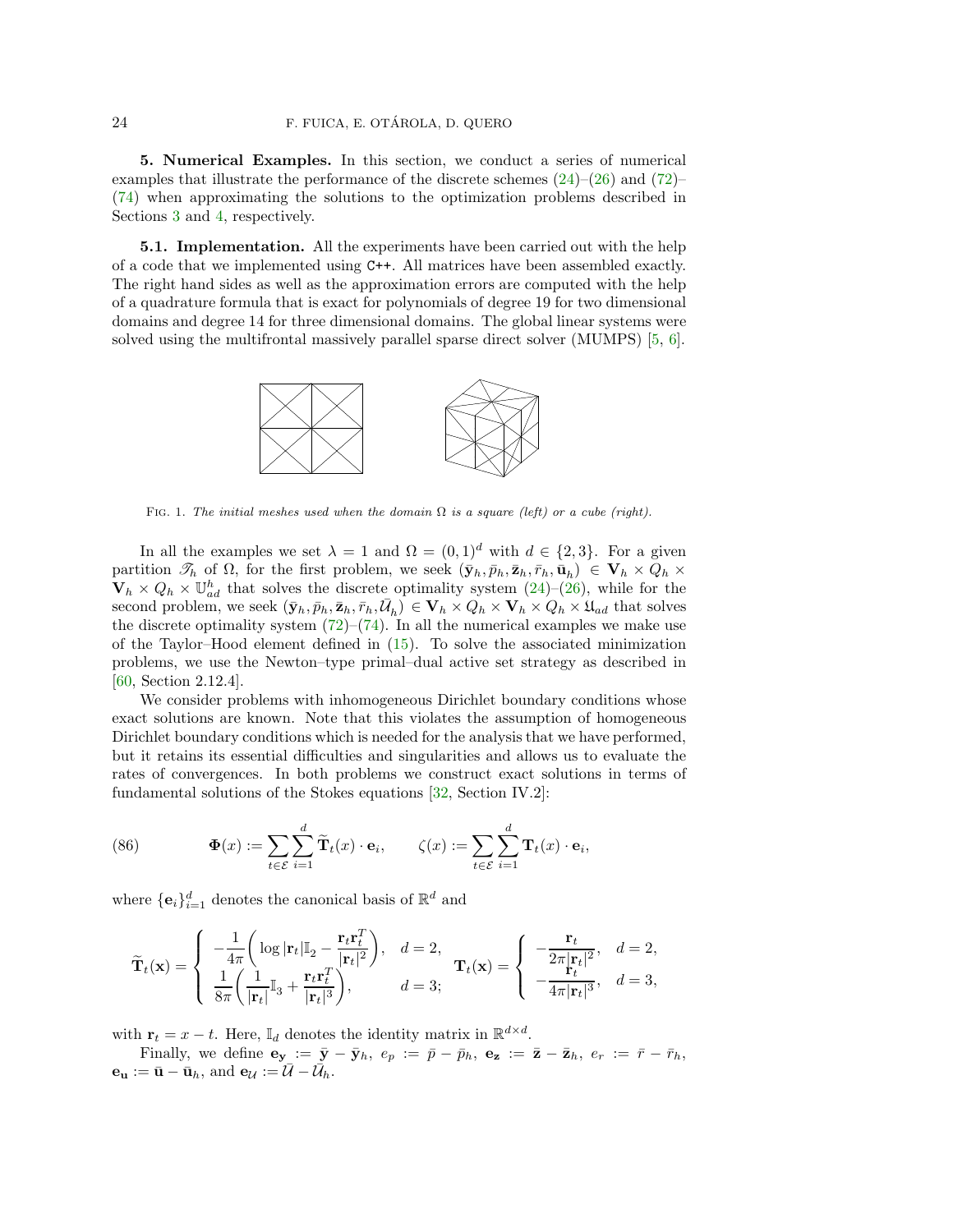5.2. Optimization with Point Observations. The finite sequence of vectors  $\{y_t\}_{t\in\mathcal{D}}$  is computed from the constructed solutions in such a way that the adjoint system [\(21\)](#page-7-0) holds. A straightforward computation reveals that, for  $t \in \mathcal{D}$ ,  $\mathbf{y}_t = \bar{\mathbf{y}}(t) - (\mathbf{e}_1 + \cdots + \mathbf{e}_d)$ . In order to simplify the construction of exact solutions, we have incorporated, in the momentum equation of [\(18\)](#page-6-3), an extra forcing term  $f \in L^{\infty}(\Omega)$ . With such a modification, the right hand side of the momentum equation reads as follows:  $(f + u, v)_{L^2(\Omega)}$ . Finally, we will denote the total number of degrees of freedom as  $\text{Ndof} = 2 \dim(\mathbf{V}_h) + 2 \dim(Q_h) + \dim(\mathbf{U}_h).$ 

**Example 1.** We let  $\Omega = (0,1)^2$ ,  $\alpha = 1.5$ ,  $\mathbf{a} = (-5,-5)^T$ ,  $\mathbf{b} = (5,5)^T$ , and  $\mathcal{Z} = \{ (0.25, 0.25), (0.25, 0.75), (0.75, 0.25), (0.75, 0.75) \}.$  We define the exact optimal state as

$$
\bar{\mathbf{y}}(x_1, x_2) = 0.5 \text{curl} [(x_1 x_2 (1 - x_1)(1 - x_2))^2]
$$

,

and  $\bar{p}(x_1, x_2) = x_1x_2(1-x_1)(1-x_2) - 1/36$ , while the exact optimal adjoint state is taken to be as in [\(86\)](#page-23-1).

**Example 2.** We set  $\Omega = (0, 1)^3$ ,  $\mathbf{a} = (-10, -10, -10)^T$ ,  $\mathbf{b} = (2, 2, 2)^T$ ,  $\alpha = 1.99$ , and  $\mathcal{Z} = \{(0.5, 0.5, 0.5)\}\.$  The exact optimal state is given by

$$
\bar{\mathbf{y}}(x_1, x_2, x_3) = -\frac{1}{\pi} \mathbf{curl}((\sin(2\pi x_1)\sin(2\pi x_2)\sin(2\pi x_3))^2 \mathbf{e}_1),
$$

and  $\bar{p}(x_1, x_2, x_3) = x_1x_2x_3 - 1/8$ . The optimal adjoint state is as in [\(86\)](#page-23-1).

We observe, in Fig. [2,](#page-24-0) that when approximating the optimal control variable  $\bar{u}$ and the adjoint velocity field  $\bar{z}$ , the obtained experimental rates of convergence are in agreement with the estimates provided in [\(38\)](#page-11-5) and [\(58\)](#page-14-3), respectively.

<span id="page-24-0"></span>

FIG. 2. Experimental rates of convergence for the approximation errors  $\|\mathbf{e_z}\|_{\mathbf{L}^2(\Omega)}$ ,  $\|\mathbf{e_y}\|_{\mathbf{L}^{\infty}(\Omega)}$ ,  $||e_p||_{L^2(\Omega)}$ , and  $||e_{\mathbf{u}}||_{\mathbf{L}^2(\Omega)}$  for Example 1 (A) and Example 2 (B).

5.3. Optimization with Singular Sources. We now explore the performance of the discrete scheme  $(72)-(74)$  $(72)-(74)$  with  $d=2$ . In this case, the number of degrees of freedom is given by  $\text{Ndof} = 2 \dim(V_h) + 2 \dim(Q_h) + 2l$ , where  $l = \text{\#D}$ .

**Example 3.** We let  $\Omega = (0,1)^2$ ,  $\alpha = 1.99$ ,  $\mathbf{a}_t = (0,0)^T$ , and  $\mathbf{b}_t = (2,2)^T$  for all  $t \in \mathcal{D}$  and  $\mathcal{D} = \{(0.75, 0.25)\}\.$  We define the exact optimal adjoint state as follows

$$
\bar{\mathbf{z}}(x_1,x_2) = -\frac{4096}{27} \mathbf{curl} \left[ (x_1 x_2 (1 - x_1)(1 - x_2))^2 \right],
$$

and  $\bar{r}(x_1, x_2) = x_1x_2(1-x_1)(1-x_2) - 1/36$ . The exact optimal state is as in [\(86\)](#page-23-1).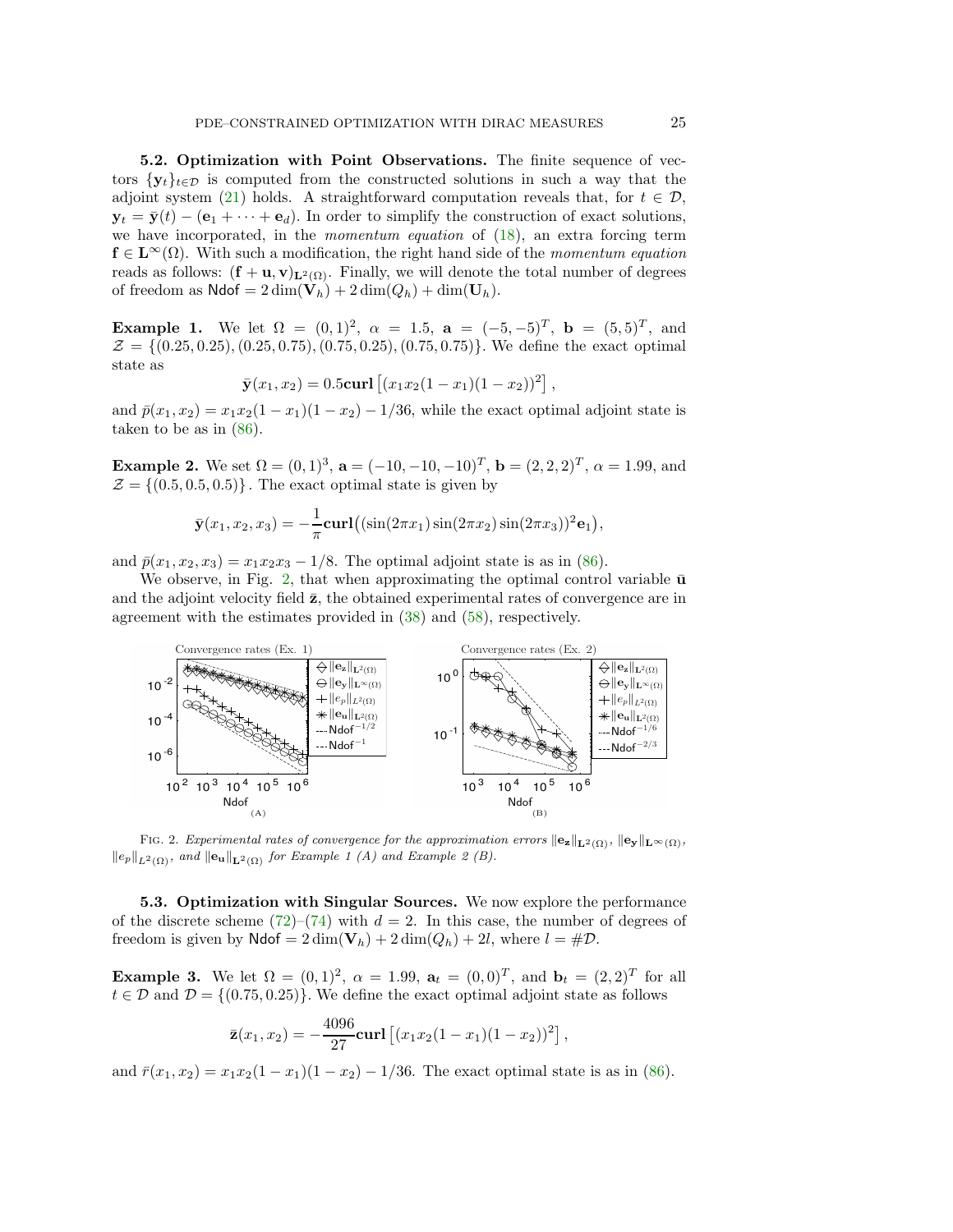We observe, in Fig. [3,](#page-25-14) that when approximating the state velocity field  $\bar{y}$ , the experimental rate of convergence for this variable is in agreement with the estimate provided in Theorem [17.](#page-22-2) We also observe that the experimental rate of convergence for the error approximation of the optimal control variable  $U$  is in agreement with Theorem [16.](#page-19-4) Finally we observe improved experimental rates of convergence for the adjoint variables  $\bar{z}$  and  $\bar{r}$ .

<span id="page-25-14"></span>

FIG. 3. Experimental rates of convergence for the approximation errors  $\|\nabla \mathbf{e}_\mathbf{z}\|_{\mathbf{L}^2(\Omega)}$ ,  $\|e_r\|_{L^2(\Omega)}$ ,  $\|\mathbf{e}_{\mathbf{y}}\|_{\mathbf{L}^2(\Omega)}$ , and  $\|\mathbf{e}_{\mathcal{U}}\|_{\mathcal{D}}$  within the setting of Example 3.

## REFERENCES

- <span id="page-25-7"></span>[1] H. AIMAR, M. CARENA, R. DURÁN, AND M. TOSCHI, Powers of distances to lower dimensional sets as Muckenhoupt weights, Acta Math. Hungar., 143 (2014), pp. 119–137.
- <span id="page-25-10"></span>[2] A. ALLENDES, F. FUICA, E. OTÁROLA, AND D. QUERO, An adaptive FEM for the pointwise tracking optimal control problem of the Stokes equations, SIAM J. Sci. Comput., 41 (2019), pp. A2967–A2998.
- <span id="page-25-8"></span>[3] A. ALLENDES, E. OTÁROLA, R. RANKIN, AND A. J. SALGADO, Adaptive finite element methods for an optimal control problem involving Dirac measures, Numer. Math., 137 (2017), pp. 159–197.
- <span id="page-25-6"></span>[4] A. ALLENDES, E. OTÁROLA, AND A. J. SALGADO, A posteriori error estimates for the Stokes problem with singular sources, Comput. Methods Appl. Mech. Engrg., 345 (2019), pp. 1007– 1032.
- <span id="page-25-12"></span>[5] P. Amestoy, I. Duff, and J.-Y. L'Excellent, Multifrontal parallel distributed symmetric and unsymmetric solvers, Computer Methods in Applied Mechanics and Engineering, 184 (2000), pp. 501 – 520.
- <span id="page-25-13"></span>[6] P. R. Amestoy, I. S. Duff, J.-Y. L'Excellent, and J. Koster, A fully asynchronous multifrontal solver using distributed dynamic scheduling, SIAM J. Matrix Anal. Appl., 23 (2001), pp. 15–41 (electronic).
- <span id="page-25-3"></span>[7] H. ANTIL, E. OTÁROLA, AND A. J. SALGADO, Some applications of weighted norm inequalities to the error analysis of PDE-constrained optimization problems, IMA J. Numer. Anal., 38 (2018), pp. 852–883.
- <span id="page-25-11"></span>[8] N. Behringer, D. Leykekhman, and B. Vexler, Global and local pointwise error estimates for finite element approximations to the Stokes problem on convex polyhedra, (2019). arXiv:1907.06871.
- <span id="page-25-4"></span>[9] N. BEHRINGER, D. MEIDNER, AND B. VEXLER, Finite element error estimates for optimal control problems with pointwise tracking, Pure Appl. Funct. Anal., 4 (2019), pp. 177–204.
- <span id="page-25-0"></span>[10] A. BERMÚDEZ, P. GAMALLO, AND R. RODRÍGUEZ, Finite element methods in local active control of sound, SIAM J. Control Optim., 43 (2004), pp. 437–465.
- <span id="page-25-5"></span>[11] S. BERTOLUZZA, A. DECOENE, L. LACOUTURE, AND S. MARTIN, Local error analysis for the Stokes equations with a punctual source term, Numer. Math., 140 (2018), pp. 677–701.
- <span id="page-25-9"></span>[12] S. C. BRENNER AND L. R. SCOTT, The mathematical theory of finite element methods, vol. 15 of Texts in Applied Mathematics, Springer, New York, third ed., 2008.
- <span id="page-25-1"></span>[13] C. BRETT, A. DEDNER, AND C. ELLIOTT, Optimal control of elliptic PDEs at points, IMA J. Numer. Anal., 36 (2016), pp. 1015–1050.
- <span id="page-25-2"></span>[14] R. M. BROWN AND Z. SHEN, *Estimates for the Stokes operator in Lipschitz domains*, Indiana Univ. Math. J., 44 (1995), pp. 1183–1206.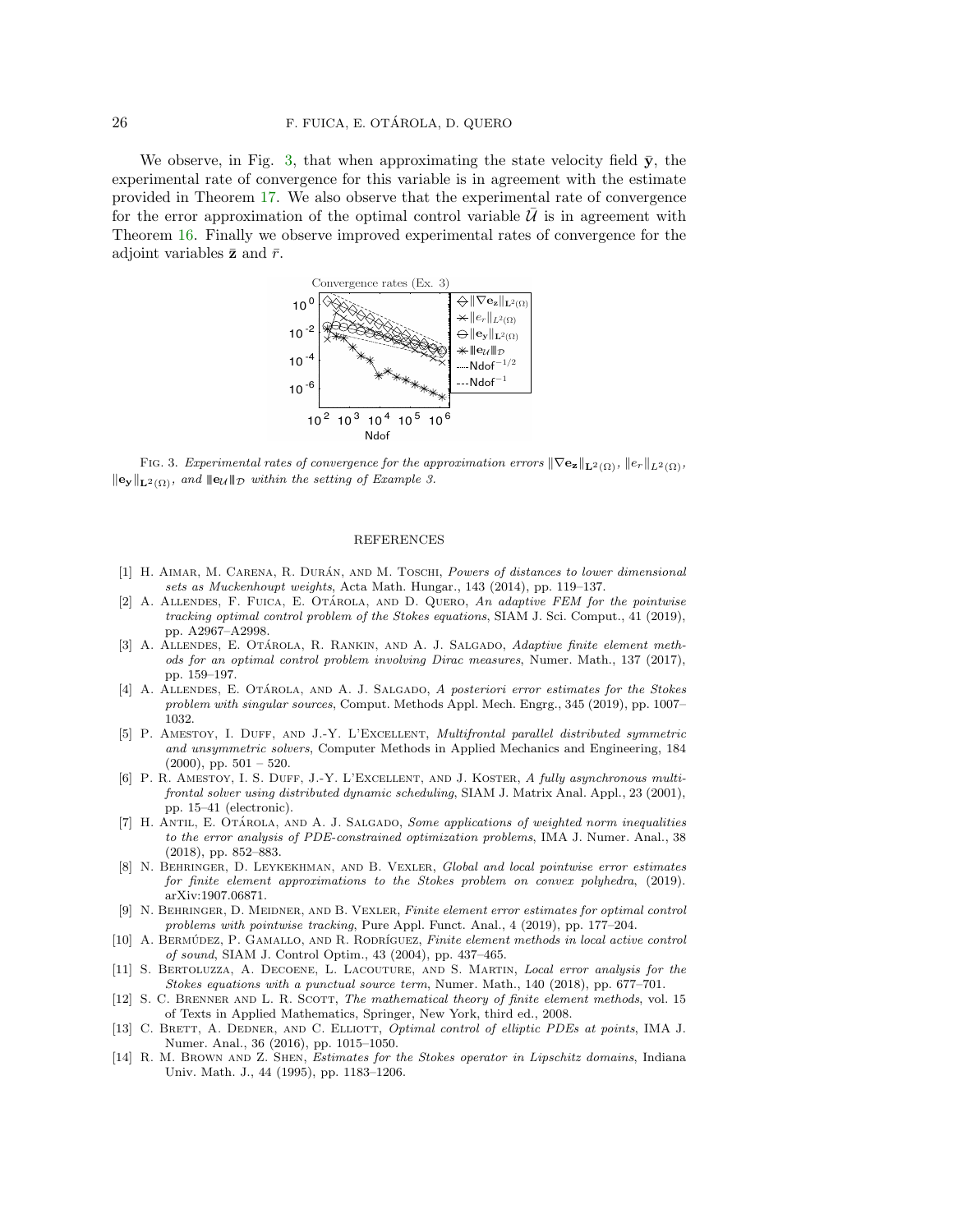- <span id="page-26-3"></span>[15] L. CHANG, W. GONG, AND N. YAN, *Numerical analysis for the approximation of optimal control* problems with pointwise observations, Math. Methods Appl. Sci., 38 (2015), pp. 4502–4520.
- <span id="page-26-25"></span>[16] J. CHOI, H. DONG, AND D. KIM, Green functions of conormal derivative problems for stationary Stokes system, J. Math. Fluid Mech., 20 (2018), pp. 1745–1769.
- <span id="page-26-10"></span>[17] S.-K. Chua, Weighted Sobolev inequalities on domains satisfying the chain condition, Proc. Amer. Math. Soc., 117 (1993), pp. 449–457.
- <span id="page-26-19"></span><span id="page-26-15"></span>[18] P. G. CIARLET, The finite element method for elliptic problems, SIAM, Philadelphia, PA, 2002. [19] M. Dauge, Stationary Stokes and Navier-Stokes systems on two- or three-dimensional domains
- <span id="page-26-24"></span>with corners. I. Linearized equations, SIAM J. Math. Anal., 20 (1989), pp. 74–97.
- [20] A. DEMLOW AND N. KOPTEVA, Maximum-norm a posteriori error estimates for singularly perturbed elliptic reaction-diffusion problems, Numer. Math., 133 (2016), pp. 707–742.
- <span id="page-26-4"></span>[21] A. Demlow and S. Larsson, Local pointwise a posteriori gradient error bounds for the Stokes equations, Math. Comp., 82 (2013), pp. 625–649.
- <span id="page-26-22"></span>[22] G. DOLZMANN AND S. MÜLLER, Estimates for Green's matrices of elliptic systems by  $L^p$  theory, Manuscripta Math., 88 (1995), pp. 261–273.
- <span id="page-26-7"></span>[23] J. DUOANDIKOETXEA, Fourier analysis, vol. 29 of Graduate Studies in Mathematics, American Mathematical Society, Providence, RI, 2001. Translated and revised from the 1995 Spanish original by David Cruz-Uribe.
- <span id="page-26-29"></span>[24] R. G. DURÁN AND M. A. MUSCHIETTI, An explicit right inverse of the divergence operator which is continuous in weighted norms, Studia Math., 148 (2001), pp. 207–219.
- <span id="page-26-28"></span>[25] R. G. DURÁN AND R. H. NOCHETTO, Weighted inf-sup condition and pointwise error estimates for the Stokes problem, Math. Comp., 54 (1990), pp. 63–79.
- <span id="page-26-6"></span>[26] R. G. DURÁN, E. OTÁROLA, AND A. J. SALGADO, Stability of the Stokes projection on weighted spaces and applications, Math. Comp., 89 (2020), pp. 1581–1603.
- <span id="page-26-16"></span><span id="page-26-0"></span>[27] S. ELLIOTT AND P. NELSON, Active Control of Sound, Academic Press, London, 1991.
- [28] A. ERN AND J.-L. GUERMOND, Theory and practice of finite elements, vol. 159 of Applied Mathematical Sciences, Springer-Verlag, New York, 2004.
- <span id="page-26-8"></span>[29] E. B. Fabes, C. E. Kenig, and R. P. Serapioni, The local regularity of solutions of degenerate elliptic equations, Comm. Partial Differential Equations, 7 (1982), pp. 77–116.
- <span id="page-26-13"></span>[30] R. FARWIG AND H. SOHR, Weighted  $L<sup>q</sup>$ -theory for the Stokes resolvent in exterior domains, J. Math. Soc. Japan, 49 (1997), pp. 251–288.
- <span id="page-26-12"></span><span id="page-26-1"></span>[31] C. FULLER, S. ELLIOTT, AND P. NELSON, Active Control of Vibration, Academic Press, London, 1996.
- [32] G. P. GALDI, An introduction to the mathematical theory of the Navier-Stokes equations, (2011), pp. xiv+1018. Steady-state problems.
- <span id="page-26-27"></span>[33] V. GIRAULT, R. H. NOCHETTO, AND L. R. SCOTT, Max-norm estimates for Stokes and Navier-Stokes approximations in convex polyhedra, Numer. Math., 131 (2015), pp. 771–822.
- <span id="page-26-9"></span>[34] V. GOL'DSHTEIN AND A. UKHLOV, Weighted Sobolev spaces and embedding theorems, Trans. Amer. Math. Soc., 361 (2009), pp. 3829–3850.
- <span id="page-26-5"></span>[35] W. GONG, G. WANG, AND N. YAN, Approximations of elliptic optimal control problems with controls acting on a lower dimensional manifold, SIAM J. Control Optim., 52 (2014), pp. 2008–2035.
- <span id="page-26-23"></span>[36] L. Grafakos, Classical Fourier analysis, vol. 249 of Graduate Texts in Mathematics, Springer, New York, second ed., 2008.
- <span id="page-26-18"></span>[37] P. GRISVARD, *Elliptic problems in nonsmooth domains*, vol. 24 of Monographs and Studies in Mathematics, Pitman (Advanced Publishing Program), Boston, MA, 1985.
- <span id="page-26-20"></span>[38] M. GRÜTER AND K. WIDMAN, The Green function for uniformly elliptic equations, Manuscripta Math., 37 (1982), pp. 303–342.
- <span id="page-26-26"></span>[39] J. GUZMÁN AND D. LEYKEKHMAN, Pointwise error estimates of finite element approximations to the Stokes problem on convex polyhedra, Math. Comp., 81 (2012), pp. 1879–1902.
- <span id="page-26-14"></span>[40] J. HEINONEN, T. KILPELÄINEN, AND O. MARTIO, Nonlinear potential theory of degenerate elliptic equations, Dover Publications, Inc., Mineola, NY, 2006. Unabridged republication of the 1993 original.
- <span id="page-26-2"></span> $[41]$  E. HERNÁNDEZ AND E. OTÁROLA, A locking-free FEM in active vibration control of a Timoshenko beam, SIAM J. Numer. Anal., 47 (2009), pp. 2432–2454.
- <span id="page-26-30"></span>[42] M. Hinze, A variational discretization concept in control constrained optimization: the linearquadratic case, Comput. Optim. Appl., 30 (2005), pp. 45–61.
- <span id="page-26-21"></span>[43] S. HOFMANN AND S. KIM, The Green function estimates for strongly elliptic systems of second order, Manuscripta Math., 124 (2007), pp. 139–172.
- <span id="page-26-11"></span>[44] R. HURRI-SYRJANEN, A weighted Poincaré inequality with a doubling weight, Proc. Amer. Math. Soc., 126 (1998), pp. 545–552.
- <span id="page-26-17"></span>[45] R. B. Kellogg and J. E. Osborn, A regularity result for the Stokes problem in a convex